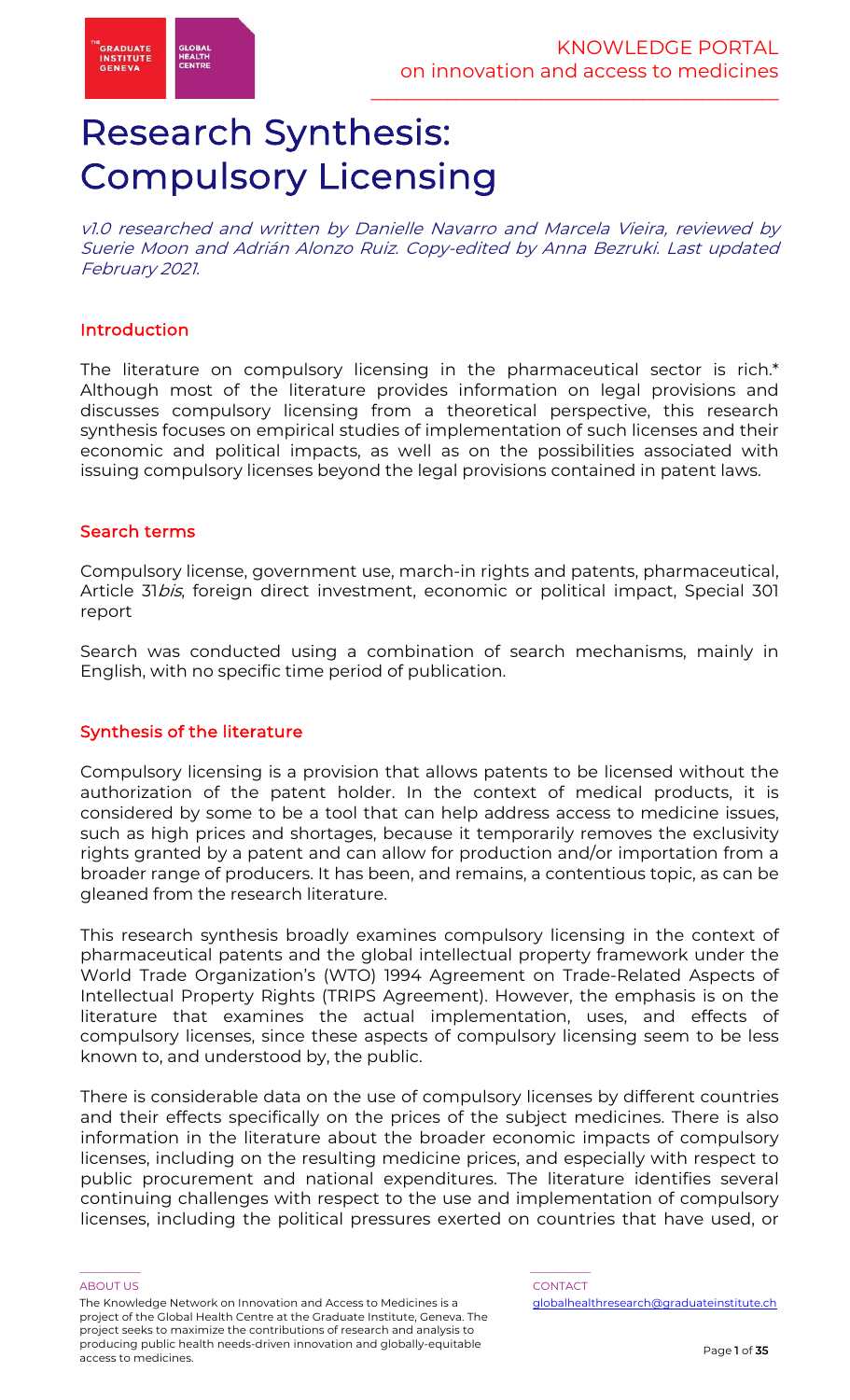

are contemplating the use of, compulsory licenses. Comparisons on the compulsory licensing policies and use in certain countries are also available. The literature also examines the use of compulsory licenses as an anti-competitive remedy. Economic analysis and modelling are also used to understand and explain compulsory licensing and its potential effects.

# Summary of the contents

This research synthesis is organized into the following topics:

- 1. Definitions
- 2. Compulsory licensing provisions
- 3. Guides on compulsory licensing implementation
- 4. Instances of compulsory license use
- 5. Effects on medicine prices of compulsory license use and threats
- 6. Economic impacts of compulsory license use
- 7. Challenges to compulsory licensing use
- 8. Country comparisons of compulsory licensing policies and use
- 9. Compulsory licensing as an anti-competitive remedy
- 10. Economic analysis and modelling of compulsory licenses
- 11. Useful Resources

# 1. Definitions

Compulsory licensing is the authorized use of patent rights without the patent holder's consent. It exists both at the international level, under the TRIPS Agreement, and at the national level, as included in the patent laws of most countries. Other bodies of law might also contain provisions regarding compulsory licensing, such as competition law. Some laws have compulsory license-like provisions for government use and/or "march-in rights" for government-funded inventions.

Article 31 of the TRIPS Agreement provides for other "non-voluntary" uses of the patented subject matter not falling under the exceptions to patent rights provided in Article 30 – or compulsory licensing, as they are broadly described. As provided by the TRIPS Agreement, the instances when compulsory licensing for patents may be availed of include, but are not limited to, the following: (i) "[e]mergency and extreme urgency," (ii) "[a]nti-competitive practices," (iii) "[p]ublic non-commercial use" and (iv) "[d]ependent patents." Article 31 provides for specific requirements concerning the grant of compulsory licenses. However, the determination of the grounds upon which these may be issued is left to the discretion of the member states (C. M. Correa 1999). The 2001 Ministerial Conference of the WTO adopted the Declaration on the TRIPS Agreement and Public Health, also known as the Doha Declaration, which further clarified that "each Member has the right to grant compulsory licences and the freedom to determine the grounds upon which such licences are granted" (paragraph 5(b)).

Article 31bis of the TRIPS Agreement, which entered into force on 23 January 2017, waives the "predominantly for the supply of the domestic market" requirement under Article 31(f) in cases where compulsory licenses are issued in order to manufacture and export pharmaceuticals to a least-developed member country or any other member country who has expressed its intention to be an importer under this provision. 1(b) of the Annex to the TRIPS Agreement notes that several WTO member states have indicated that they either will not use this mechanism as

The Knowledge Network on Innovation and Access to Medicines is a project of the Global Health Centre at the Graduate Institute, Geneva. The project seeks to maximize the contributions of research and analysis to producing public health needs-driven innovation and globally-equitable access to medicines.

#### \_\_\_\_\_\_\_\_\_\_\_ \_\_\_\_\_\_\_\_\_\_\_ ABOUT US AND LOCAL CONTACT AND LOCAL CONTACT AND LOCAL CONTACT AND LOCAL CONTACT.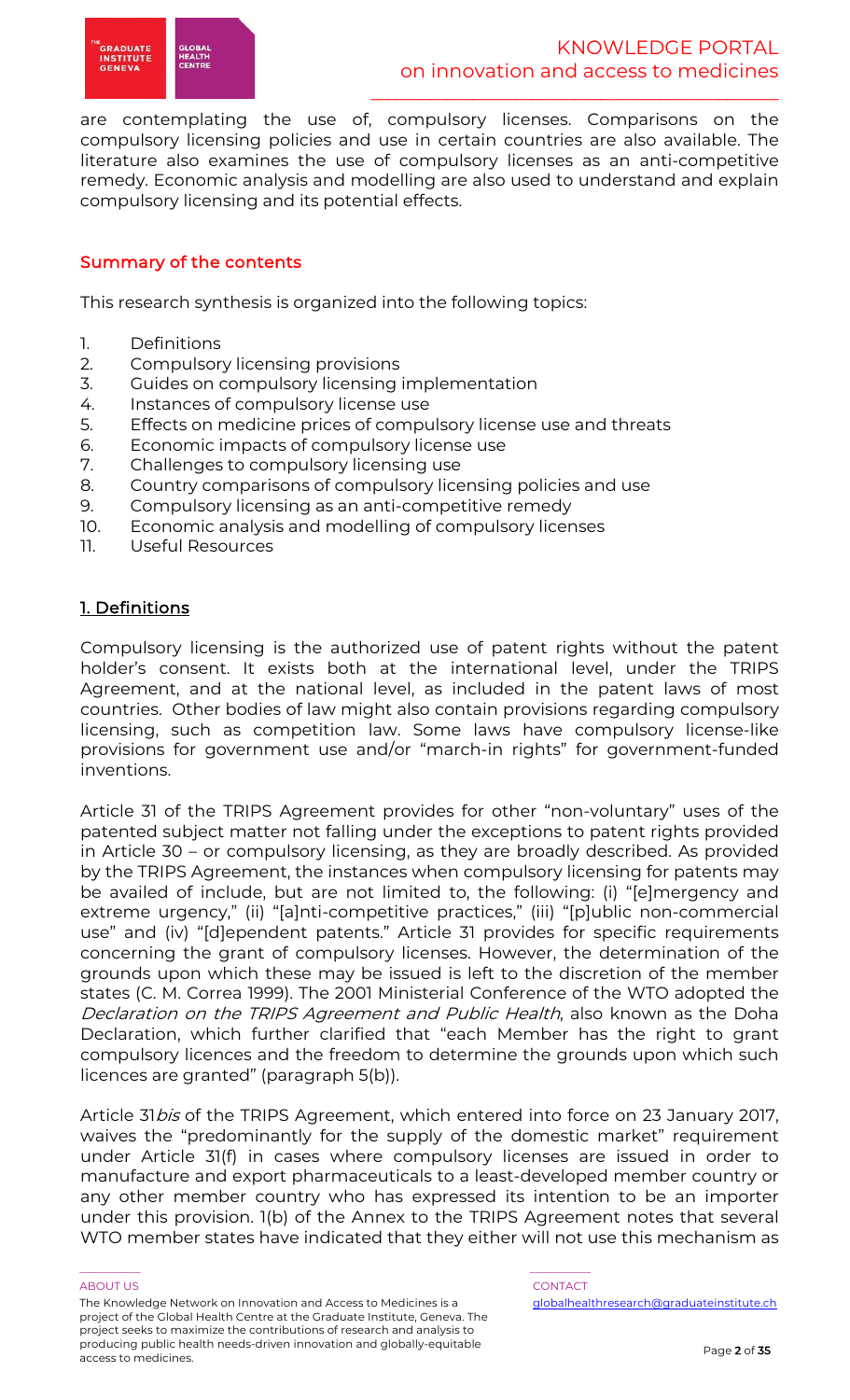importers or will only do so for "[s]ituations of national emergency or other circumstances of extreme urgency."

The WTO's Glossary defines the terms as follows:

1. Compulsory Licensing – "[f]or patents, when the authorities license companies or individuals other than the patent owner to use the rights of the patent – to make, use, sell or import a product under patent (i.e., a patented product or a product made by a patented process) – without the permission of the patent owner. Allowed under the WTO's TRIPS (intellectual property) Agreement provided certain procedures and conditions are fulfilled" ("Compulsory Licensing," n.d.)

2. Government Use – "[f]or patents, when the government itself uses or authorizes other persons to use the rights over a patented product or process, for government purposes, without the permission of the patent owner" ("Government Use," n.d.)

"March-in rights," which exist in the U.S., are a kind of compulsory license. Under the Bayh-Dole Act (35 U.S. Code § 203), a U.S. Federal agency may exercise "marchin rights" over patented inventions created with federal funding assistance. Should this request for a license be denied, the Federal agency may issue a compulsory license. This measure can be used to correct patent right abuses (Bayh-Dole Act 1980) (J. Love 2014b). The said Act (35 U.S. Code § 202) further provides "royalty free rights" in favor of the U.S. Government over federally-funded patented inventions, particularly "[a] nonexclusive, nontransferrable, irrevocable, paid-up license" allowing the use of the patented matter by the Government itself, or in its place, anywhere in the world (J. Love 2017) (J. Love 2014b).

# 2. Compulsory licensing provisions

According to the 2019 World Intellectual Property Organization's (WIPO) Draft Reference Document on the Exception Regarding Compulsory Licensing (Draft Reference Document), 156 countries and territories have either domestic laws or are part of a regional agreement containing provisions on compulsory licensing. The Appendix of the Draft Reference Document provided a compilation of these legal provisions (World Intellectual Property Organization, Secretariat 2019). Further, Annex II of the 2010 WIPO Patent Related Flexibilities in the Multilateral Legal Framework and their Legislative Implementation at the National and Regional Levels included a comparative table of national legal provisions in relation to grounds for which compulsory licenses may be issued (World Intellectual Property Organization, Secretariat 2010). Some countries have amended their laws in response to the COVID-19 pandemic, such as France, Germany and Canada, concerning the issuance of compulsory licensing ("Data Sources: COVID-19" 2020).

# 3. Guides on compulsory licensing implementation

There are a few guides available to assist with the implementation of compulsory licensing provisions. Some guides specifically address the following issues: (i) the application and issuance of compulsory licenses, (ii) the grant of government-use licenses, (iii) the legal provisions on and the implementation of compulsory licensing grounds as well as Article 31*bis*, and (iv) the determination of royalties.

\_\_\_\_\_\_\_\_\_\_\_ \_\_\_\_\_\_\_\_\_\_\_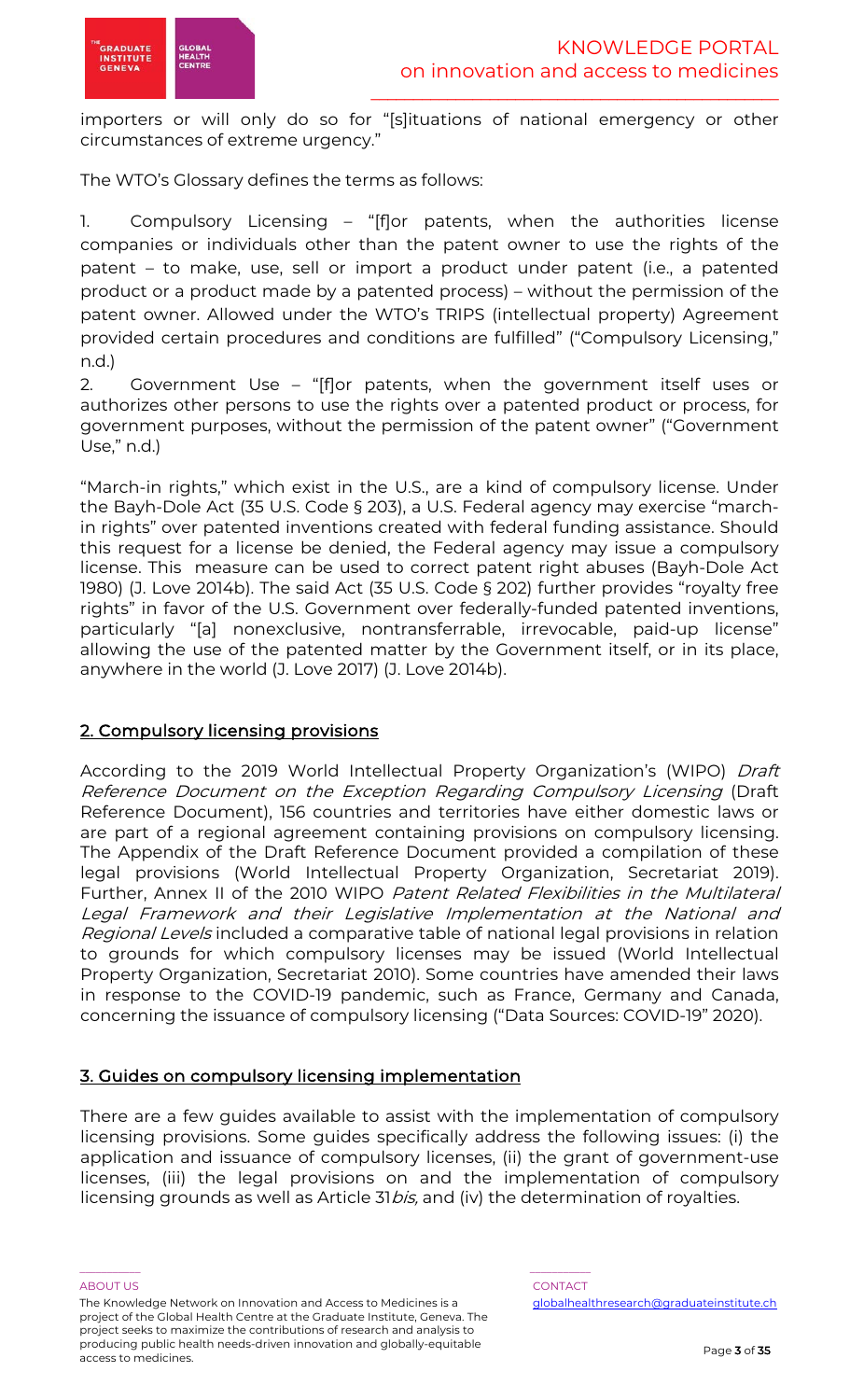

# KNOWLEDGE PORTAL on innovation and access to medicines

 $\frac{1}{2}$  ,  $\frac{1}{2}$  ,  $\frac{1}{2}$  ,  $\frac{1}{2}$  ,  $\frac{1}{2}$  ,  $\frac{1}{2}$  ,  $\frac{1}{2}$  ,  $\frac{1}{2}$  ,  $\frac{1}{2}$  ,  $\frac{1}{2}$  ,  $\frac{1}{2}$  ,  $\frac{1}{2}$  ,  $\frac{1}{2}$  ,  $\frac{1}{2}$  ,  $\frac{1}{2}$  ,  $\frac{1}{2}$  ,  $\frac{1}{2}$  ,  $\frac{1}{2}$  ,  $\frac{1$ 

The Guide for the Granting of Compulsory Licenses and Government Use of Pharmaceutical Patents (Guide) offers guidelines to governments and other interested institutions on matters pertaining to (i) the application for and issuance of a compulsory license, and (ii) the grant of authorization for government use of pharmaceutical patents for the purpose of procuring medicines, whether manufactured within the issuing country or imported from others (C. M. Correa 2020a). This Guide is an updated version of the World Health Organization's (WHO) Guide for the Application and Granting of Compulsory Licences and Authorization of Government Use of Pharmaceutical Patents (C. Correa and World Health Organization 2009). The South Centre's Intellectual Property Rights and the Use of Compulsory Licenses: Options for Developing Countries examines and identifies examples of domestic law provisions in developed and developing countries as well as actual cases pertaining to the implementation and use of the following grounds for compulsory licensing (primarily dealing with patents) – refusal to deal, nonworking and inadequate supply, public interest, anti-competitive practices, governmental use, facilitating the use of dependent patents, compulsory licenses for medicines, and licenses of right (C. M. Correa 1999).

The Medicines Law & Policy website provides a "model" document for an authorization of government use of a pharmaceutical patent ("Model Government Use Licences, or 'Public Non-Commercial Use'" n.d.). The World Bank's Compulsory Licensing for Public Health further provides "model" documents, i.e. templates for the required notifications and suggested provisions for needed legislative amendments, for adaptation and use by countries who wish to implement the WTO General Council's 30 August 2003 Decision on Paragraph 6 of the Doha Declaration on the TRIPS Agreement and Public Health (Paragraph 6 – 2003 WTO Decision) (F. M. Abbott and Van Puymbroeck 2005), which is essentially Article 31bis of the TRIPS Agreement.

The TRIPS Agreement allows countries to determine for themselves how to implement the Article 31 condition of providing "'reasonable' royalties, or 'adequate' remuneration." The United Nations Development Programme (UNDP) and WHO's Remuneration Guidelines for Non-Voluntary Use of a Patent on Medical Technologies (Guidelines) examines, among others, the different approaches adopted by countries with respect to setting royalty payments for compulsory licensing. The Guidelines recommend the use by countries of any of the following methods for determining royalty rates: (i) "2001/UNDP guidelines" – 4% royalty rate based on generic product price (± 2% considering other relevant factors), (ii) "1998/Japanese Patent Office guidelines" – 2 to 4% royalty rates based on generic product price (± 2%), (iii) "2005/Canadian export guidelines" – 0.02 to 4% royalty rates based on generic product price and dependent on the UNDP Human Development Index rank of the concerned country, and (iv) "Tiered Royalty Method" – 4% royalty rate based on U.S. or European country product prices with adjustments made depending on the concerned country's "relative capacity to pay." It also recommends the establishment of a "Medical Innovation Prize Fund" that would allocate a part of the country's budget to compensate medical products that actually address public health needs. Examples of various compulsory licensing instances not limited to pharmaceutical patents, including related cases, discussed in the Guidelines indicate that the range of royalty rates or remunerations imposed in different countries and time periods is between 0.02% to 45%, with a few royalties specified in pre-determined amounts (J. Love 2005). The TRIPS Flexibilities Database indicates the rate of royalties for Article 31 measures issued by high-income, developing and least developed countries between 2002 to 2018 to range from 0-7%. There are six identified instances of Article 31 use by Ecuador between 2013 to 2014 wherein the royalty rates were determined according to the above-mentioned Guidelines ("The TRIPS Flexibilities Database"

#### ABOUT US AND LOCAL CONTACT AND LOCAL CONTACT AND LOCAL CONTACT AND LOCAL CONTACT.

The Knowledge Network on Innovation and Access to Medicines is a project of the Global Health Centre at the Graduate Institute, Geneva. The project seeks to maximize the contributions of research and analysis to producing public health needs-driven innovation and globally-equitable access to medicines.

\_\_\_\_\_\_\_\_\_\_\_ \_\_\_\_\_\_\_\_\_\_\_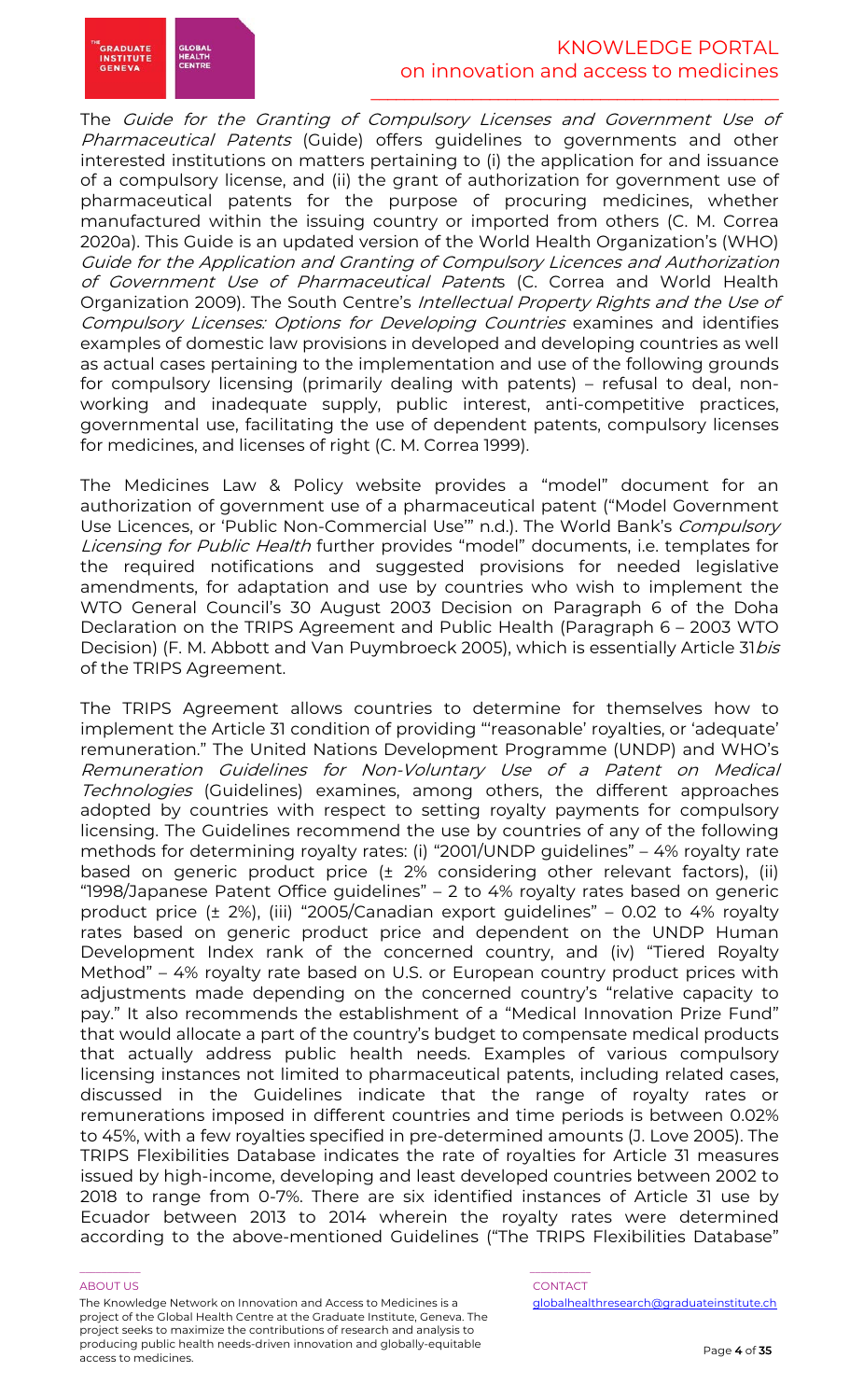

n.d.). Further, the rate of royalties imposed for compulsory licenses issued by or for developing countries between 2003 to 2014 ranged from 0.5-7% (World Health Organization Regional Office for South-East Asia 2017).

# 4. Instances of compulsory licensing use

Several studies and documents have mapped the use of compulsory licenses for pharmaceuticals by different countries. Hein and Moon (2016) discussed the first compulsory licenses issued by developing countries and how these measures shaped the access to medicines norm. They highlighted the 2006-2008 compulsory licensing measures adopted by Thailand, which included compulsory licenses for non-AIDS drugs - particularly treatments for cancer and heart disease, and opined that such measures "[e]xpanded policy space to use TRIPS flexibilities for medicines other than antiretrovirals (ARVs), increased the political acceptability of compulsory licensing, and strengthened global norms that prioritized public health over stringent IP protection" (Hein and Moon 2016).

Son and Lee (2018) mapped 108 attempts to issue compulsory licenses for 40 pharmaceuticals in 27 countries since 1995, mostly in Asian, Latin American, and African countries and mainly for HIV/AIDS medicines (Son and Lee 2018). 't Hoen et al. (2018) gathered information on, and created a database of, potential uses of TRIPS flexibilities between 2001 and 2016 involving 89 countries. From a total of 176 occasions involving potential use of TRIPS flexibilities, they identified 100 instances involving compulsory licenses (n = 48) and government-use licenses (n = 52). 81 of these were noted to have been successfully implemented ('t Hoen et al. 2018). The Trilateral Study of the WHO, WIPO and WTO (2020) provided a table summary of 34 requests for, and issuances of, compulsory licenses and government-use licenses in 13 countries between 1995 and 2019, involving medicines for various diseases (World Health Organization, World Intellectual Property Organization, and World Trade Organization 2020).

Cherian (2016) wrote a master's thesis about the use of compulsory licenses and developed a database compiling threatened and issued cases after 1994 in varying countries, including Low, Middle and High-Income countries (Cherian 2016). Khor (2014) described the use of compulsory licenses related to medicines in Brazil, Ecuador, Ghana, India, Indonesia, Malaysia, Thailand, Zimbabwe, United States and Italy, and provided copies of the actual compulsory licenses for reference (Khor 2014). Beall and Kuhn (2012) assembled a database of 24 compulsory licensing episodes in 17 countries since 1995, most of which occurred between 2003 and 2005, involving drugs for HIV/AIDS, and in upper-middle-income countries (R. Beall and Kuhn 2012). 't Hoen (2009), as part of her book, did a study that compiled 65 letters issued by countries to drug suppliers from 2004 to 2008 to procure and import generic medicines, mainly for AIDS treatment. In analysing these letters, she identified the issuance of compulsory or government-use licenses by 16 developing country - WTO members, 2 least-developed country – WTO members and 7 countries which are not WTO members (E. F. M. 't Hoen 2009).

Love (2007) compiled compulsory licensing and government-use instances – actual issuances, threats to use, applications for issuance – citing various grounds and involving different patented technologies such as those concerning pharmaceuticals, electronics and automobiles, in North America, Europe, Asia, Latin America, Africa and Middle East (J. P. Love 2007). The U.S. was noted to have widely used compulsory licensing for various public interest needs beginning in 2004 and Europe was observed to be following a similar approach to compulsory licensing, as can be gleaned from the Knowledge Ecology International's surveys of cases in the

#### ABOUT US AND LOCAL CONTACT AND LOCAL CONTACT AND LOCAL CONTACT AND LOCAL CONTACT.

The Knowledge Network on Innovation and Access to Medicines is a project of the Global Health Centre at the Graduate Institute, Geneva. The project seeks to maximize the contributions of research and analysis to producing public health needs-driven innovation and globally-equitable access to medicines.

\_\_\_\_\_\_\_\_\_\_\_ \_\_\_\_\_\_\_\_\_\_\_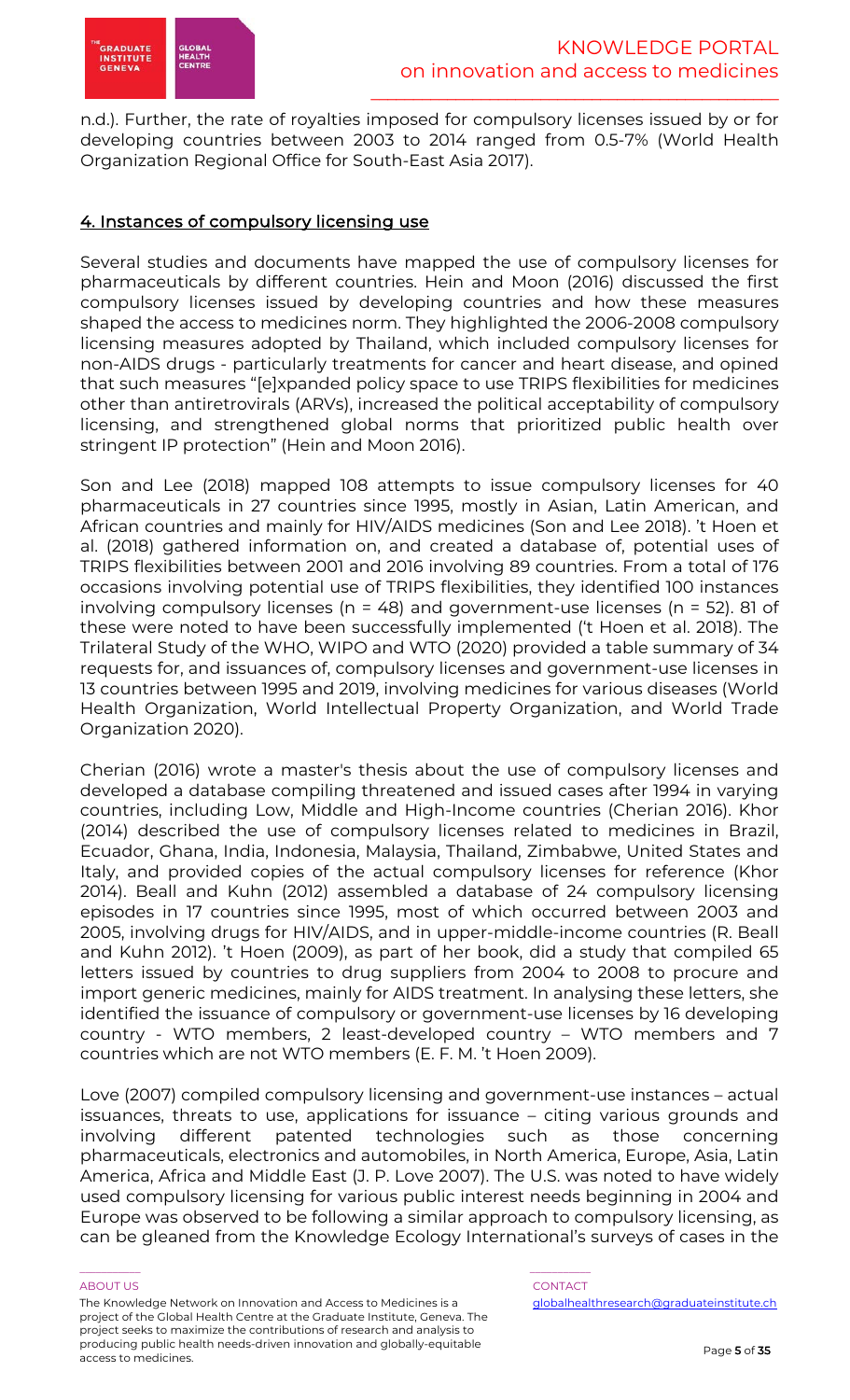

said jurisdictions (J. Love 2014c) (J. Love 2014b) (J. Love 2014a).

Rahman (2017) discussed the government-use license in Malaysia for the medicine sofosbuvir (direct-acting antiviral) and how it led, afterwards, to the inclusion of the country as part of Gilead's (the patent-holder) voluntary license agreement for the purchase of generic versions of the drug, in which Malaysia was initially excluded (Rahman 2017). The inclusion in the voluntary license agreement included not only sofosbuvir, but also other medicines for the treatment of hepatitis C produced by the same company: sofosbuvir, ledipasvir and velpatasvir (World Health Organization 2018).

In the context of the COVID-19 pandemic, in March 2020, Israel's Minister of Health granted a compulsory license for the importation of generic versions of the lopinavir/ritonavir drug exclusively for COVID-19 treatment (Balasubramaniam 2020). Soon after Israel's compulsory license issuance, AbbVie declared that: (i) it would not enforce its patent exclusivity rights worldwide for the said drug (adult and pediatric), and (ii) with respect to the Medicines Patent Pool licenses, it waived the limitations imposed on generic manufacturers with respect to providing supplies of the same drug "[a]nywhere in the world for any purpose, effective immediately […]." AbbVie's declaration had been noted to be an unusual industry response to the grant of a compulsory license (E. 't Hoen 2020). The South Centre compiled several instances of compulsory license and government use of patented medicines in the context of the COVID-19 pandemic (South Centre 2021).

Some of the studies included in their results instances when compulsory licensing or government-use authorizations were not implemented or issued for reasons such as the patent holder having offered lower prices, having made product donations or having entered into voluntary licensing agreements ('t Hoen et al. 2018) (R. Beall and Kuhn 2012) (World Health Organization, World Intellectual Property Organization, and World Trade Organization 2020). Requests have been made for the use of march-in and royalty free rights ("Several March-In and Royalty Free Rights Cases, under the Bayh-Dole Act," n.d.), but such rights have not yet been exercised by the U.S. Government (Hemel and Ouellette 2017) (Engelberg and Kesselheim 2016) (Haile 2020).

# 5. Effects on medicine prices of compulsory license use and threats

Several papers analysed the effects of compulsory licenses - those that have been actually issued and threatened to be issued - on medicine prices and health expenditures.

From 15 peer-reviewed papers that included price information, Urias and Ramani (2020) identified 24 actual compulsory license issuances, mostly for AIDS treatment, by eight countries (Brazil, Ecuador, India, Indonesia, Malaysia, Rwanda, Zimbabwe and Thailand) between 2003-2012 and analysed the impact of these compulsory license issuances on medicine prices. The study observed that (i) the issuance of a compulsory license "is likely" to result in price reductions for the subject patented medicines (mean range of price reductions: 66.2 to 73.9%), and (ii) the resulting price reductions were higher for medicines under compulsory licenses that pursued product procurement through importation (mean range of price reductions: 67.1 to 79.4%) as opposed to local manufacturing (mean range of price reductions: 65 to 66.8%). They concluded, with reservations, that the study results indicate that compulsory licensing does result in lower medicine prices (Urias and Ramani 2020).

The Knowledge Network on Innovation and Access to Medicines is a project of the Global Health Centre at the Graduate Institute, Geneva. The project seeks to maximize the contributions of research and analysis to producing public health needs-driven innovation and globally-equitable access to medicines.

\_\_\_\_\_\_\_\_\_\_\_ \_\_\_\_\_\_\_\_\_\_\_

ABOUT US AND LOCAL CONTACT AND LOCAL CONTACT AND LOCAL CONTACT AND LOCAL CONTACT. globalhealthresearch@graduateinstitute.ch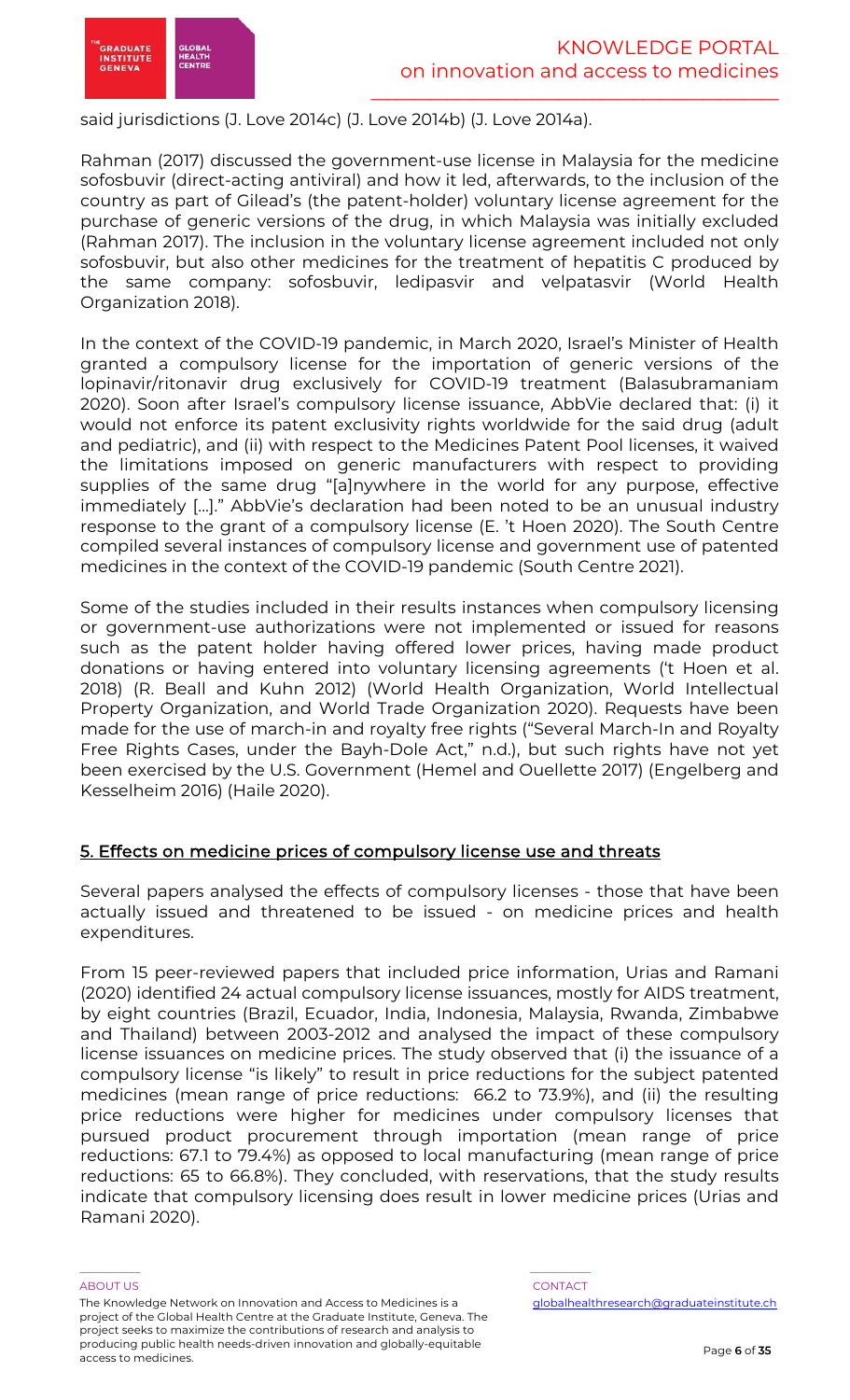

The above-mentioned book by Khor (2014) provided calculations of price reductions after the issuance of compulsory licenses. In Malaysia, the government use for ARV medicines in 2003 led to significant price reductions by the patent holders and the introduction of generics, resulting in cost savings for the Ministry of Health of 68% and 83% for selected combination of drugs, and an increased number of people under treatment, from 1,500 to 4,000. In 2004, Indonesia issued compulsory licenses for two ARVs resulting in price reductions of about 90% for lamivudine and 70% for nevirapine with the purchase of generics. In 2006-2007, Thailand issued compulsory licenses for five medicines (two for HIV, one for heart disease and two anti-cancer drugs) leading to significant reductions between the prices of the patented medicines and those of the generic versions, which were as follows: 87% for efavirenz, 67% for lopinavir/ritonavir, 98% for clopidogrel, 96% for docetaxel and 98% for letrozole. In Ghana, there was a 50% price drop with the importation of generic ARVs after the government-use license was issued in 2005 (Khor 2014). In the Annex of the United Nations Development Programme's Using Competition Law to Promote Access to Health Technologies (UNDP's Using Competition Law), Abbott et al. (2014) listed seven examples of compulsory licenses and governmentuse licenses for AIDS and cancer treatments issued by India, Ecuador, Thailand, Brazil, Indonesia, Malaysia between 2003 to 2012 with resulting actual and anticipated price reductions ranging from 53% to 97% (F. Abbott et al. 2014).

Another study by Mohara et al. (2012) assessed the budget impact of governmentuse licenses on seven patented drugs in Thailand: efavirenz, lopinavir/ritonavir combination, clopidogrel, letrozole, docetaxel, erlotinib, and imatinib. The study indicated that the use of generic drugs could save the government approximately USD 370 million over five years (Mohara et al. 2012). Tantivess, Kessomboon and Laongbua (2008) analysed the actors and factors that played a role in Thailand's issuance and implementation of the government-use licenses for efavirenz, lopinavir/ritonavir (both AIDS treatment) and clopidogrel (for heart disease) in 2006-2007. The study included an initial assessment of the impact of the government-use licenses, with results showing medicine price reductions as follows: (i) in March 2008, a bottle of generic efavirenz purchased pursuant to the government-use license was about 40% of the branded version's cost in November 2006, and (ii) in January 2008, a bottle of generic lopinavir/ritonavir purchased pursuant to the government-use license was about 50% of the branded version's cost in March 2007 (Tantivess, Kessomboon, and Laongbua 2008). After the issuance of the government-use license for sofosbuvir, the generic version of the drug was purchased by Malaysia at the price range of USD 33-35 for a 28-day treatment regimen, which is less than 1% of the 2017 originator price of USD 11,200 (World Health Organization 2018).

In Brazil, da Silva, Hallal, and Guimarães (2012) conducted a study of the economic savings and impact on the number of patients under treatment four years after the issuance of the compulsory license for the HIV-medicine efavirenz in Brazil. They observed: (i) an increase of about 55% in the number of people using the medicine, (ii) savings of public resources amounting to USD 103.5 million for the period of 2007 to 2011 with the purchase of the generic version, and (iii) a reduction in price of 69.4%, if compared to the price of the branded version of efavirenz 600mg sold by Merck before the compulsory license (da Silva, Hallal, and Guimarães 2012). Vieira et al. (2017) compared, on the one hand, the savings and timeframe for the local production of a generic version of efavirenz after the issuance of the compulsory license and, on the other hand, the potential savings and timeframe for the local production of atazanavir under a voluntary license agreement signed between the Brazilian government and Bristol-Myers Squibb, the patent holder. The findings showed that under the compulsory license, the national generic version of efavirenz was available in 21 months and resulted in savings of USD 104 million in

#### ABOUT US AND LOCAL CONTACT AND LOCAL CONTACT AND LOCAL CONTACT AND LOCAL CONTACT.

The Knowledge Network on Innovation and Access to Medicines is a project of the Global Health Centre at the Graduate Institute, Geneva. The project seeks to maximize the contributions of research and analysis to producing public health needs-driven innovation and globally-equitable access to medicines.

\_\_\_\_\_\_\_\_\_\_\_ \_\_\_\_\_\_\_\_\_\_\_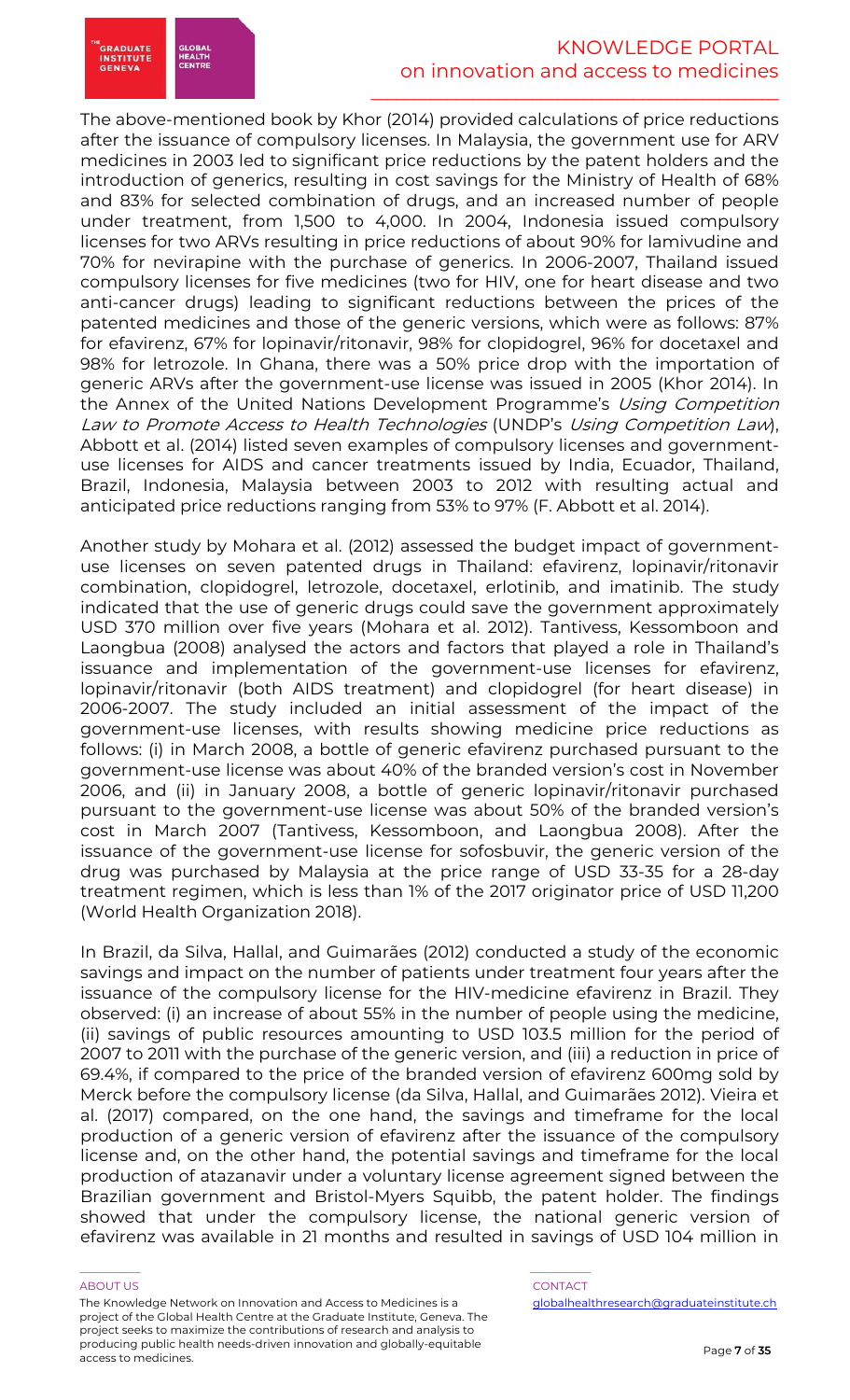five years. In contrast, the estimated savings for the purchase of atazanavir under the voluntary license would be USD 17 million in five years and it took 26 months for a national producer to obtain regulatory approval in the country (Vieira et al. 2017).

Andia (2015) analysed the effect of the global campaign for the issuance of compulsory licenses for the HIV-medicine lopinavir/ritonavir in Colombia and Ecuador and showed a price reduction by the originator company Abbott of 80% and 27%, respectively, in 2013 compared to the amounts paid by the government before the launch of the campaign. It should be noted that the price in 2013 was the same in both countries, but the previous price was higher in Colombia. The author argued that even though a compulsory license was never issued in Colombia, the campaign contributed to the adoption of a price regulation policy that led to the reduction (Andia 2015).

Beall, Kuhn and Attaran (2015) compared the prices of antiretroviral drugs that were purchased by 8 countries under compulsory licenses between 2003 and 2012, by importation and local production, to those acquired from international procurement markets by "peer countries." Their study revealed, among other findings, that: (i) in 19 out of the 30 compulsory licensing incidents, international market prices were lower than their compulsory license counterparts and (ii) in 9 out of the 11 compulsory licenses for domestic manufacture, international market prices were lower by more than 25% than those obtained through the compulsory licenses. They explained that the "[s]tudy should not be interpreted as ideologically opposing compulsory licensing [...]" but only shows that procurement from international markets has provided cheaper price values for antiretrovirals than compulsory licensing (R. F. Beall, Kuhn, and Attaran 2015). The appropriateness of this comparison of medicine prices purchased, on the one hand, from compulsory licensing and, on the other hand, from international markets, has been questioned. Critics of this approach have argued that "international procurement" only results in low medicine prices when there are no "patent barriers" involved, which is the opposite of the situation being addressed when compulsory licenses are issued (E. 't Hoen and Bermudez 2015) (Velásquez and Schoen-Angerer 2015).

Ooms and Hanefeld (2019) noted that a threat to issue a compulsory license may facilitate access to medicines as effectively as actually issuing a compulsory license. They noted that, in 2001, patent-holder Bayer agreed to lower the price of ciprofloxacin after the U.S. and Canadian governments threatened to issue compulsory licenses in order to accumulate sufficient supplies of the drug against possible anthrax terrorist attacks (Ooms and Hanefeld 2019). In the U.S., Bayer reduced the price of ciprofloxacin by 46% (J. Love 2005). Threats to exercise marchin rights have also been used as negotiating tool by U.S. federal agencies against patent holders. As a "concession" to prevent the issuance of a compulsory license, Abbott Laboratories reduced the price of ritonavir drug by about 80% for federallyfunded HIV treatments in 2004 (J. Love 2014b).

Flanagan and Whiteman (2007) studied the strategies used by Brazil to obtain price reductions for HIV treatments in spite of the opposition of the patent-holding multinational pharmaceutical companies, and to demand adherence by said companies to their identified corporate social responsibility commitments. They noted that Brazil's threat to issue a compulsory license in 2003 played a significant role in helping the country negotiate lower medicine prices, i.e. 72 to 77% price reductions (Flanagan and Whiteman 2007). Scopel and Chaves (2016) studied the impact of Brazil's efforts to overcome patent barriers from 2001 to 2012 on the price of lopinavir/ritonavir (LPV/r) drug. Threats to issue compulsory licenses were used as a negotiating strategy by the Brazilian government. These threats were observed to have: (i) lowered the drug price by 46% in 2001 and (ii) lowered the national

The Knowledge Network on Innovation and Access to Medicines is a project of the Global Health Centre at the Graduate Institute, Geneva. The project seeks to maximize the contributions of research and analysis to producing public health needs-driven innovation and globally-equitable access to medicines.

\_\_\_\_\_\_\_\_\_\_\_ \_\_\_\_\_\_\_\_\_\_\_

#### ABOUT US AND LOCAL CONTACT AND LOCAL CONTACT AND LOCAL CONTACT AND LOCAL CONTACT.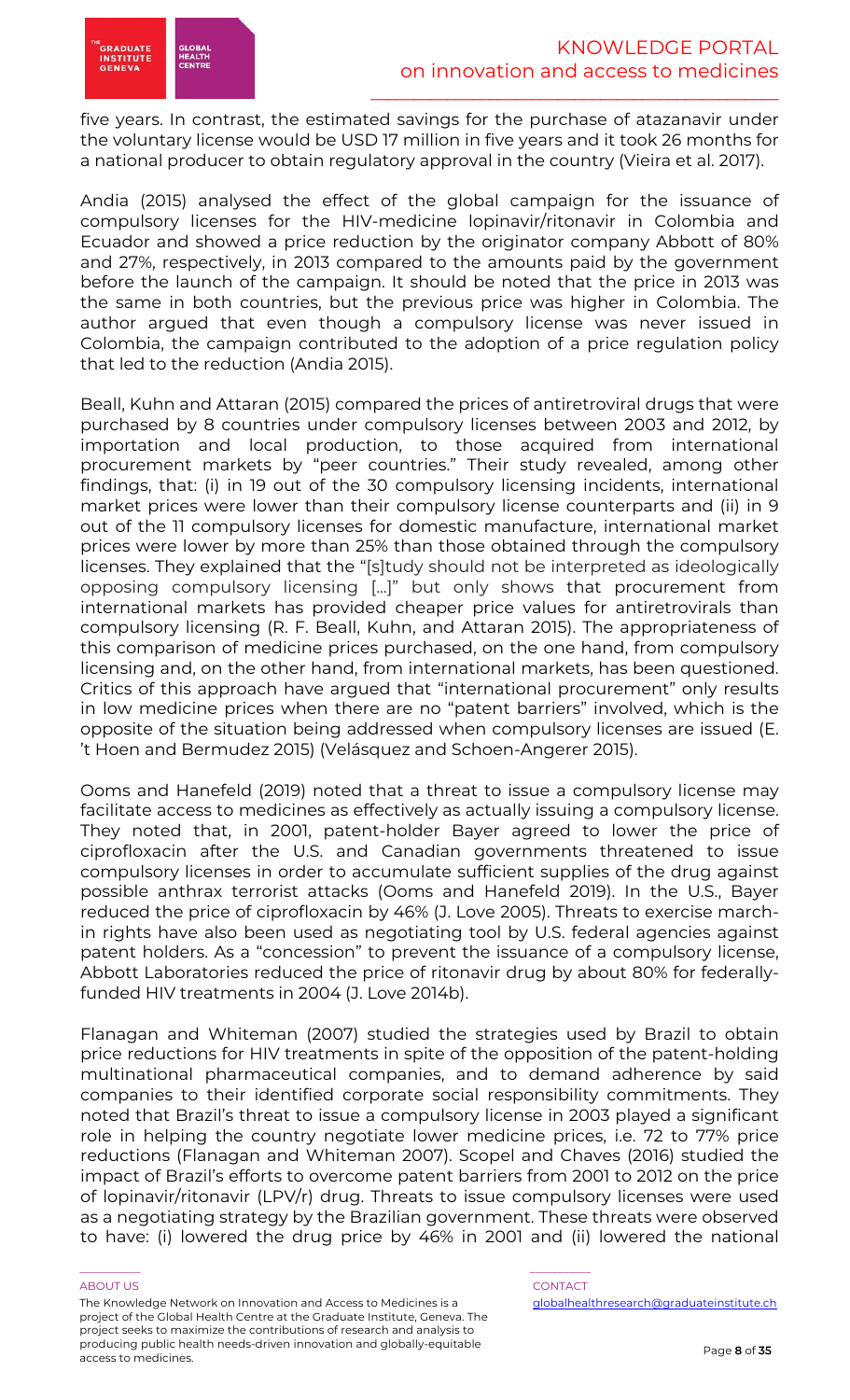

antiretroviral expenditure 37% in 2003. In 2005, shortly after the approval by the Brazilian National Health Council of a resolution supporting compulsory licensing for LPV/r and other medicines, Abbott agreed to reduce the LPV/r price by 46%. The LPV/r price further lowered by greater than 51% during the period of 2005 to 2006 (Scopel and Chaves 2016).

# 6. Economic impacts of compulsory license use

Beyond the effect on medicine prices and health expenditures, a few papers have shown the broader economic impacts of compulsory licenses.

Yamabhai et al. investigated the health and economic impacts of government-use licenses issued by Thailand's Ministry of Public Health for seven medicines within the period of 2006 to 2008. These impacts were calculated within a period of five years from the issuance of said licenses. The results showed that, within the fiveyear period, (i) an estimate of 84,158 more patients benefited from the involved drugs and (ii) the licenses resulted in about USD 132.4 million in "health-related economic benefits." The study also observed that the government-use licenses had no impact on the values of the country's aggregate exports or foreign direct investments. However, the study noted a decrease in export values of plastic, jewelry, and color TV products to the U.S. a year after their status as being included in the U.S. Generalized System of Preferences was withdrawn. In this regard, the results "[i]ndicated substantial improvement in access to drugs, resulting in public health benefits for the nation, while there is no evidence of negative impact on Thai's exports and from the trade retaliation […]." (Yamabhai et al. 2011).

Rahman and Ling (2017) examined 3 "myths" concerning compulsory licensing, including the supposed negative effect of compulsory licenses on a country's foreign direct investment (FDI). In this respect, they did not observe a decrease in FDI inflows to Malaysia after its 2004 grant of compulsory license for HIV drugs. Rather, they noted that the country's FDI steadily increased from 2005 to 2008 (Rahman and Ling 2017). Goyal (2015) examined 14 instances of compulsory or government-use licenses, mostly for AIDS treatment, between the years 2002 to 2012 in relation to their (i) effect on foreign direct investment (FDI) flows in the concerned countries and (ii), regarding compulsory licenses on AIDS treatments, their effect on domestic prevalence of the HIV-related illness and deaths. The study made numerous observations, including that: (i) in general, the evidence does not indicate that use of compulsory licenses results in a decrease in FDI inflows to the issuing country, and (ii) a decrease in the number of deaths caused by HIV disease could be reasonably correlated to the issuance of compulsory licenses. He concluded that "[w]hether these firms [multinational pharmaceutical companies] actually end up withdrawing their investments is dependent more on the economic forces than their attitude of 'teaching governments a lesson' […]" and suggested the relative importance of government "predictability" in using compulsory licensing measures to retain foreign investments (Goyal 2015).

Chien (2003) examined the effect of six compulsory licenses of pharmaceutical patents issued by the U.S. Federal Trade Commission in relation to antitrust consent decrees between 1980 to 1997 and their effect on innovation, particularly on the patenting activities of the affected entities. The study indicated that, in five out of the six investigated cases, there was no resulting decrease in the amount of patent applications made by the affected companies after the issuance of the compulsory licenses. She noted that, "[t]he results of this study are contrary to the prevalent assumption that compulsory licensing categorically harms innovation" (Chien 2003).

#### ABOUT US AND LOCAL CONTACT AND LOCAL CONTACT AND LOCAL CONTACT AND LOCAL CONTACT.

The Knowledge Network on Innovation and Access to Medicines is a project of the Global Health Centre at the Graduate Institute, Geneva. The project seeks to maximize the contributions of research and analysis to producing public health needs-driven innovation and globally-equitable access to medicines.

\_\_\_\_\_\_\_\_\_\_\_ \_\_\_\_\_\_\_\_\_\_\_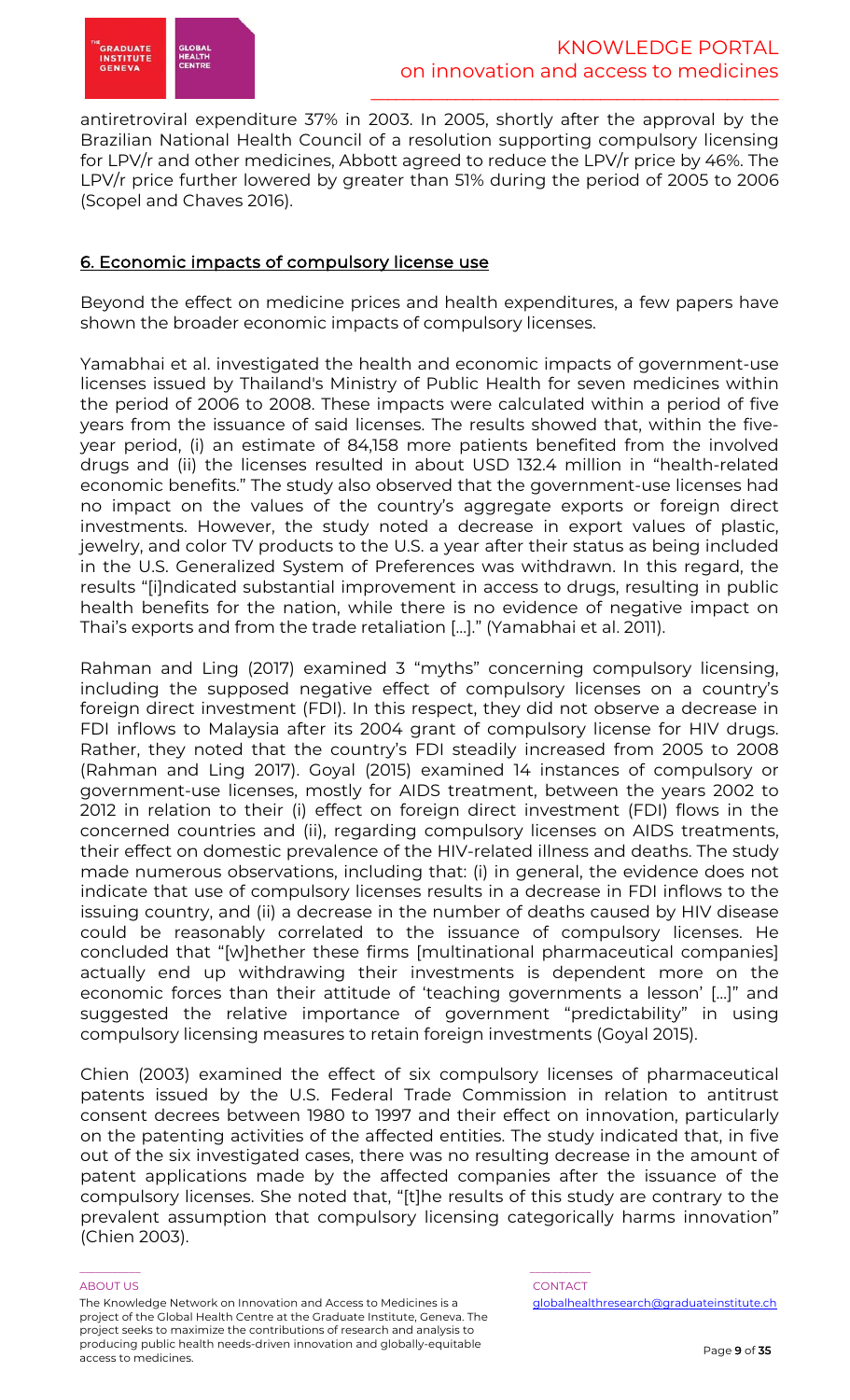

# 7. Challenges to compulsory licensing use

The literature identified several challenges to the use of compulsory licenses with respect to: (i) national compulsory licensing framework and implementation, (ii) the implementation of Article 31bis, (iii) political pressure exerted on countries who used or attempted to use compulsory licenses, (iv) limitations imposed by data exclusivity and trade secret protection, and (v) Free-Trade Agreement (FTA) provisions.

### 7.i National compulsory licensing framework and implementation

Some studies analysed national/regional legal provisions and how they facilitated or complicated the use of compulsory license provisions. Vawda and Shozi (2020) examined the implementation of the TRIPS flexibilities by African countries 18 years after the adoption of the Doha Declaration. With respect to compulsory licensing laws and policies, they identified 20 countries that already permit the use of compulsory licenses and government-use licenses specifically to address public health needs or emergencies, which is in contrast to the grounds for compulsory licensing provided in African laws of colonial origin such as "[i]nsufficiency of exploitation of the invention, inability to meet demand, refusal to grant a licence on reasonable terms or in order to remedy anti-competitive practices and dependent patents." Further, Malawi, Zimbabwe, and Tanzania adopted comparable legal presumptions favouring compulsory licensing with respect to certain applications, such as those concerning access to medicines. Among others, they recommended that countries adopt similar "public health oriented grounds" with respect to compulsory licenses and government-use licenses (Vawda and Shozi 2020).

Vawda (2018) examined the judicial interpretations of compulsory licensing provisions contained in South Africa's Patent Act 57 of 1978. He argued that the country's legal framework is restrictive with respect to the grant of compulsory licenses, considering that (i) the grounds for application are limited to concerns related to "dependent patents" and "abuse of patent rights," and (ii) the courts' "[o]verly formal approach to judicial interpretation and adjudication, including an apparent deference to patent holders over the broader public […]" (Vawda 2018). Accoto (2011) examined compulsory licensing of pharmaceuticals in emerging economies and analysed differences between Brazil and Argentina in what refers to the implementation of TRIPS provisions and potential effects for the use of compulsory licenses (Accoto 2011).

#### 7.ii The implementation of Article 31bis

Correa (2019) examined the procedural requirements provided by Paragraph 6 – 2003 WTO Decision, now Article 31bis of the TRIPS Agreement, which waives the export limitation in Article 31(f) on pharmaceutical products produced pursuant to a compulsory license. He noted that the mechanism has been criticized by different actors, including by possible generic manufacturer suppliers, for imposing burdensome procedures. He argued that, "[b]y subjecting the use of the system to a large number of stringent conditions, it seems to be designed to protect the patent owner rather than facilitating access to pharmaceutical products where needed […]" He highlighted the single occasion this mechanism was ever used, i.e. the export of HIV treatment by Canada-based firm Apotex to Rwanda, which took about four years to complete. Referring to the 2016 Report of the UN High-Level Panel's recommendation to revise Paragraph 6 – 2003 WTO Decision, he proposed possible amendments "[t]o streamline the procedures" contained therein, but also acknowledged the difficulties associated with amending Article 31*bis* (C. M. Correa 2019).

#### ABOUT US AND LOCAL CONTACT AND LOCAL CONTACT AND LOCAL CONTACT AND LOCAL CONTACT.

The Knowledge Network on Innovation and Access to Medicines is a project of the Global Health Centre at the Graduate Institute, Geneva. The project seeks to maximize the contributions of research and analysis to producing public health needs-driven innovation and globally-equitable access to medicines.

\_\_\_\_\_\_\_\_\_\_\_ \_\_\_\_\_\_\_\_\_\_\_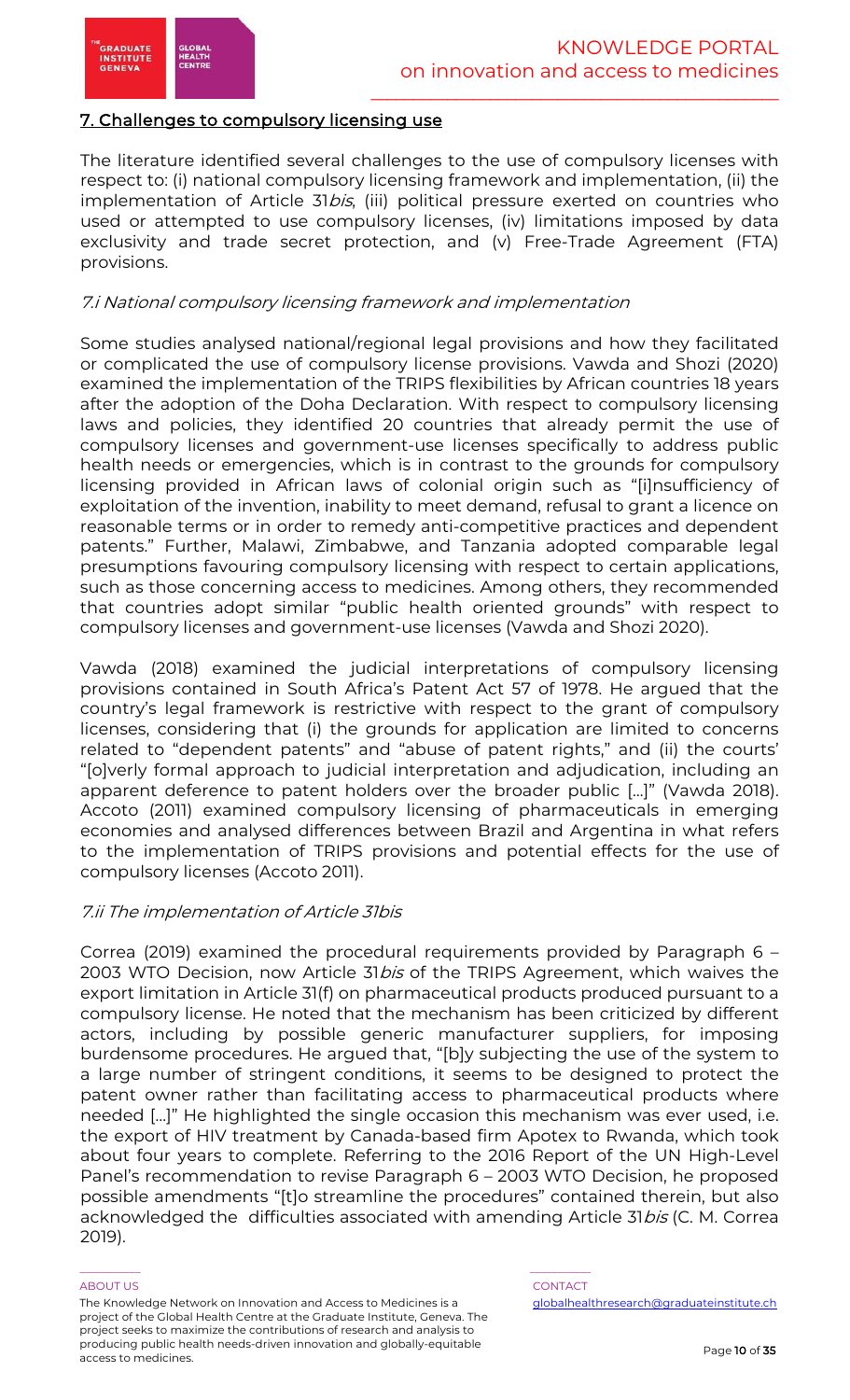

An April 2020 Open Letter, written by health, law, and trade organizations and experts, requested 37 WTO member states (J. Love 2020), who previously declared that they would not avail themselves of the Article 31bis system as importers, to reconsider their position and to inform the WTO of their full or limited use of this mechanism. The letter expressed that such an "opt out" position is detrimental to their own domestic interests and those of other countries in meeting the global pharmaceutical needs of the COVID-19 pandemic by restricting their own access to patented pharmaceutical products available outside their territories and limiting the expected market size for manufacturers producing medicines under compulsory licenses issued by other countries, which may prevent them from achieving economies of scale (Access to Medicines Ireland et al. 2020). Garrison (2020) explained the problem of the 37 WTO high income countries' (HICs) opt out decision with respect to the global manufacturing situation of active pharmaceutical ingredients (APIs) that heavily rely on firms based in India and China. Absent a voluntary license, a compulsory license for foreign-produced patented APIs and/or medicines that may be issued by any of the said HICs outside the Article 31bis system may be rendered futile since the available exportable supply for APIs/medicines produced under compulsory licenses by other countries will be limited by the Article 31(f) condition of the TRIPS Agreement (Garrison 2020).

### 7.iii Political pressure exerted on countries who used or attempted to use compulsory licenses

Countries have faced lobbying and political pressure from the originator companies and their home governments over compulsory licensing measures. The 2016 Report of the United Nations Secretary-General's High-Level Panel on Access to Medicines (2016 Report of the UN High-Level Panel) identified the exercise of "[u]ndue political and economic pressures" on governments to discourage or punish their use of TRIPS flexibilities for public health needs as among the reasons why these flexibilities remain unused by numerous governments. The Report declared that such behaviour, exerted by one government over another, "[v]iolates the integrity and legitimacy of the system of legal rights and duties created by TRIPS, as confirmed by the Doha Declaration […]" (High-Level Panel on Access to Health Technologies 2016).

Balasubramaniam and Goldman (2017) reported instances of political pressure experienceed by countries that have used or were looking to use the TRIPS flexibilities, such as compulsory licensing. The following are examples of the pressures exerted on developing and least-developed countries specific to compulsory licensing policies: (i) the U.S. threatened to stop funding the peace negotiations with FARC should Colombia issue a compulsory license for the imatinib drug, (ii) Swiss health and economic officials pressured Colombian health officials to refrain from issuing a compulsory license for the imatinib drug, and (iii) India was included in the 2013, 2014 and 2015 USTR's Special 301 reports as a consequence of its issuance of a compulsory license for the sorafenib drug (Balasubramaniam and Goldman 2017).

Correa (2020) analysed the USTR assertions in the 2020 Special 301 report with respect to the patent policies of developing countries included in the Priority Watch List, such as those concerning the compulsory licensing regulations of Indonesia, India, and Chile. He noted that "[t]he patent-related claims made by the USTR in relation to the developing countries on the Priority Watch List primarily aim to address the demands by pharmaceutical (and biotech) US companies for increased levels of protection beyond the agreed-upon standards under the TRIPS Agreement […]" (C. M. Correa 2020b). Baker (2018) noted that the issuance of

#### ABOUT US AND LOCAL CONTACT AND LOCAL CONTACT AND LOCAL CONTACT AND LOCAL CONTACT.

The Knowledge Network on Innovation and Access to Medicines is a project of the Global Health Centre at the Graduate Institute, Geneva. The project seeks to maximize the contributions of research and analysis to producing public health needs-driven innovation and globally-equitable access to medicines.

# \_\_\_\_\_\_\_\_\_\_\_ \_\_\_\_\_\_\_\_\_\_\_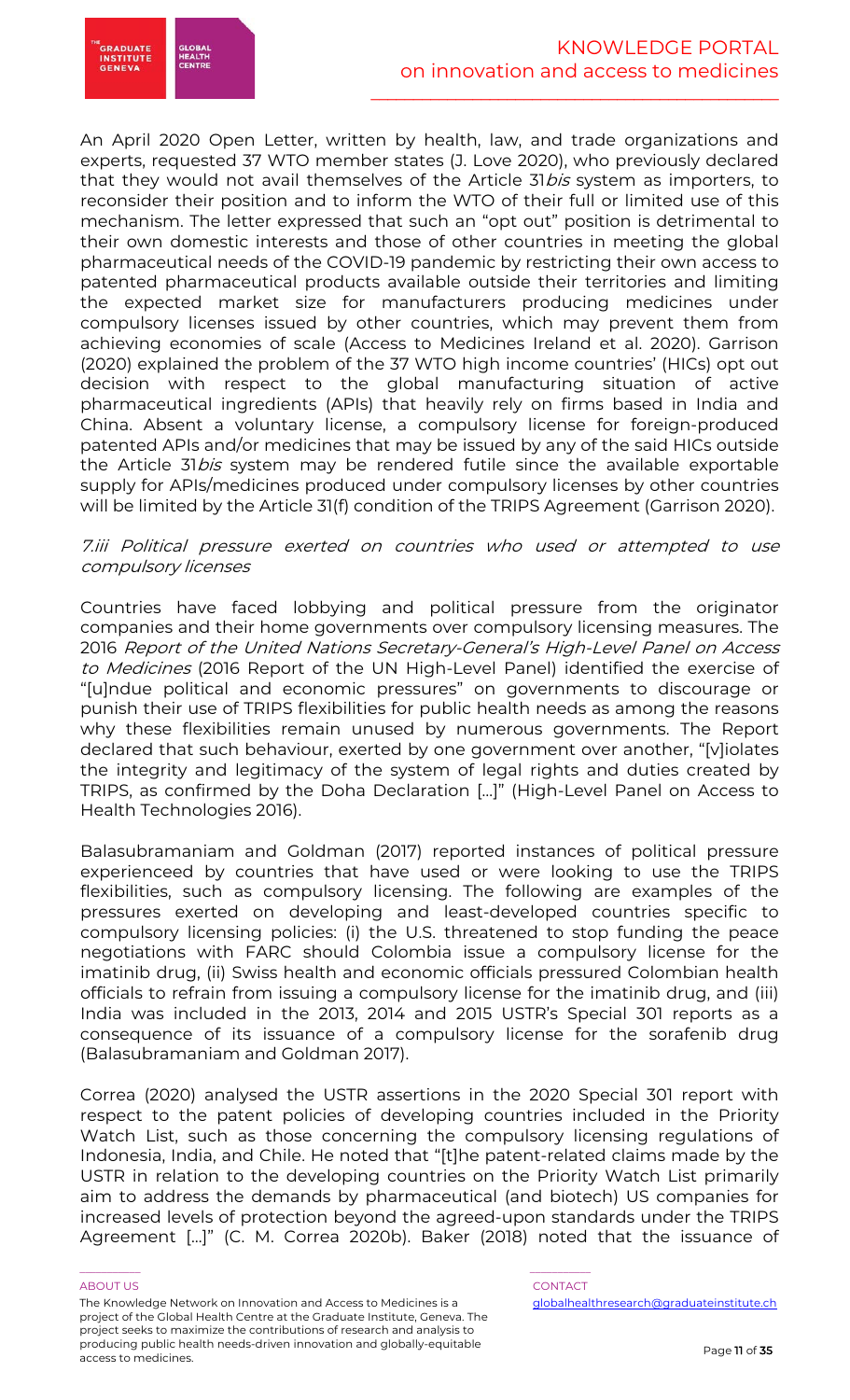

compulsory licenses and government-use authorizations on patents by countries are in compliance with the TRIPS Agreement provisions, despite the long-standing threats made by the U.S., on behalf of its pharmaceutical industry, against their use. He compiled country-specific complaints concerning compulsory licensing policies as included in the Special 301 reports since 1998 to 2017 (Baker 2018).

In their above-mentioned study, Tantivess, Kessomboon and Laongbua (2008) also discussed the reactions of multinational pharmaceutical companies and their governments to the government-use licenses. The following are examples of the industry's reactions to the said licenses: (i) Abbott Laboratories, as the patent holder of the Kaletra® lopinavir/ritonavir drug, responded by withdrawing its domestic marketing applications for seven new drugs, and threatening to cease seeking local registration approvals for any new medicine, and (ii) Sanofi-Aventis, as the patent holder of the Plavix® clopidogrel drug, threatened an Indian generic manufacturer with patent infringement lawsuits should it provide Thailand with generic versions of the drug. In addition, Thailand was included as a Priority Watch List (PWL) country in the U.S. Trade Representative's (USTR) 2007 Special 301 report, although the causal relationship between the government-use authorizations and the country's inclusion in the PWL was "officially denied" (Tantivess, Kessomboon, and Laongbua 2008).

Correa (2011) studied the increase in pharmaceutical patenting activities of "minor, incremental innovations" in five countries - Argentina, Brazil, Colombia, India and South Africa. As part of his analysis, he highlighted the "strong" oppositions made by the originator pharmaceutical companies and their home governments, i.e., in the U.S. and Europe, against potential compulsory licensing measures. He identified that, for the following patented treatments – lopinavir/ritonavir in Colombia, lamivudine/zidovudine in Malaysia, clopidogrel in Thailand – they would not have been granted patent protection if stringent patentability criteria had been applied during their patent examinations and thus, compulsory licensing measures, which require "political capital," would not have been needed (C. M. Correa 2011).

# 7.iv Limitations imposed by data exclusivity and trade secret protection

't Hoen, Boulet and Baker (2017) highlighted that the European Union's Regulation No. 726/2004, which provides for the grant of data and market protection exclusivity in favour of originator medicines, includes no exception that would allow the registration of generic versions of the medicines during the exclusivity periods. In effect, a marketing authorization application for a generic medicine cannot be "[b]ased solely on bioequivalence data" while the data exclusivity period is in effect. They noted that this lack of exception in the EU law hinders the ability of EU member states to "effective[ly] use" the compulsory licensing provisions provided in their national laws. Unless data and market exclusivity exceptions or waivers are introduced in the EU regulation, they argued that "[a]n entity authorized to make use of the patent to supply a generic medicine under a compulsory licence still might not be able to do so because it cannot obtain a marketing authorisation from the relevant medicine regulatory authority [...]." Thus, they recommended the adoption of data and market exclusivity waivers or exceptions into EU regulation to address this issue (E. F. M. 't Hoen, Boulet, and Baker 2017). Correa (2020) suggested that for countries providing for test data exclusivity, like the EU member states, U.S. and Japan, a request for a waiver of limitations arising from such exclusivity be made in the compulsory licensing applications (C. M. Correa 2020a).

Levine (2020) noted that there is a wide range of information relevant for access to medicine that includes "[p]otential trade secrets includ[ing] manufacturing

#### ABOUT US AND LOCAL CONTACT AND LOCAL CONTACT AND LOCAL CONTACT AND LOCAL CONTACT. The Knowledge Network on Innovation and Access to Medicines is a project of the Global Health Centre at the Graduate Institute, Geneva. The project seeks to maximize the contributions of research and analysis to producing public health needs-driven innovation and globally-equitable access to medicines.

\_\_\_\_\_\_\_\_\_\_\_ \_\_\_\_\_\_\_\_\_\_\_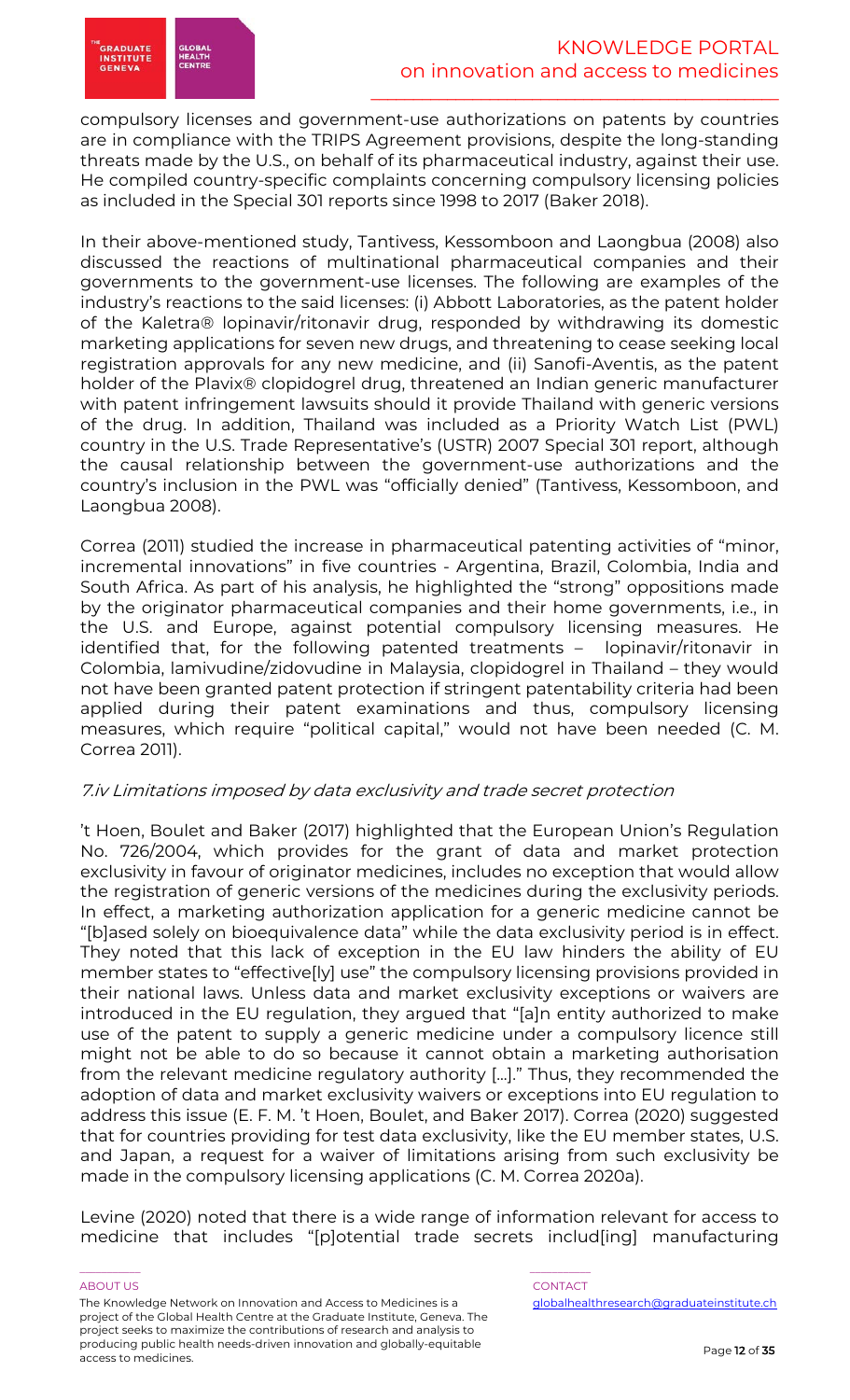

processes, test data, medical formulas, and cell lines and other biological resources." Given this, he argued that access to some trade secrets may be needed for pharmaceutical products to be quickly developed and globally accessible. He highlighted, among other things, that Article 39 of the TRIPS Agreement does not provide for an "involuntary use exception" for trade secrets similar to patents and that compulsory licensing of trade secrets is uncommon. He suggested a reexamination of the existing legal framework to allow a "[p]ublic health exception for pharmaceutical, diagnostic, and medical device trade secrets" (Levine 2020).

# 7.v Free-Trade Agreement (FTA) provisions

Provisions included in free-trade agreements have also been appointed as potential challenges for the implementation of compulsory licenses. The abovecited WTO-WHO-WIPO Trilateral study identified some free-trade agreements that have narrowed the compulsory licensing grounds to only "remedies under competition law, situations of extreme urgency and public non-commercial use." (World Health Organization, World Intellectual Property Organization, and World Trade Organization 2020).

Correa (2004) analysed whether the issuance of a compulsory license could amount to an expropriation of the patent holder's intellectual property right "investment" under bilateral investment treaties, free trade agreements, and regional trade agreements such that suits can be filed against the host States pursuant to the agreements' rules on expropriation and compensation. He argued that it would be a challenge to assert that a TRIPS compliant-compulsory license is an illegal expropriation. Yet, he does not discount the possibility that "[c]ases may arise in which claims of this type could be made (for instance, when a patent owner were dissatisfied with the determination of the level or mode of compensation) […]." Considering that this issue touches on a "[g]ray area that overlapping protections create […]," he recommended that investment agreements incorporate provisions that expressly place compulsory licenses outside the ambit of the rules on expropriation and compensation. He noted that the Chile – U.S. FTA and U.S. Model BIT contain such exception (C. M. Correa 2004).

# 8. Country comparisons of compulsory licensing policies and use

Correa and Velásquez's (2019) paper included a study of the Latin American pharmaceutical compulsory licensing and government-use experiences with a focus on Ecuador, Peru, and Colombia. One difference they noted between Ecuador, on the one hand, and Peru and Colombia (including Guatemala) on the other hand, involved the type of applicants who filed the requests for compulsory licenses: the applications involved "[e]ntities with the capacity to produce or distribute medicines" for the former country and civil society organizations (CSOs) for the latter group of countries. They also noted the uncertainty as to whether the Ministry of Health or CSOs in Ecuador could be considered legitimate applicants for the issuance of "'public interest'" compulsory licenses (C. M. Correa and Velásquez 2019).

Lybecker and Fowler (2009) evaluated and compared the compulsory license issued by Canada to Apotex under the Access to Medicines Act for the exportation of AIDS treatment to Rwanda vis-à-vis Thailand's government-use licenses issued to the Government Pharmaceutical Organization for AIDS, heart disease, and cancer treatments in 2006-2008 using their adopted criteria for "[d]istinguish[ing] legitimate from disingenuous regimes": objective, implementation, pricing, quality, demand and evaluation. On the one hand, they assessed Canada's compulsory

#### ABOUT US AND LOCAL CONTACT AND LOCAL CONTACT AND LOCAL CONTACT AND LOCAL CONTACT.

The Knowledge Network on Innovation and Access to Medicines is a project of the Global Health Centre at the Graduate Institute, Geneva. The project seeks to maximize the contributions of research and analysis to producing public health needs-driven innovation and globally-equitable access to medicines.

\_\_\_\_\_\_\_\_\_\_\_ \_\_\_\_\_\_\_\_\_\_\_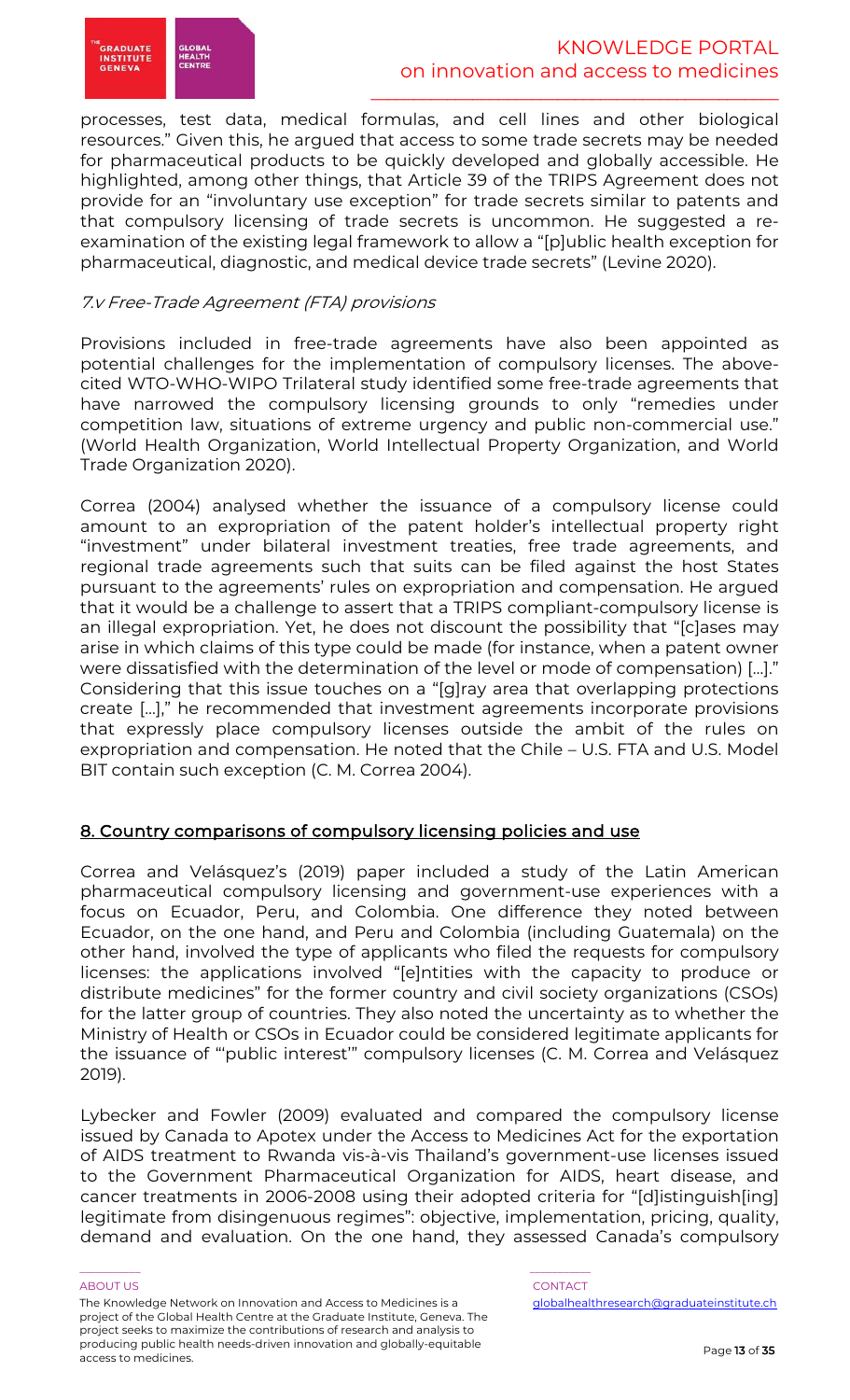

license issuance as legitimate although faced with implementation challenges. On the other hand, they deemed Thailand's compulsory licenses to be disingenuous for the following reasons: pursuing a commercial rather than public health purpose, producing low quality drugs, and the determination that the local need for heart disease treatment does not amount to a "national emergency" (Lybecker and Fowler 2009). As part of his Comment, Reichman (2009) questioned the wisdom behind Lybecker and Fowler's comparison between Canada's compulsory license and Thailand's government-use licenses considering that the former was issued to export needed HIV treatments to Rwanda and the latter was issued to obtain price reductions for locally used medicines. He argued that the authors' opinions on the Thai compulsory licensing measure were influenced by the views of "industry propagandists." Contradicting their conclusion, he asserted that Thailand's government-use licenses were valid, but he also cautioned against the "low" royalty rates set by the Thai government (Reichman 2009).

As part of their paper, Reichman with Hasenzahl (2003) summarized and juxtaposed the practices of Canada and the U.S. in using "non-voluntary licensing" of patents. Before considering itself a developed country, Canada widely pursued compulsory licensing of pharmaceutical and food patents, which resulted in the creation of the Canadian generics industry. They pointed out that 613 licenses were issued for the importation or production of medicines during the period of 1969 to 1992. Compared to Canada, the non-voluntary licensing practice in the U.S. is noted to have been used to a lesser degree for "public interest" concerns. Before 1988, non-voluntary licensing was commonly used by U.S. federal courts in two areas: "[t]o regulate misuses of patent rights and antitrust violations […]." Government-use licenses mainly involved national defence matters although they have also been employed to lower medicine prices, among others. They concluded that nonvoluntary licensing is only one of many measures to encourage innovation. They further recommended that developing countries focus on achieving "[o]verall coherence and effectiveness" in their domestic policies and not unduly depend on non-voluntary licensing as a stand-alone measure (Reichman and Hasenzahl 2003).

# 9. Compulsory licensing as an anti-competitive remedy

A handful of papers discussed compulsory licensing specifically used as an anticompetitive remedy either under intellectual property or competition law frameworks.

A 2011 survey by the WIPO Secretariat with 34 country respondents revealed the following: (i) 15 countries have competition laws that provide for the issuance of compulsory licenses and (ii) 12 countries include "anti-competitive uses (practices) of IP rights" as a ground for issuance of compulsory licenses under their domestic Intellectual Property laws (World Intellectual Property Organization, Secretariat 2011).

Abbott et al. (2014) noted that compulsory licensing may be used as a remedy against anti-competitive practices following a judicial or administrative finding that such practices exist, as provided in Article 31(k) of the TRIPS Agreement. In this situation, the following conditions imposed by the TRIPS Agreement with respect to compulsory licensing are waived: (i) the requirement to negotiate with the patent holder before pursuing compulsory licensing, (ii) the need to adequately compensate the patent holder for use of the patented technology, and (iii) the limitation that products produced under a compulsory license are mainly for local use. They argued that the grant of compulsory licenses in order to correct anticompetitive behaviours is an established practice in the countries where most

#### ABOUT US AND LOCAL CONTACT AND LOCAL CONTACT AND LOCAL CONTACT AND LOCAL CONTACT.

The Knowledge Network on Innovation and Access to Medicines is a project of the Global Health Centre at the Graduate Institute, Geneva. The project seeks to maximize the contributions of research and analysis to producing public health needs-driven innovation and globally-equitable access to medicines.

\_\_\_\_\_\_\_\_\_\_\_ \_\_\_\_\_\_\_\_\_\_\_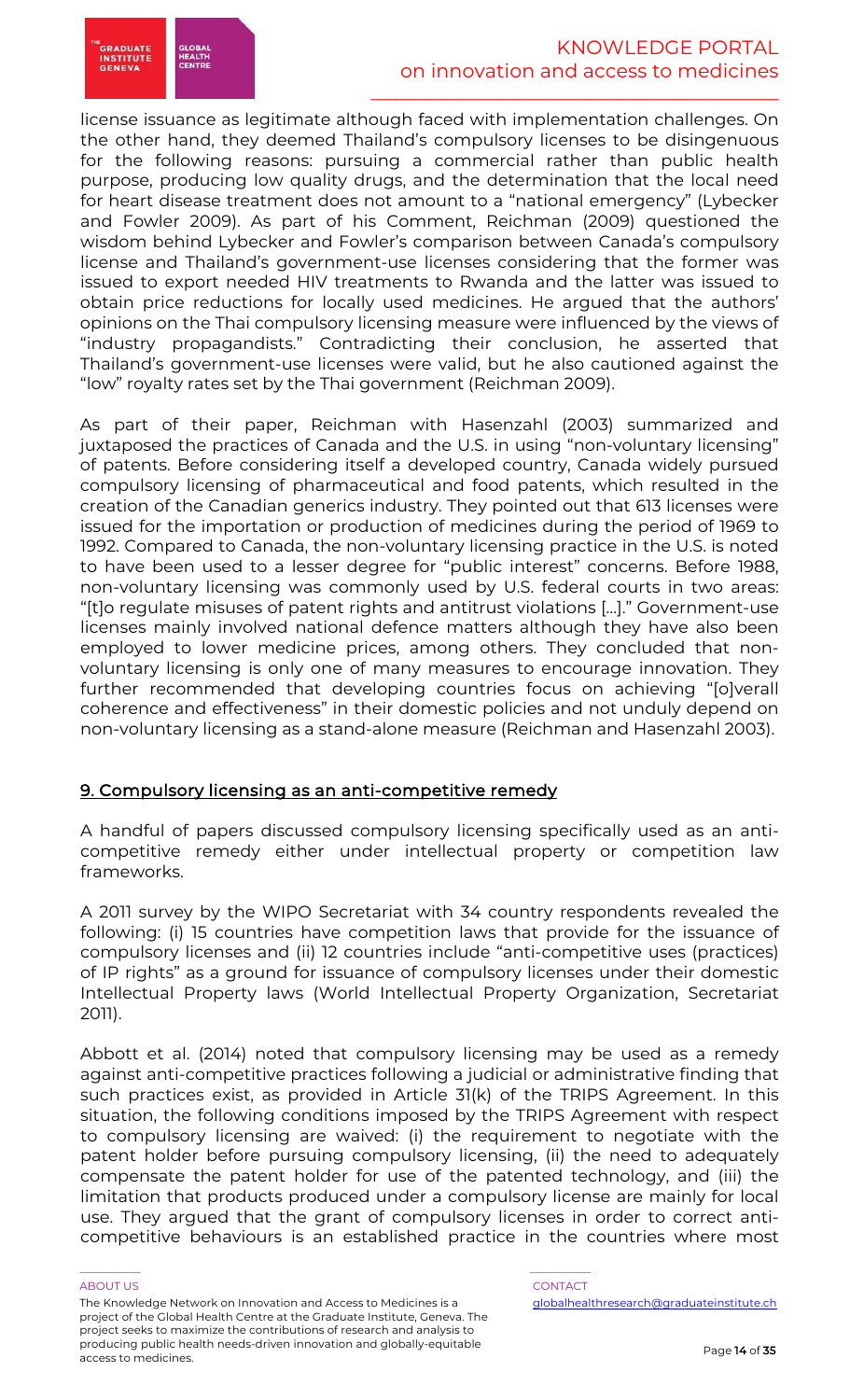patent holding pharmaceutical companies are based. As such, pursuing compulsory licensing in this context may be a "less politically charged" matter as compared to granting compulsory licenses for health technologies by themselves, which are prone to receiving strong political responses from said countries (F. Abbott et al. 2014).

Quoting and citing Scherer and Watal's 2002 paper, Correa (2007) noted that the U.S. has extensively used compulsory licensing in order to correct anti-competitive behaviour in relation to various patented technologies, including pharmaceuticals. The U.S. competition law allows the issuance of compulsory licenses for grounds such as "[t]he use of patents as a basis for price-fixing or entry-restricting cartels, the consummation of market-concentrating mergers in which patents played an important role and practices that extended the scope of patent restrictions beyond the bounds of the patented subject matter [...]." He also identified two examples wherein "merger reviews" involved the issuance of compulsory licenses by the U.S. FTC: 2002 compulsory cross-license concerning patent on Immunex tumour necrosis factor and 2005 compulsory license concerning patent on Drug-Eluting Stents' RX delivery system (C. M. Correa 2007).

Senra de Morais (2017) provided an overview on the use of compulsory licensing as a competition instrument, with a focus on the pharmaceutical sector in the BRICS (Brazil, Russia, India, China and South Africa) countries. Among these countries, it was only in South Africa where a case was brought before the national competition authority concerning anticompetitive practices adopted by pharmaceutical companies in relation to patents. This case was noted to have resulted in a historical decision in 2003 that led to a settlement, which included the issuance of broad voluntary licenses. While the domestic legal frameworks of the other BRICS countries allow the issuance of compulsory licenses in the context of antitrust violations, the study did not find any relevant case law in those jurisdictions. Brazil and India have issued compulsory licenses for medicines based on health considerations, but none pursuant to competition law grounds (Senra de Morais 2017).

# 10. Economic analysis and modelling of compulsory licenses

Bond and Saggi (2014) developed an economic model to study the effects of price control measures and compulsory license threats in increasing access to patented medicines owned by a "North"-based entity in "South" countries. Their model shows, among others, that: (i) when the patent holder does not work the patent domestically, then compulsory licensing threats result to access by South countries of the patented medicine, albeit of lesser quality, and (ii) the two access strategies are "[m]utually reinforcing" (Bond and Saggi 2014). Using economic supply and demand analysis, Flynn, Hollis and Palmedo (2009) analysed the effect of patent monopolies and income inequality in countries on medicine prices and argued that compulsory licensing allowing "open licenses" is an effective and legitimate means to lower medicine prices (Flynn, Hollis, and Palmedo 2009). Bird and Cahoy (2008) investigated the relationship between compulsory license and FDI. They developed an economic model to minimize potential FDI losses while preserving access in compulsory licensing negotiations (Bird and Cahoy 2008).

# 11. Useful Resources

1. The Medicines Law and Policy developed the TRIPS Flexibilities Database available at this link: http://tripsflexibilities.medicineslawandpolicy.org/. It

#### ABOUT US AND LOCAL CONTACT AND LOCAL CONTACT AND LOCAL CONTACT AND LOCAL CONTACT. The Knowledge Network on Innovation and Access to Medicines is a project of the Global Health Centre at the Graduate Institute, Geneva. The project seeks to maximize the contributions of research and analysis to producing public health needs-driven innovation and globally-equitable access to medicines.

\_\_\_\_\_\_\_\_\_\_\_ \_\_\_\_\_\_\_\_\_\_\_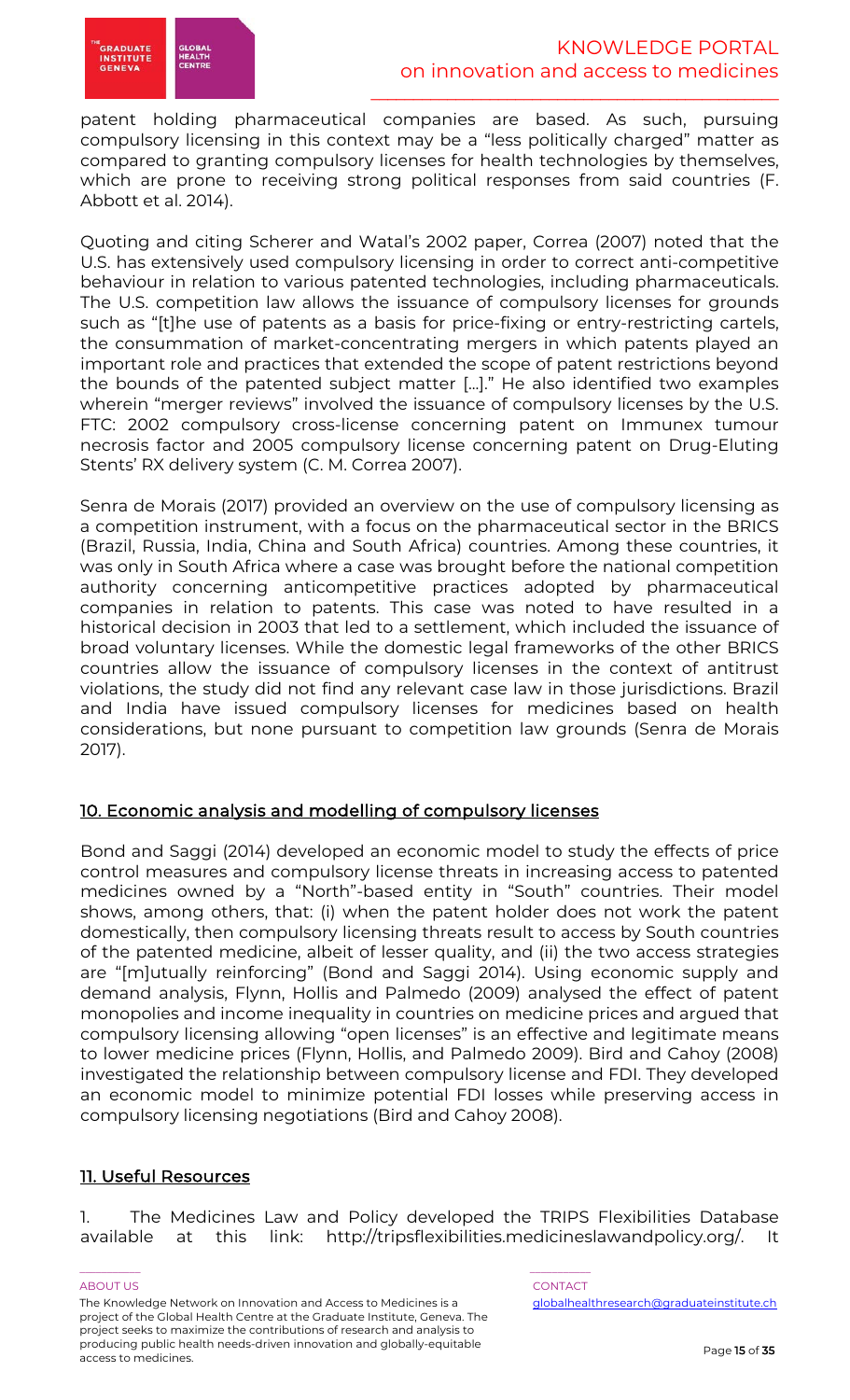documents cases wherein countries have used, proposed to use or been requested to use TRIPS flexibilities, including instances invoking Article 31, for public health interests. Among others, it includes pieces of information about the country involved, the subject product, royalty rates, whether or not the flexibility was implemented and if not, the corresponding reason for non-implementation.

2. The World Intellectual Property Organization created the Database on Flexibilities in the Intellectual Property System available at this link: https://www.wipo.int/ip-development/en/agenda/flexibilities/database.html. This database compiles national legal provisions pertaining to intellectual property flexibilities, including compulsory licenses and government-use licenses.

# Research Gaps

1. Lack of data on the impact of compulsory license on innovation activities of affected originator companies

2. Limited data on broader economic impacts of compulsory licensing, such as in terms of effect on: (i) the issuing country's foreign direct investment flows, and (ii) the accessibility to patients of resulting medicine prices in the context of private medicine procurement settings (especially in countries where medicine expenditures are largely out-of-pocket expenses)

3. Limited information on compulsory licensing timeframes, i.e., length of time involved in negotiating a voluntary license before an application for compulsory license is pursued, the length of time involved from submission of such application to the grant or refusal of a compulsory license

4. Lack of information on costs involved in undertaking compulsory licensing applications, whether significant, reasonable, or negligible

5. Lack of information on terms and conditions included in voluntary licensing and other agreements that arose out of compulsory licensing threats

6. Lack of information on the likelihood of litigation (risk involved) with respect to compulsory licensing applications, particularly if made by generic manufacturers, including duration, grounds invoked and costs of litigation, whether significant, reasonable, or negligible

# References with abstracts

Abbott, Frederick, Sean Flynn, Carlos Correa, Jonathan Berger, and Natasha Nyak. 2014. Using Competition Law to Promote Access to Health Technologies: A Guidebook for Low- and Middle-Income Countries. New York, U.S.A.: United Nations **Development** Development Programme. https://www.undp.org/content/undp/en/home/librarypage/hiv-aids/usingcompetition-law-to-promote-access-to-medicine.html.

# Abstract: Not available

Abbott, Frederick M., and Rudolf V. Van Puymbroeck. 2005. Compulsory Licensing for Public Health: A Guide and Model Documents for Implementation of the Doha Declaration Paragraph 6 Decision. World Bank Working Papers. The World Bank. https://doi.org/10.1596/978-0-8213-6292-1.

Abstract: The Doha Declaration on the TRIPS Agreement and Public Health (in its Paragraph 6) recognized that developing countries with insufficient or no manufacturing capacity in the pharmaceutical sector could face difficulties in

ABOUT US AND LOCAL CONTACT AND LOCAL CONTACT AND LOCAL CONTACT AND LOCAL CONTACT.

The Knowledge Network on Innovation and Access to Medicines is a project of the Global Health Centre at the Graduate Institute, Geneva. The project seeks to maximize the contributions of research and analysis to producing public health needs-driven innovation and globally-equitable access to medicines.

\_\_\_\_\_\_\_\_\_\_\_ \_\_\_\_\_\_\_\_\_\_\_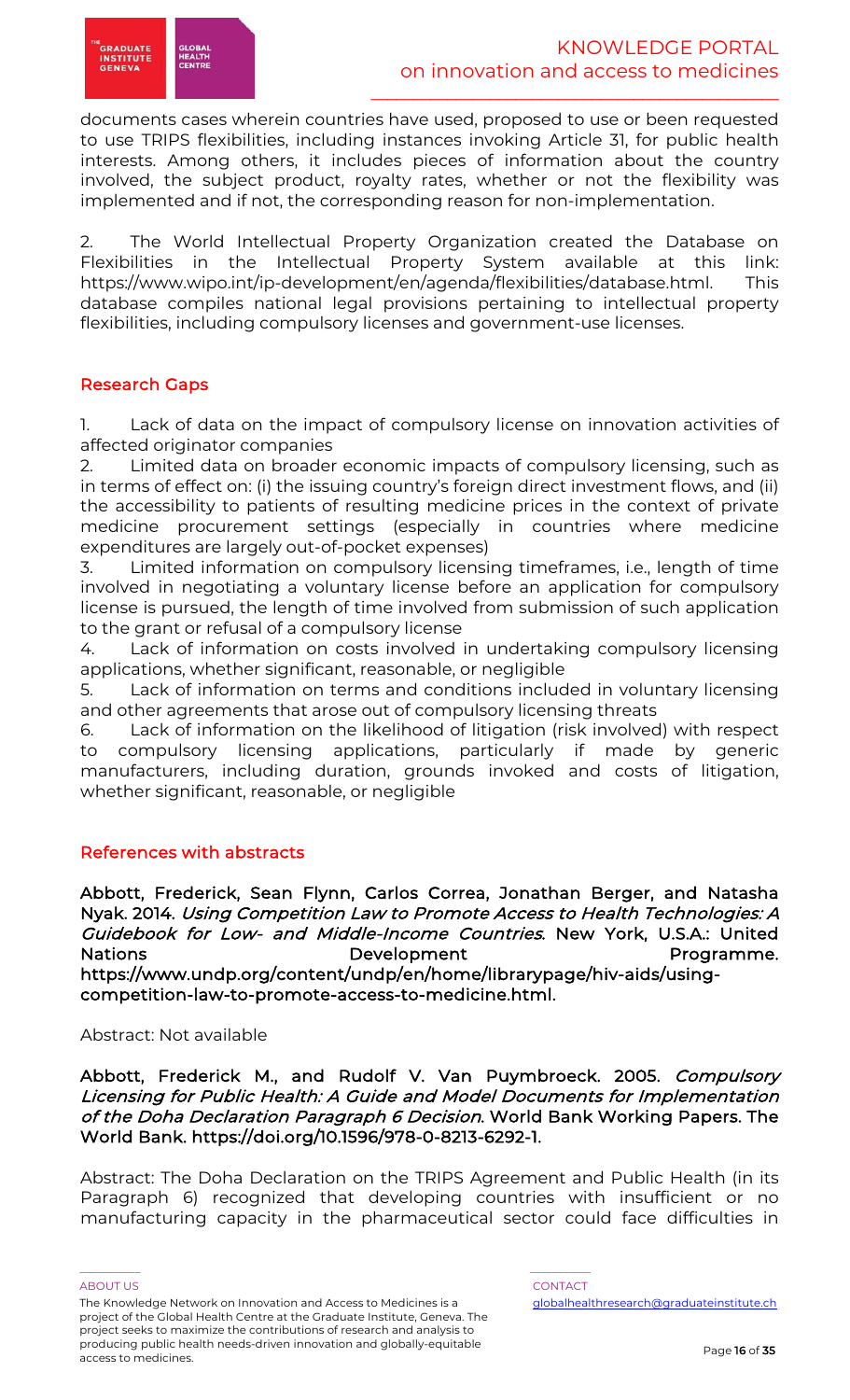

making effective use of compulsory licensing under the TRIPS Agreement. The WTO's decision of August 30, 2003 set up a system intended to overcome these difficulties. The present work is a guide to the implementation of that system. The first part gives the reader an understanding of the issues involved; the second part provides model documents for use by governments. Four model instruments of notification are included: three for notification of the WTO as required by the Decision and one for notification of the patent or right holder pursuant to Article 31 of the TRIPS Agreement. Because most countries will have to amend their legislation (typically their patent law) to implement the system, model amendment provisions have been provided both for exporting countries and for importing countries. All model documents contain their own detailed commentary

Access to Medicines Ireland, Asociacion por un Acceso Justo al Medicamento, AIDES, ARAS – the Romanian Association Against AIDS, Asociación por un Acceso Justo al Medicamento, BEUC (Bureau Européen des Unions de Consommateurs), Consumer Action, et al. 2020. "Open Letter to Governments of Australia, Canada, Iceland, Japan, New Zealand, Norway, Switzerland, the United Kingdom, United States, and the European Union, Including the Following Member States: Austria, Belgium, Bulgaria, Croatia, Cyprus, Czechia, Denmark, Estonia, Finland, France, Germany, Greece, Hungary, Ireland, Italy, Latvia, Lithuania, Luxembourg, Malta, Netherlands, Poland, Portugal, Romania, Slovakia, Slovenia, Spain, Sweden," April 7, 2020. https://www.keionline.org/32707.

Abstract: Not available

Accoto, Dario. 2011. "Compulsory Licensing of Pharmaceuticals in Emerging Economies Explaining Variance between Brazil and Argentina." Master's Thesis, Geneva: Graduate Institute of International and Development Studies. https://repository.graduateinstitute.ch/record/13842?ln=en.

Abstract: The WTO's TRIPS Agreement provoked conflict between developed and developing countries over intellectual property rights' role in limiting access to medicines. To assuage developing countries, TRIPS contains several flexibilities. This study focuses on compulsory licenses - breaking patents and manufacturing medicines locally - as one option for middle-income countries with a domestic drug industry. To understand the limited use of compulsory licenses, Brazil's and Argentina's experiences will be contrasted in a case study based on five conjectures derived from prior research. The study finds that rising costs for Brazil's universal antiretroviral treatment program required drastic savings through compulsory licensing. Brazil's early TRIPS compliance through a retroactive mechanism had increased prices for newer antiretrovirals, while Argentina had enacted a transition period. Moreover, Brazil's patent and health authorities have mandates referring to social development and access to healthcare, while Argentina's have narrower mandates. Finally, Argentina's access-to-medicines program was partially foreignfunded, reducing its incentive for cost-cutting.

# Andia, Tatiana. 2015. "The Inverse Boomerang Pattern: The Global Kaletra Campaign and Access to Antiretroviral Drugs in Colombia and Ecuador." Studies in Comparative International Development 50 (2): 203–27. https://doi.org/10.1007/s12116-015-9185-3.

Abstract: This paper examines a global campaign in which transnational advocacy networks challenged the monopoly rights of Abbott Laboratories over the antiretroviral drug Kaletra. It focuses on the cases of Colombia and Ecuador and

#### ABOUT US AND LOCAL CONTACT AND LOCAL CONTACT AND LOCAL CONTACT AND LOCAL CONTACT.

The Knowledge Network on Innovation and Access to Medicines is a project of the Global Health Centre at the Graduate Institute, Geneva. The project seeks to maximize the contributions of research and analysis to producing public health needs-driven innovation and globally-equitable access to medicines.

\_\_\_\_\_\_\_\_\_\_\_ \_\_\_\_\_\_\_\_\_\_\_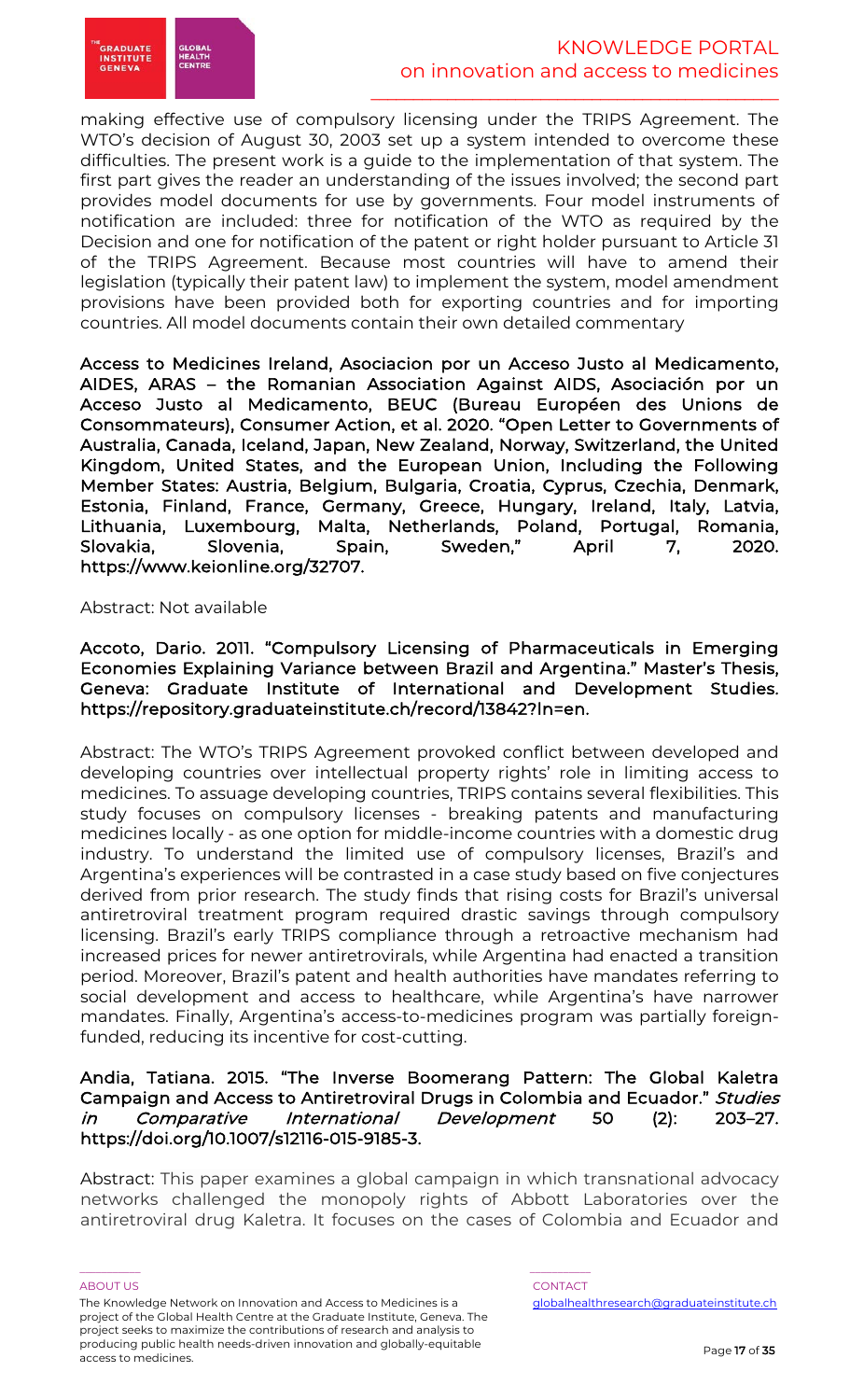

analyzes the different trajectories of the campaign in the two countries and how each trajectory contributed differently to the global outcome. In both of these cases, I show that activism operated in an "inverse boomerang" pattern, by which an international NGO reached out to local allies to expand its global coalition, prioritizing its agenda over other domestic considerations. I argue that in cases where transnational campaigns are initiated globally, there is a potential mismatch between global and domestic goals and that the campaigns' contribution to global norm-making depends on the type of relationship established between international advocates and domestic actors. Such relationships are in turn influenced by the political and economic context and the institutional arrangements of each country.

Baker, Brook. 2018. "Don't Be Afraid of Compulsory Licenses Despite US Threats: Special 301 Reports 1998-2017 - Listing Concerns but Taking Little Action." WordPress. *InfoJustice* (blog). February 20, 2018. http://infojustice.org/archives/39594.

#### Abstract: Not available

Balasubramaniam, Thiru. 2020. "Israel Issues Compulsory License to Allow the Government to Import Generic Versions of Kaletra." Knowledge Ecology International. March 23, 2020. https://www.keionline.org/32503.

#### Abstract: Not available

Balasubramaniam, Thiru, and Andrew S. Goldman. 2017. "Submission of Knowledge Ecology International to the WIPO SCP: Constraints Faced by Developing Countries and Least Developing Countries (LDCs) in Making Full Use of Patent Flexibilities and Their Impacts on the Access to Affordable Especially Essential Medicines for Public Health Purposes in Developing Countries and LDCs."

https://www.wipo.int/export/sites/www/scp/en/meetings/session\_27/3rdparty\_co mments/kei.pdf.

#### Abstract: Not available

Beall, Reed F., Randall Kuhn, and Amir Attaran. 2015. "Compulsory Licensing Often Did Not Produce Lower Prices For Antiretrovirals Compared To International Procurement." Health Affairs 34 (3): 493–501. https://doi.org/10.1377/hlthaff.2014.0658.

Abstract: Compulsory licensing has been widely suggested as a legal mechanism for bypassing patents to introduce lower-cost generic antiretrovirals for HIV/AIDS in developing countries. Previous studies found that compulsory licensing can reduce procurement prices for drugs, but it is unknown how the resulting prices compare to procurements through the Global Fund to Fight AIDS, Tuberculosis, and Malaria; UNICEF; and other international channels. For this study we systematically constructed a case-study database of compulsory licensing activity for antiretrovirals and compared compulsory license prices to those in the World Health Organization's (WHO's) Global Price Reporting Mechanism and the Global Fund's Price and Quality Reporting Tool. Thirty compulsory license cases were analyzed with 673 comparable procurements from WHO and Global Fund data. Compulsory license prices exceeded the median international procurement prices in nineteen of the thirty case studies, often with a price gap of more than 25 percent. Compulsory licensing often delivered suboptimal value when compared to the alternative of international procurement, especially when used by low-income

#### ABOUT US AND LOCAL CONTACT AND LOCAL CONTACT AND LOCAL CONTACT AND LOCAL CONTACT.

The Knowledge Network on Innovation and Access to Medicines is a project of the Global Health Centre at the Graduate Institute, Geneva. The project seeks to maximize the contributions of research and analysis to producing public health needs-driven innovation and globally-equitable access to medicines.

\_\_\_\_\_\_\_\_\_\_\_ \_\_\_\_\_\_\_\_\_\_\_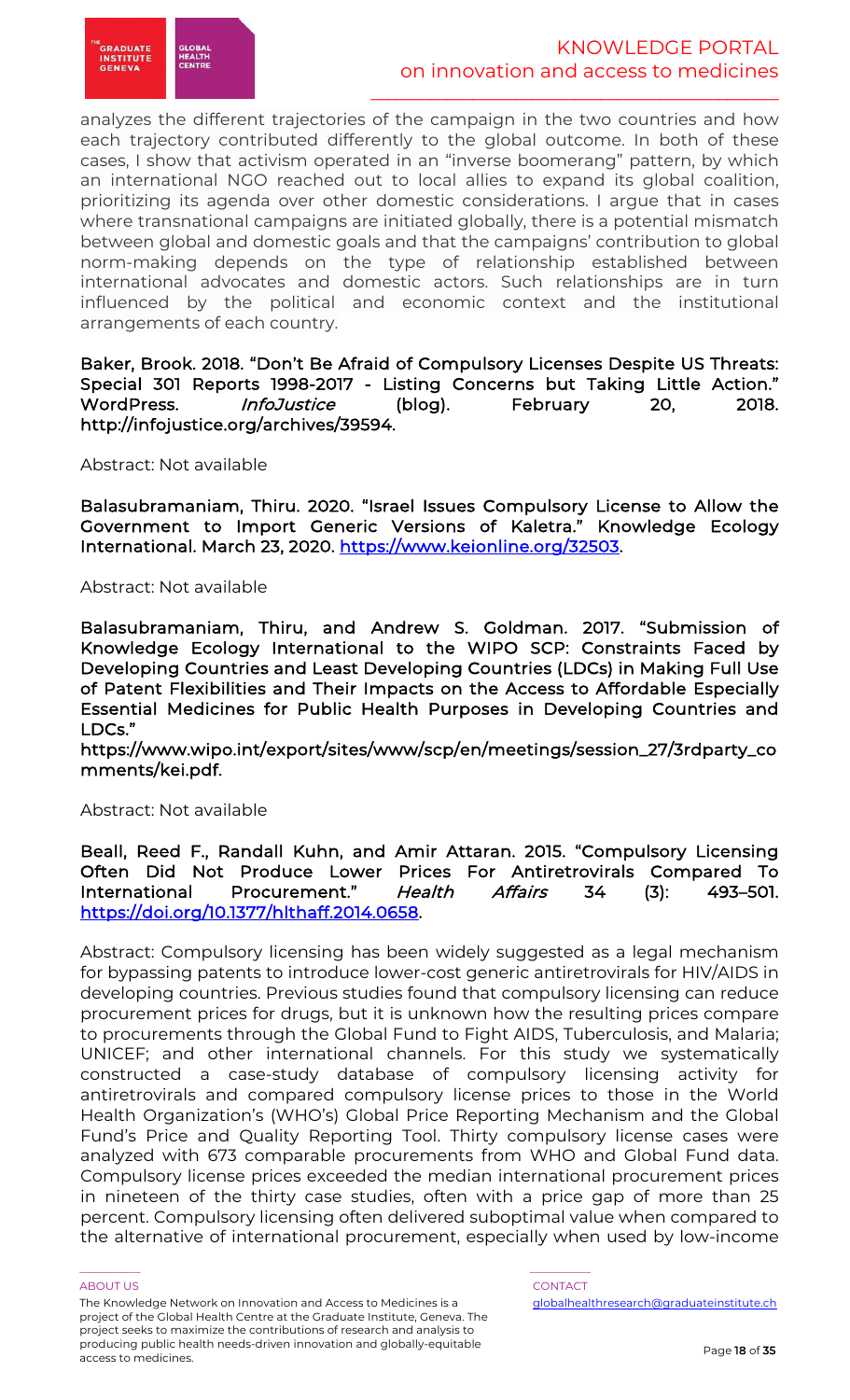

countries to manufacture medicines locally. There is an ongoing need for multilateral and charitable actors to work collectively with governments and medicine suppliers on policy options.

### Beall, Reed, and Randall Kuhn. 2012. "Trends in Compulsory Licensing of Pharmaceuticals Since the Doha Declaration: A Database Analysis." Edited by Nathan Ford. PLoS Medicine 9 (1): e1001154. https://doi.org/10.1371/journal.pmed.1001154.

Abstract: Background: It is now a decade since the World Trade Organization (WTO) adopted the "Declaration on the TRIPS Agreement and Public Health" at its 4th Ministerial Conference in Doha. Many anticipated that these actions would lead nations to claim compulsory licenses (CLs) for pharmaceutical products with greater regularity. A CL is the use of a patented innovation that has been licensed by a state without the permission of the patent title holder. Skeptics doubted that many CLs would occur, given political pressure against CL activity and continued health system weakness in poor countries. The subsequent decade has seen little systematic assessment of the Doha Declaration's impact.

Methods and Findings: We assembled a database of all episodes in which a CL was publically entertained or announced by a WTO member state since 1995. Broad searches of CL activity were conducted using media, academic, and legal databases, yielding 34 potential CL episodes in 26 countries. Country- and productspecific searches were used to verify government participation, resulting in a final database of 24 verified CLs in 17 nations. We coded CL episodes in terms of outcome, national income, and disease group over three distinct periods of CL activity. Most CL episodes occurred between 2003 and 2005, involved drugs for HIV/AIDS, and occurred in upper-middle-income countries (UMICs). Aside from HIV/AIDS, few CL episodes involved communicable disease, and none occurred in least-developed or low-income countries.

Conclusions: Given skepticism about the Doha Declaration's likely impact, we note the relatively high occurrence of CLs, yet CL activity has diminished markedly since 2006. While UMICs have high CL activity and strong incentives to use CLs compared to other countries, we note considerable countervailing pressures against CL use even in UMICs. We conclude that there is a low probability of continued CL activity. We highlight the need for further systematic evaluation of global health governance actions.

# Bird, Robert, and Daniel R. Cahoy. 2008. "The Impact of Compulsory Licensing on Foreign Direct Investment: A Collective Bargaining Approach." American Business Law Journal 45 (2): 283–330. https://doi.org/10.1111/j.1744- 1714.2008.00056.x.

Abstract: The innovation impact of intellectual property compulsory licenses government-imposed access without the authorization of the property owner - has generated great interest in the academic literature. Moreover, recent measures by the governments of Thailand and Brazil have generated increased international awareness of the issue. Equally significant, but receiving less attention is the impact of compulsory licenses on flows of foreign direct investment (FDI) to the granting nation. It is quite likely that FDI mechanisms provide an important attenuating factor that influences a country's compulsory license strategy. This paper investigates the compulsory license-FDI relationship, using essential medicines as a context. It explores the potential for collective action and bargaining on the part of licensing nations to minimize FDI losses while preserving access. Middle-developed countries (MDC) such as Egypt and Brazil are highlighted to demonstrate the extent to which nations with differing abilities to resist political pressure can

#### ABOUT US AND LOCAL CONTACT AND LOCAL CONTACT AND LOCAL CONTACT AND LOCAL CONTACT.

The Knowledge Network on Innovation and Access to Medicines is a project of the Global Health Centre at the Graduate Institute, Geneva. The project seeks to maximize the contributions of research and analysis to producing public health needs-driven innovation and globally-equitable access to medicines.

\_\_\_\_\_\_\_\_\_\_\_ \_\_\_\_\_\_\_\_\_\_\_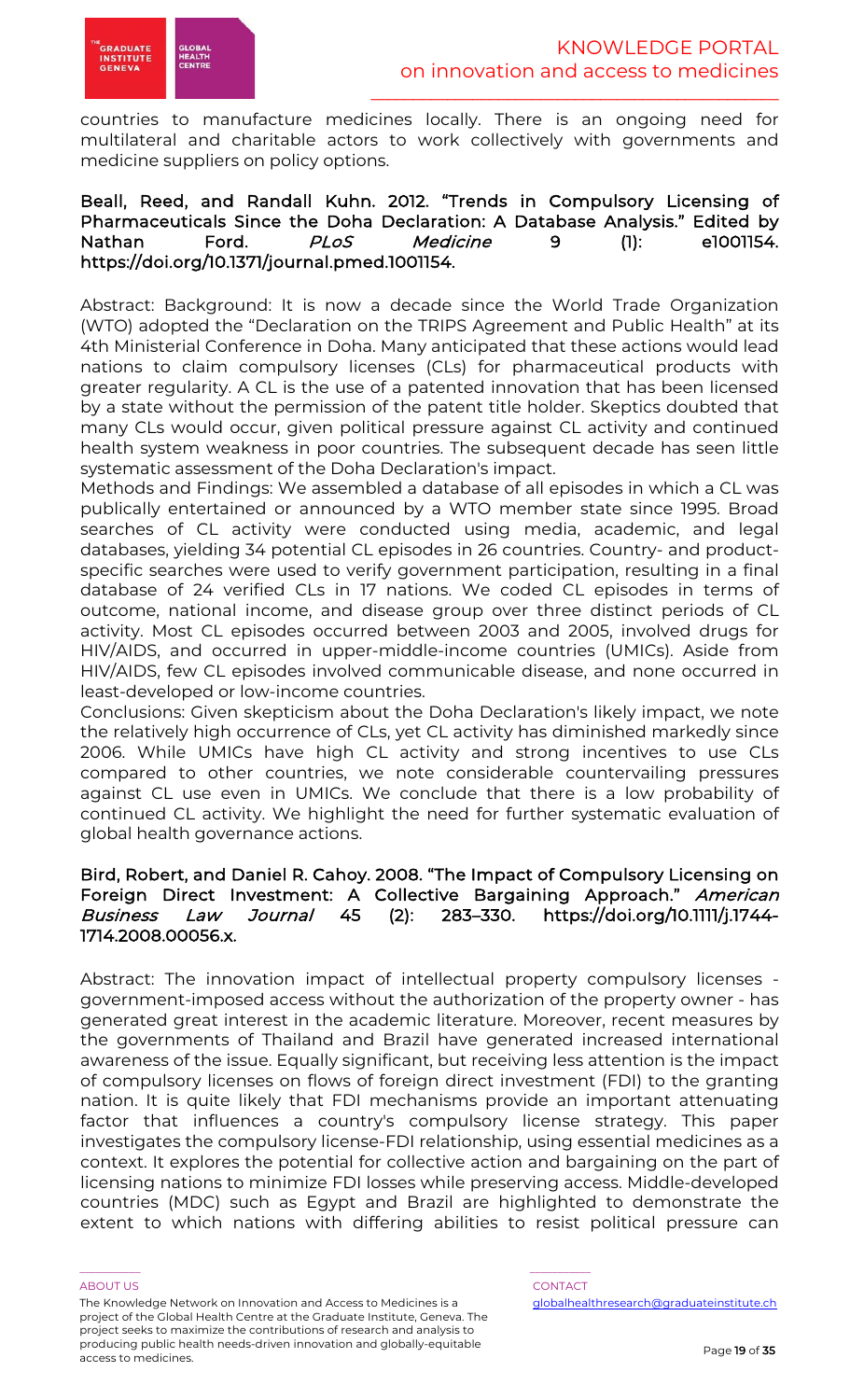

influence FDI losses. The paper concludes by demonstrating optimal negotiating strategies using a unique game theory framework that models real-world licensing decisions.

# Bond, Eric W., and Kamal Saggi. 2014. "Compulsory Licensing, Price Controls, and Access to Patented Foreign Products." Journal of Development Economics 109 (July): 217–28. https://doi.org/10.1016/j.jdeveco.2014.04.001.

Abstract: We analyze how a price control and the threat of compulsory licensing (CL) affect consumer access in a developing country (South) to a patented foreign product. In the model, the Southern government sets the level of the price control on a Northern patent-holder who chooses between entry and voluntary licensing (VL). While entry incurs a higher fixed cost, licensed production is of lower quality. If the patent-holder does not work its patent locally, the South is free to use CL. The threat of CL: ensures that consumers have access to (a lower quality version of) the patented good when the patent-holder chooses not to work its patent locally; improves the terms at which VL occurs; can cause the patent-holder to switch from VL to entry; and can delay consumer access when CL replaces VL or entry. We also show that a price control and CL are mutually reinforcing instruments.

# Cherian, Neil George. 2016. "Using Compulsory Licenses to Access Pharmaceuticals: A Cross Case Analysis on Outcomes." University of Oslo. https://www.duo.uio.no/bitstream/handle/10852/54054/Cherian\_Thesis\_Nov2016. pdf?sequence=1.

Abstract: Patents pose a significant barrier to accessing innovative medicines, due to exclusivity granted to inventors by the Trade Related Agreement on Intellectual Property Rights (TRIPS), which sets the basis for protection of intellectual property at the international level. The founding of the World Trade Organization and adoption of TRIPS in 1994 brought harmonized intellectual property standards to member states. Compulsory licenses are exemptions to patent exclusivity, allowing a government or a third party to use patented subject matter for commercial, public or emergency use provided certain requirements are fulfilled.

Objective: To evaluate outcomes and policy approaches used by different countries for compulsory licenses under the Article 31 framework of TRIPS, and identify shortfalls and best practices in order to inform policy changes on national, and multilateral levels.

Methods: This retrospective study is comprised of a cross-case comparison of compulsory licensing in varying countries, including Low, Middle and High Income Countries to enable access to generic medications. Each case has been driven by varying contexts and scenarios. After a detailed search for all compulsory licenses threatened and issued after 1994, a database was developed and focus cases selected. Specifics of license and outcomes associated with use were then recorded and compared. Among aspects evaluated were national legislation and delivery instruments for procured generics.

Findings: Following the Doha ministerial declaration on Public health in 2001, there has been more frequent use of compulsory licenses (CL) to procure HIV medications, and increasingly, non-essential medicines such as oncologic agents, anti-inflammatory agents, and prophylactic drugs for heart disease. Approaches taken by countries include an official Government-use policy to compulsory license drugs, use of CLs as a threat, an emergency use for pandemic preparedness, and anti-competitive tool to promote parallel trade. Each case has unique motivators and reveals context specific outcomes.

Conclusions: While use of compulsory licenses is controversial, countries have traditionally used them in case of exceptionally expensive medicines (Cancer drugs,

#### ABOUT US AND LOCAL CONTACT AND LOCAL CONTACT AND LOCAL CONTACT AND LOCAL CONTACT. The Knowledge Network on Innovation and Access to Medicines is a project of the Global Health Centre at the Graduate Institute, Geneva. The project seeks to maximize the contributions of research and analysis to producing public health needs-driven innovation and globally-equitable access to medicines.

\_\_\_\_\_\_\_\_\_\_\_ \_\_\_\_\_\_\_\_\_\_\_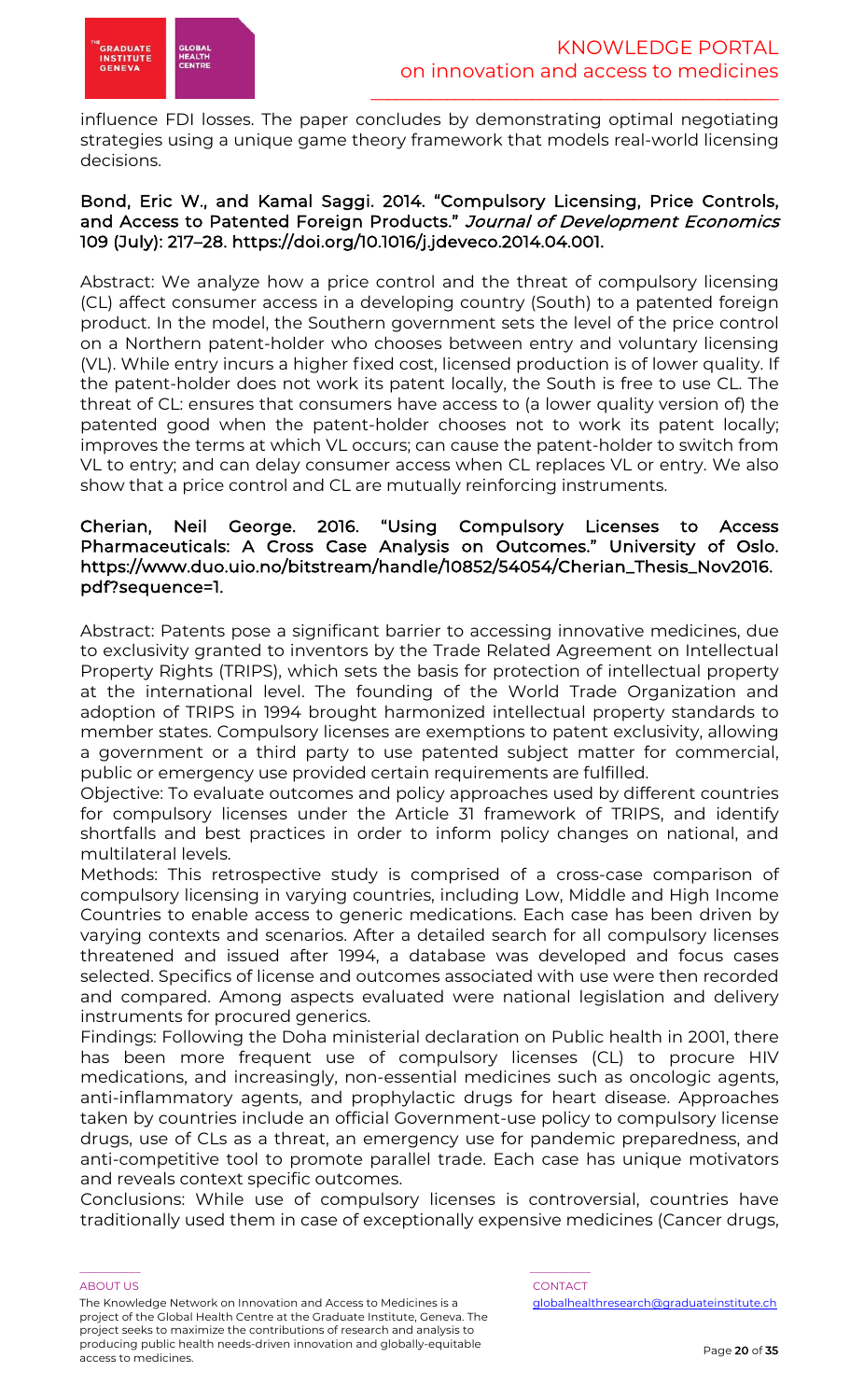

and 2nd line ARV medication), often after failed negotiations (Brazil, Thailand, and Taiwan). The TRIPS Article 31 framework allows significant liberty in issue and use of compulsory licenses, but requires further clarifications of certain provisions to clarify ambiguities passed down from the Paris convention of 1885. Some further policy clarifications are also prudent given the evolving nature of the patent landscape, and current global discussion on impending need for change to the innovation framework has been motivated by conflicting goals between Human rights and Inventors rights.

Chien, Colleen. 2003. "Cheap Drugs at What Price to Innovation: Does the Compulsory Licensing of Pharmaceuticals Hurt Innovation?" Berkeley Technology Law Journal 18 (3): 853–907. https://www.jstor.org/stable/24116860?seq=1

Abstract: The patent system is built on the premise that patents provide an incentive for innovation by offering a limited monopoly to patentees. The inverse assumption that removing patent protection will hurt innovation has largely prevented the widespread use of compulsory licensing—the practice of allowing third parties to use patented inventions without patentee permission. In this Article, I empirically test this assumption. I compare rates of patenting and other measures of inventive activity before and after six compulsory licenses over drug patents issued in the 1980s and 1990s. As reported below, I observe no uniform decline in innovation by companies affected by compulsory licenses and find very little evidence of a negative impact, which is consistent with earlier empirical work. While anecdotal, these findings suggest that the assertion that licensing categorically harms innovation is probably wrong. Based on the data, I comment on the use of compulsory licensing to reduce the price of AIDS and other drugs for developing countries. I suggest that, based on past experience, compulsory licenses need not result in a decline in innovation and that this policy option for increasing access to medicines deserves greater exploration.

# "Compulsory Licensing." n.d. In World Trade Organization - Glossary. https://www.wto.org/english/thewto\_e/glossary\_e/glossary\_e.htm.

Abstract: Not available

Correa, Carlos M. 1999. "Intellectual Property Rights and the Use of Compulsory Licenses: Options for Developing Countries." T.R.A.D.E Working Papers 5. Geneva: South Centre. https://www.iatp.org/sites/default/files/Intellectual\_Property\_Rights\_and\_the\_Us e\_of\_Co.pdf.

Abstract: Not available

-. 2004. "Investment Protection in Bilateral and Free Trade Agreements: Implications for the Granting of Compulsory Licenses." Michigan Journal of  $International$   $Law$  26 (1): 331–53. https://repository.law.umich.edu/cgi/viewcontent.cgi?article=1223&context=mjil

Abstract: Not available

. 2007. "Intellectual Property and Competition Law: Exploring Some Issues of Relevance to Developing Countries." Issue Paper No. 21. ICTSD IPRs and Sustainable Development Programme. Geneva: International Centre for Trade and **Sustainable** Sustain ble **Development**. https://www.iprsonline.org/resources/docs/corea\_Oct07.pdf.

The Knowledge Network on Innovation and Access to Medicines is a project of the Global Health Centre at the Graduate Institute, Geneva. The project seeks to maximize the contributions of research and analysis to producing public health needs-driven innovation and globally-equitable access to medicines.

\_\_\_\_\_\_\_\_\_\_\_ \_\_\_\_\_\_\_\_\_\_\_

ABOUT US AND LOCAL CONTACT AND LOCAL CONTACT AND LOCAL CONTACT AND LOCAL CONTACT. globalhealthresearch@graduateinstitute.ch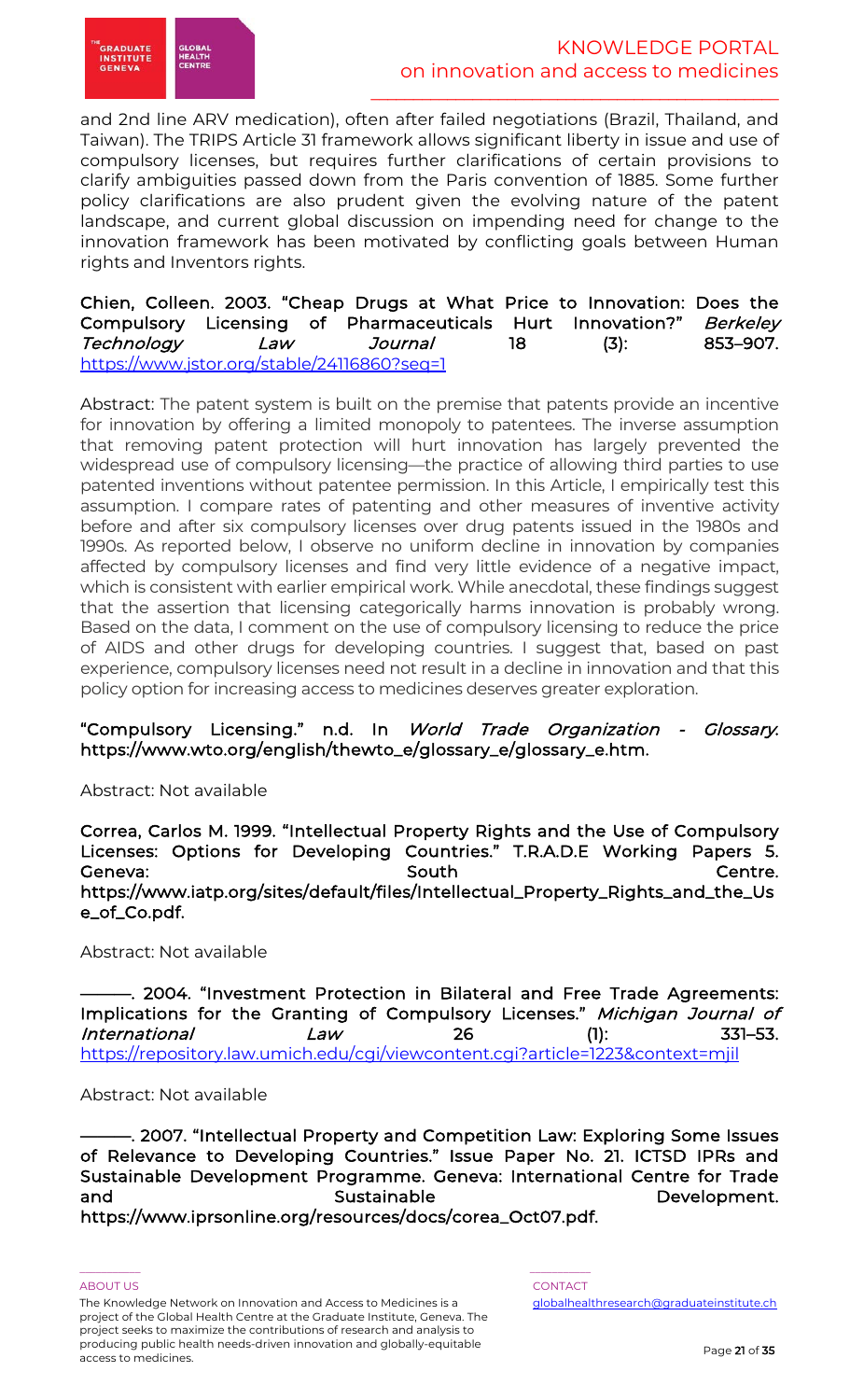

Abstract: Not available

# Correa, Carlos M. 2011. "Pharmaceutical Innovation, Incremental Patenting and Compulsory Licensing." South Centre. https://www.southcentre.int/researchpaper-41-september-2011/.

Abstract: Not available

# Correa, Carlos M. 2019. "Will the Amendment to the TRIPS Agreement Enhance Access to Medicines?" Policy Brief No. 57. South Centre. https://www.southcentre.int/wp-content/uploads/2019/01/PB57\_Will-the-Amendment-to-the-TRIPS-Agreement-Enhance-Access-to-Medicines\_EN-1.pdf.

Abstract: An amendment to the TRIPS Agreement by incorporation of the text of the decision of the WTO General Council on 30 August 2003 (as article 31bis) has been made in response to the problem identified in paragraph 6 of the Doha Declaration on the TRIPS Agreement and Public Health. This paragraph sought a solution to situations where patented pharmaceuticals which are not available in a country with no or insufficient manufacturing capacity can be supplied by a foreign provider. As originally adopted, the TRIPS Agreement did not allow the grant of compulsory licenses for exports only, thereby preventing generic manufacturers from exporting the required products to countries unable to produce them. While the new article 31bis is a step forward as it reflects public health concerns, it would be necessary to streamline the procedures to effectively ensure broader access to pharmaceutical products at low cost and in a timely manner.

### -. 2020a. "Guide for the Granting of Compulsory Licenses and Government Use of Pharmaceutical Patents - Research Paper 107." South Centre. https://www.southcentre.int/research-paper-107-april-2020/.

Abstract: Like other rights, patent rights are not absolute. There are situations in which their exercise can be limited to protect public interests. Such situations may arise, for instance, when access to needed pharmaceutical products must be ensured. Compulsory licenses and government use for non-commercial purposes are tools, provided for under most laws worldwide, that can specifically be used to address public health needs. This document is intended to provide legal guidance for the effective use of such tools, consistently with the international law.

# ———. 2020b. "Special Section 301: US Interference with the Design and Implementation of National Patent Laws." South Centre. https://www.southcentre.int/wp-content/uploads/2020/07/RP-115.pdf.

Abstract: The continuous application of Special Section 301 by the Office of the United States Trade Representative (USTR) undermines the rule of law as a fundamental principle of a multilateral system based on the sovereign equality of states and the respect for international law. Interference with foreign countries' national intellectual property (IP) policies—which have significant socio-economic effects—negates their right to determine independently the level and modalities of protection of such property within the framework and policy space allowed by the international law. This paper examines the patent-related claims made by the USTR in relation to the developing countries on the USTR Priority Watch List. It argues that the regulations and practices identified by the USTR show a legitimate use of the flexibilities provided for by the Agreement on Trade-Related Aspects of Intellectual Property Rights (TRIPS), and that the ignorance of the public interests of the countries concerned (for instance, with regard to access to affordable medicines) has contributed to the discredit (and ineffectiveness) of the Special

#### ABOUT US AND LOCAL CONTACT AND LOCAL CONTACT AND LOCAL CONTACT AND LOCAL CONTACT.

The Knowledge Network on Innovation and Access to Medicines is a project of the Global Health Centre at the Graduate Institute, Geneva. The project seeks to maximize the contributions of research and analysis to producing public health needs-driven innovation and globally-equitable access to medicines.

\_\_\_\_\_\_\_\_\_\_\_ \_\_\_\_\_\_\_\_\_\_\_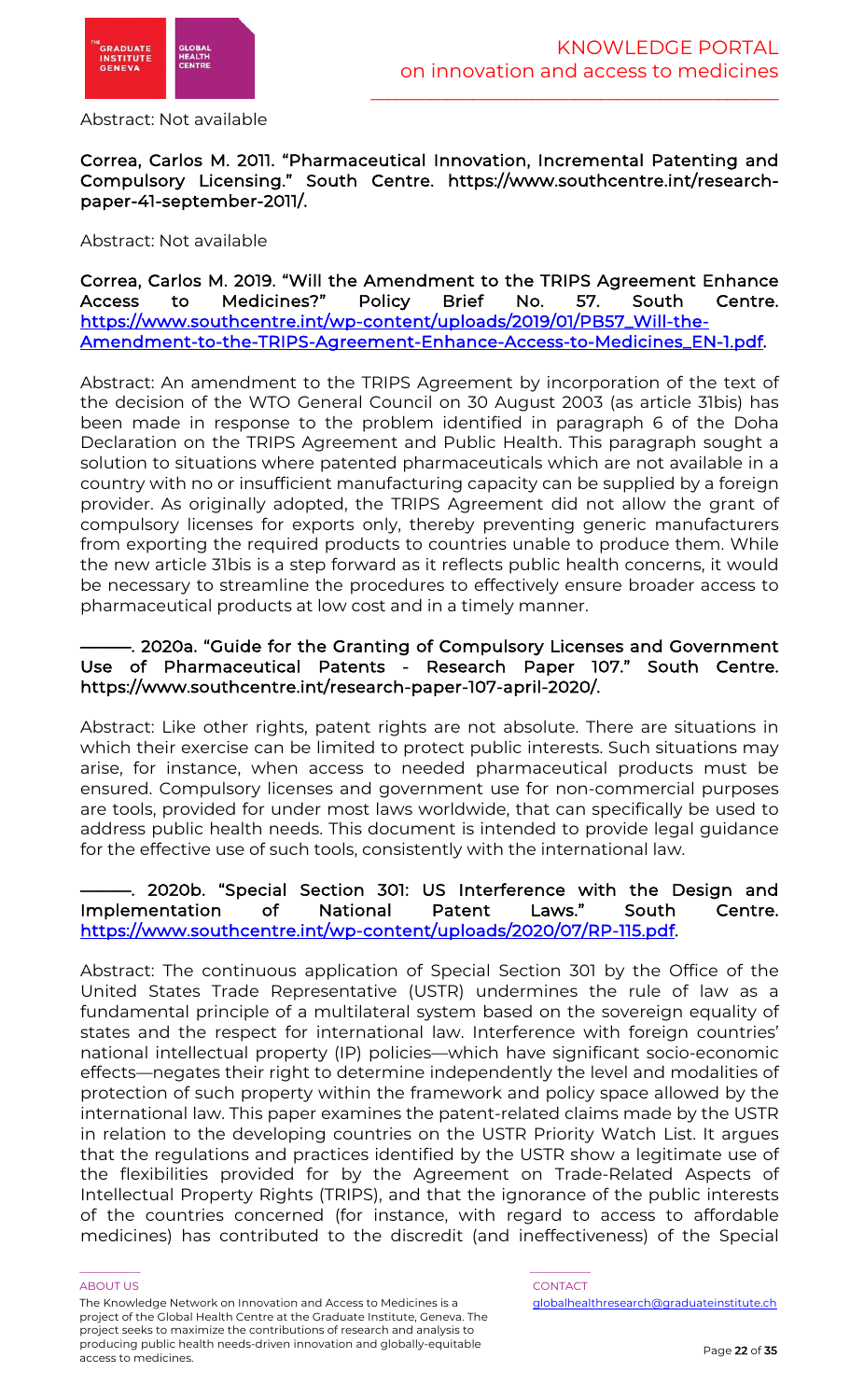

Section 301.

# Correa, Carlos M, and Germán Velásquez. 2019. "Access to Medicines: Experiences with Compulsory Licenses and Government Use - The Case of Hepatitis C." South Centre. https://www.southcentre.int/wpcontent/uploads/2019/04/RP85\_Access-to-Medicines-Experiences-with-Compulsory-Licenses-and-Government-Use-The-Case-of-Hepatitis-C\_EN.pdf.

Abstract: This South Centre research paper discusses first, the limitations of the current research and development (R&D) model and its implications for access to medicines. Second, it considers the tension between intellectual property rights applied to medicines and States' observance of the fundamental right to health. Third, it examines the case of access to medicines for the treatment of Hepatitis C, illustrating the barriers to access created by intellectual property and the high prices normally associated with its exercise. Fourth, it presents the background, main aspects and obstacles to the achievement of the objectives of the Doha Declaration on the TRIPS Agreement and Public Health (2001). To conclude, this paper examines the experiences of compulsory licensing and government use of patents in Latin America (particularly in Ecuador, Peru and Colombia).

Correa, Carlos, and World Health Organization. 2009. "Guide for the Application and Granting of Compulsory Licences and Authorization of Government Use of Pharmaceutical Patents." World Health Organization. https://apps.who.int/iris/handle/10665/70096.

Abstract: Not available

"Data Sources: COVID-19." 2020. Knowledge Portal on Innovation and Access to Medicines. October 12, 2020. https://www.knowledgeportalia.org/covid-19.

Abstract: Not available

Engelberg, Alfred B, and Aaron S Kesselheim. 2016. "Opinion: Use the Bayh-Dole Act to Lower Drug Prices for Government Healthcare Programs." Nature Medicine 22 (6): 576–576. https://doi.org/10.1038/nm0616-576.

Abstract: Not available

# Flanagan, William, and Gail Whiteman. 2007. "'AIDS Is Not a Business': A Study in Global Corporate Responsibility – Securing Access to Low-Cost HIV Medications." Journal of Business Ethics 73 (1): 65–75. https://doi.org/10.1007/s10551-006-9198-y.

Abstract: At the end of the 1990s, Brazil was faced with a potentially explosive HIV/AIDS epidemic. Through an innovative and multifaceted campaign, and despite initial resistance from multinational pharmaceu- tical companies, the government of Brazil was able to negotiate price reductions for HIV medications and de- velop local production capacity, thereby averting a public health disaster. Using interview data and document analysis, the authors show that the exercise of corporate social responsibility can be viewed in practice as a dy- namic negotiation and an interaction between multiple actors. Action undertaken in terms of voluntary CSR alone may be insufficient. This finding highlights the importance of a strong role for national governments and international organizations to pressure companies to perform better.

Flynn, Sean, Aidan Hollis, and Mike Palmedo. 2009. "An Economic Justification for Open Access to Essential Medicine Patents in Developing Countries." The

#### ABOUT US AND LOCAL CONTACT AND LOCAL CONTACT AND LOCAL CONTACT AND LOCAL CONTACT.

The Knowledge Network on Innovation and Access to Medicines is a project of the Global Health Centre at the Graduate Institute, Geneva. The project seeks to maximize the contributions of research and analysis to producing public health needs-driven innovation and globally-equitable access to medicines.

\_\_\_\_\_\_\_\_\_\_\_ \_\_\_\_\_\_\_\_\_\_\_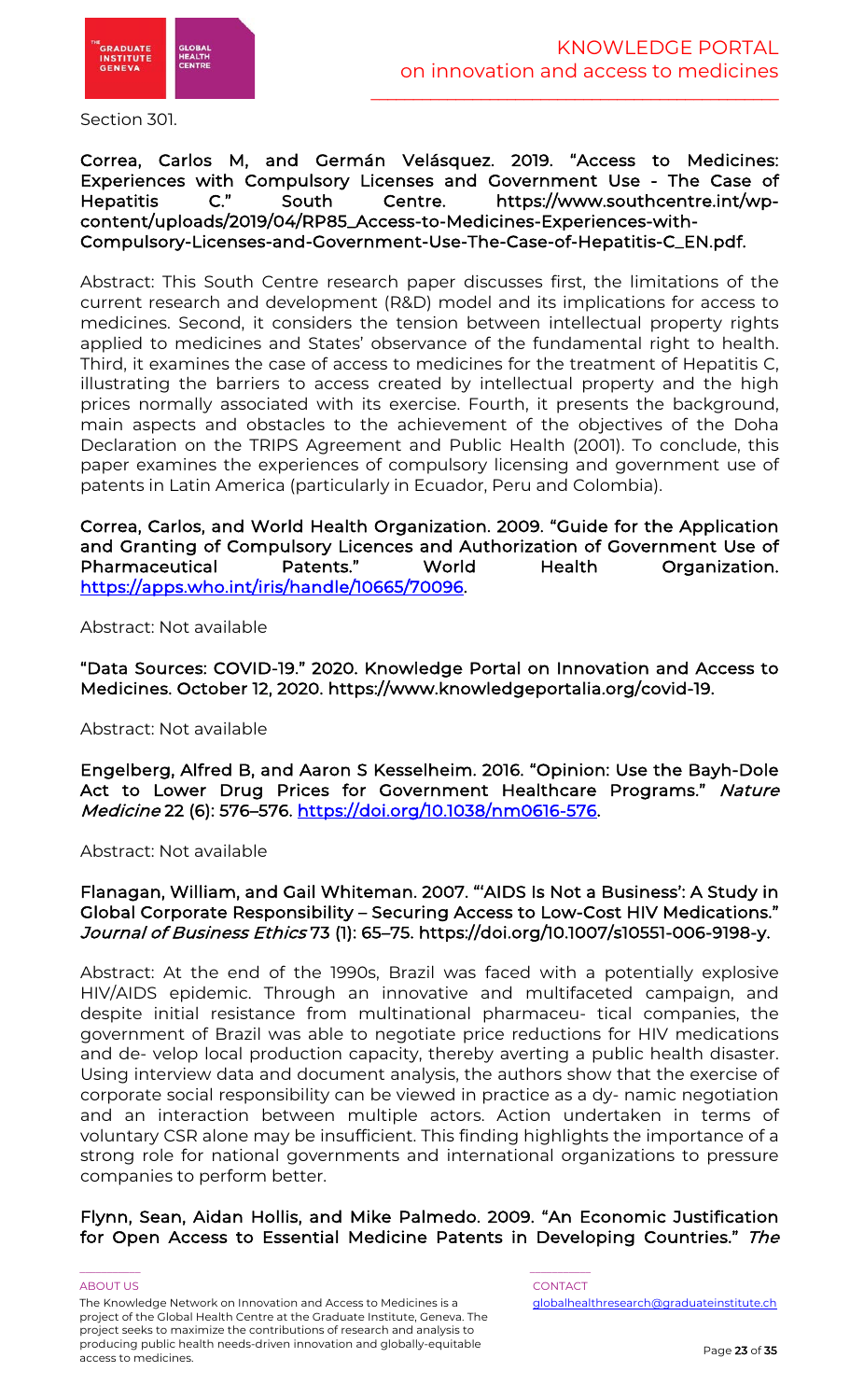

Journal of Law, Medicine & Ethics 37 (2): 184-208. https://doi.org/10.1111/j.1748-720X.2009.00365.x.

Abstract: Not available

Garrison, Christopher. 2020. "Never Say Never - Why the High Income Countries That Opted-out from the Art. 31bis WTO TRIPS System Must Urgently Reconsider Their Decision in the Face of the Covid-19 Pandemic." Medicines Law & Policy. April 8, 2020. https://medicineslawandpolicy.org/2020/04/never-say-never-whythe-high-income-countries-that-opted-out-from-the-art-31bis-wto-trips-systemmust-urgently-reconsider-their-decision-in-the-face-of-the-covid-19-pandemic/.

Abstract: Not available

"Government Use." n.d. In World Trade Organization - Glossary. https://www.wto.org/english/thewto\_e/glossary\_e/glossary\_e.htm.

Abstract: Not available

Goyal, Yugank. 2015. "Economic and Procedural Constraints of Compulsory Licenses for Medicines." In Compulsory Licensing: Practical Experiences and Ways Forward, edited by Reto M. Hilty and Kung-Chung Liu. Vol. 22. MPI Studies on Intellectual Property and Competition Law. Berlin, Heidelberg: Springer Berlin Heidelberg. https://doi.org/10.1007/978-3-642-54704-1.

Abstract: The chapter argues that since there is no conclusive evidence for a causal relationship between the issuance of compulsory licences (CL) for medicines and any fall in innovation or foreign direct investment (FDI) inflow, various other factors like predictability and market potential need to be taken into account for understanding the after-effects of a grant of CL. The chapter examines the trends in CLs after the Doha Declaration and carves out a case for adhering to transparent procedures for imparting some predictability to the process in order to mitigate losses from possible repercussions.

Haile, Lisa A. 2020. "A Balance Between the Government, the Private Sector and the Needs of the People: Invocation of Rarely Used Provisions to Ensure Public Safety During the COVID-19 Pandemic." DLA Piper. April 6, 2020. https://www.dlapiper.com/de/austria/insights/publications/2020/04/invocationof-rarely-used-provisions-to-ensure-public-safety-during-the-covid19 pandemic/.

Abstract: Not available

Hein, Wolfgang, and Suerie Moon. 2016. Informal Norms in Global Governance: Human Rights, Intellectual Property Rules and Access to Medicines. London: Routledge. https://www.taylorfrancis.com/books/e/9781315588483.

Abstract: Not available

Hemel, Daniel J., and Lisa Larrimore Ouellette. 2017. "Bayh–Dole beyond Borders." Journal of Law and the Biosciences 4 (2): 282–310. https://doi.org/10.1093/jlb/lsx011.

Abstract: The Bayh-Dole Act, which encourages patents on federally funded inventions, has been criticized for forcing consumers to 'pay twice' for patented products-first through the tax system and again when the patentee charges a

ABOUT US AND LOCAL CONTACT AND LOCAL CONTACT AND LOCAL CONTACT AND LOCAL CONTACT. The Knowledge Network on Innovation and Access to Medicines is a project of the Global Health Centre at the Graduate Institute, Geneva. The project seeks to maximize the contributions of research and analysis to producing public health needs-driven innovation and globally-equitable access to medicines.

\_\_\_\_\_\_\_\_\_\_\_ \_\_\_\_\_\_\_\_\_\_\_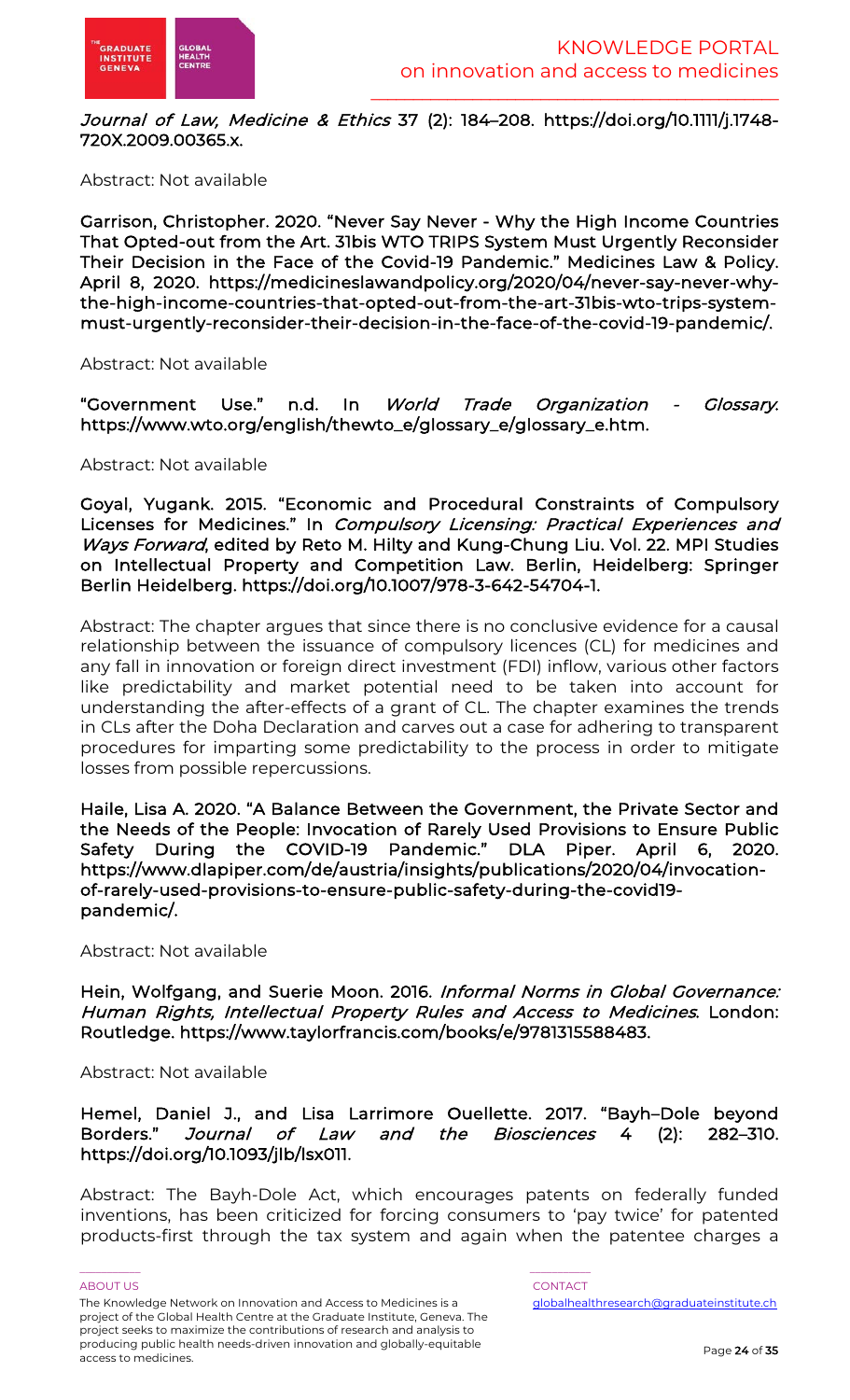

supracompetitive price. Supporters counter that patents promote commercialization, but it is doubtful that this benefit can justify the Act's present scope. One important feature of Bayh-Dole, however, has been overlooked in this debate-a feature that arises from the global-public-good nature of knowledge. Without patents on US taxpayer-funded inventions, the United States would have no practical way of internalizing the positive externalities these inventions confer on consumers in other countries. Put differently, the charge that Bayh-Dole forces US consumers to 'pay twice' misses the point that eliminating some Bayh-Dole patents would permit non-U.S. consumers to avoid paying at all. To be sure, this 'internalization theory' was not the rationale upon which sponsors of the Act relied. And like commercialization theory, it cannot justify the Act's present scope. Rather than relying on internalization theory to defend Bayh-Dole, we highlight ways in which this novel theory can inform Bayh-Dole debates.

High-Level Panel on Access to Health Technologies. 2016. "Report of the United Nations Secretary-General's High-Level Panel on Access to Medicines: Promoting Innovation and Access to Health Technologies." New York: United Nations. http://www.unsgaccessmeds.org/final-report.

#### Abstract: Not available

Hoen, Ellen F. M. 't. 2009. The Global Politics of Pharmaceutical Monopoly Power: Drug Patents, Access, Innovation and the Application of the WTO Doha Declaration on TRIPS and Public Helath. Diemen: AMB. https://www.opensocietyfoundations.org/publications/global-politicspharmaceutical-monopoly-

power#:~:text=In%20The%20Global%20Politics%20of,medicines%20in%20the%20 developing%20world.

#### Abstract: Not available

Hoen, Ellen F. M. 't, Pascale Boulet, and Brook K. Baker. 2017. "Data Exclusivity Exceptions and Compulsory Licensing to Promote Generic Medicines in the European Union: A Proposal for Greater Coherence in European Pharmaceutical Legislation." Journal of Pharmaceutical Policy and Practice 10 (1): 19. https://doi.org/10.1186/s40545-017-0107-9.

Abstract: The challenge of providing access to high-priced patented medicines is a global problem affecting all countries. A decade and a half ago the use of flexibilities contained in the World Trade Organization Agreement on Trade Related Aspects of Intellectual Property Rights, in particular compulsory licensing, was seen as a mechanism to respond to high-price medicines for the treatment of HIV/AIDS in low- and middle-income countries. Today a number of upper-income European Union (EU) Member States are contemplating the use of compulsory licensing in their efforts to reduce expenditure on pharmaceutical products. EU regulation of clinical test data protection and the granting of market exclusivity interfere with the effective use of compulsory licensing by EU Member States and can even prevent access to off-patent medicines because they prohibit registration of generic equivalents. EU pharmaceutical legislation should be amended to allow waivers to data and market exclusivity in cases of public health need and when a compulsory or government use license has been issued. Such an amendment can be modelled after existing waivers in the EU Regulation on compulsory licensing of patents for the manufacture of pharmaceutical products for export to countries with public health problems outside the EU. Allowing a public health/ compulsory license exception to data and market exclusivity would bring greater coherence between EC regulation of medicinal products and national provisions on

#### ABOUT US AND LOCAL CONTACT AND LOCAL CONTACT AND LOCAL CONTACT AND LOCAL CONTACT.

The Knowledge Network on Innovation and Access to Medicines is a project of the Global Health Centre at the Graduate Institute, Geneva. The project seeks to maximize the contributions of research and analysis to producing public health needs-driven innovation and globally-equitable access to medicines.

\_\_\_\_\_\_\_\_\_\_\_ \_\_\_\_\_\_\_\_\_\_\_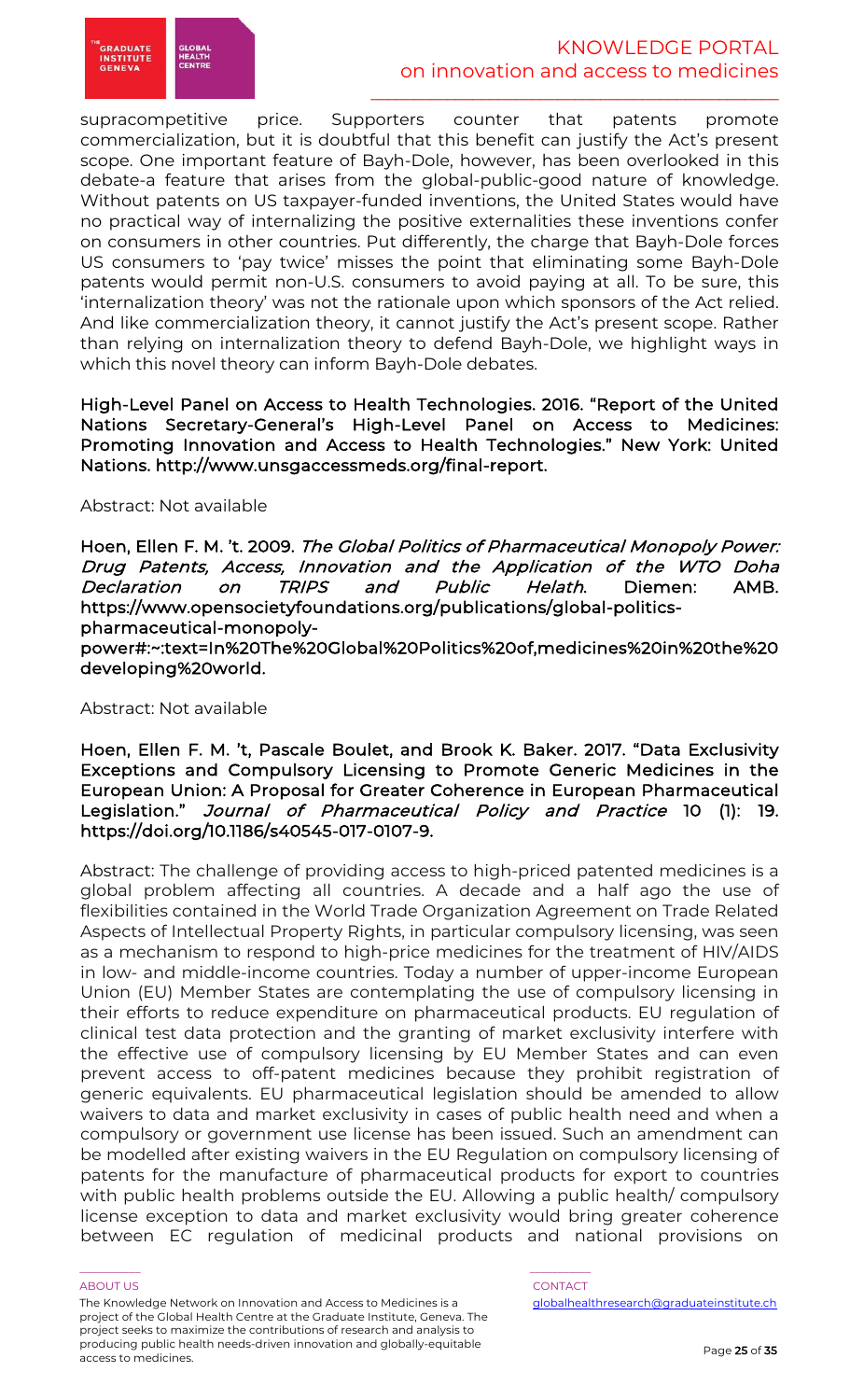

compulsory licensing and ensure that Member States can take measures to protect public health and promote access to medicines for all.

Hoen, Ellen 't. 2020. "Covid-19 and the Comeback of Compulsory Licensing." Medicines Law & Policy. March 23, 2020. https://medicineslawandpolicy.org/2020/03/covid-19-and-the-come-back-ofcompulsory-licensing/.

Abstract: Not available

Hoen, Ellen 't, and Jorge Bermudez. 2015. "Letters to the Editor: Compulsory Licenses For Medicines." Health Affairs 34 (6): 1068-1068. https://doi.org/10.1377/hlthaff.2015.0452

Abstract: Not available

Khor, Martin. 2014. Compulsory License and "Government Use" to Promote Access to Medicines: Some Examples. Third World Network. https://www.twn.my/title2/books/pdf/CompulsoryLicense.pdf.

Description: In this book, the experiences of Brazil, Ecuador, Ghana, India, Indonesia, Malaysia, Thailand and Zimbabwe are described. In addition, some recent cases from the United States and Italy on compulsory licenses for non-ARVs show that this important tool for public health is also used in developed countries. Copies of the actual compulsory licenses of developing countries are also included for reference.

Levine, David S. 2020. "COVID-19 Trade Secrets and Information Access: An Overview." WordPress. InfoJustice (blog). July 10, 2020. http://infojustice.org/archives/42493.

Abstract: Not available

Love, James. 2005. "Remuneration Guidelines for Non-Voluntary Use of a Patent on Medical Technologies." World Health Organization and United Nations Development **Programme.** https://apps.who.int/iris/bitstream/handle/10665/69199/WHO\_TCM\_2005.1\_eng.p df?sequence=1&isAllowed=y.

Abstract: Not available

-. 2017. "KEI Briefing Note 2017:1. Bayh-Dole Act and Difference Between March-In Rights and the World Wide Royalty Free Rights in Patent." Knowledge Ecology International. February 5, 2017. https://www.keionline.org/24132.

Abstract: Not available

-. 2020. "Open Letter Asking 37 WTO Members to Declare Themselves Eligible to Import Medicines Manufactured Under Compulsory License in Another Country, under 31bis of TRIPS Agreement." Knowledge Ecology International. April 7, 2020. https://www.keionline.org/32707.

Abstract: Not available

Love, James, and Knowledge Ecology International. 2014a. "Annex B to KEI

ABOUT US AND LOCAL CONTACT AND LOCAL CONTACT AND LOCAL CONTACT AND LOCAL CONTACT. The Knowledge Network on Innovation and Access to Medicines is a project of the Global Health Centre at the Graduate Institute, Geneva. The project seeks to maximize the contributions of research and analysis to producing public health needs-driven innovation and globally-equitable access to medicines.

\_\_\_\_\_\_\_\_\_\_\_ \_\_\_\_\_\_\_\_\_\_\_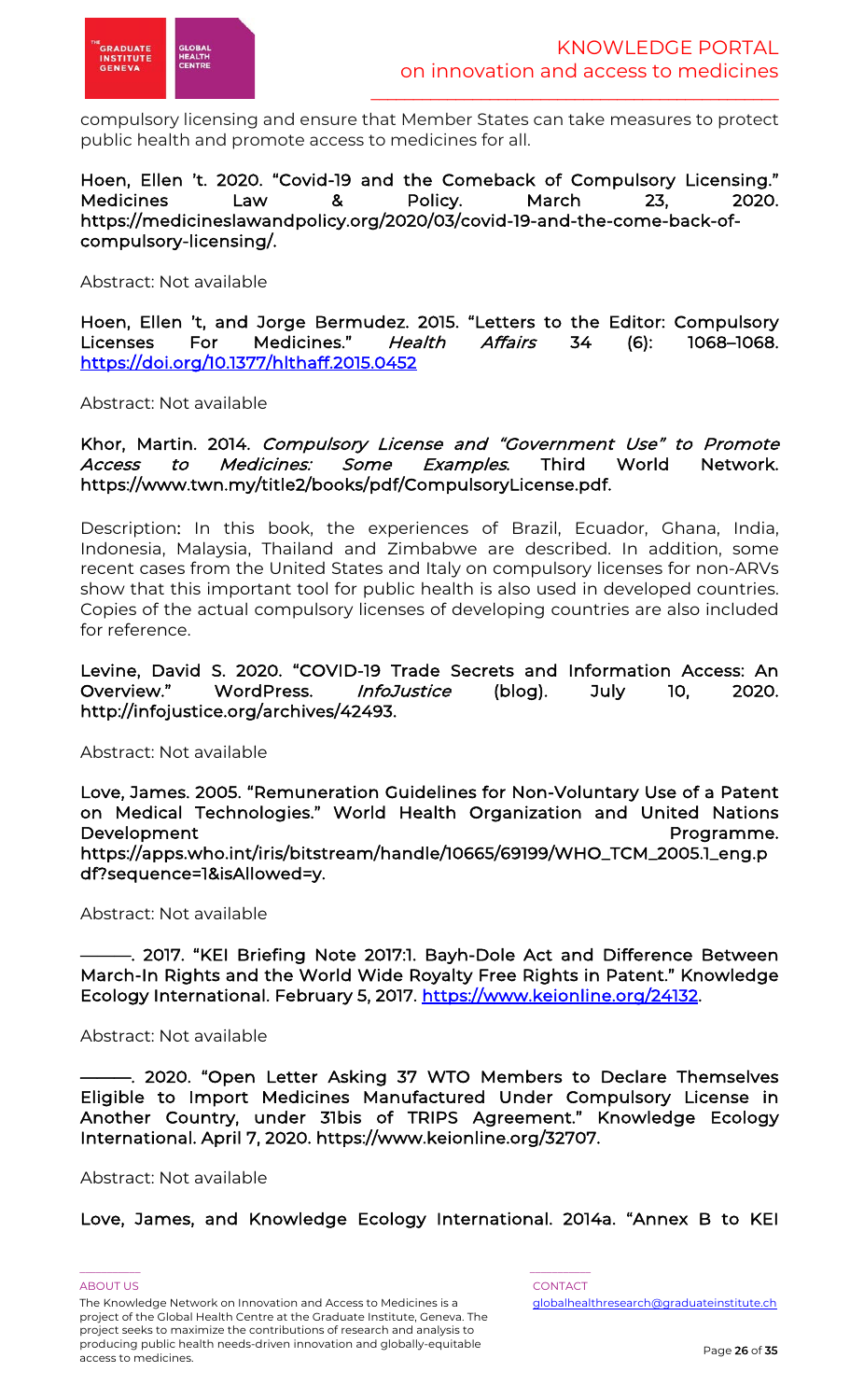March 7, 2014 Special 301 Comments - KEI Research Note: Recent European Union Compulsory Licenses." https://www.keionline.org/wpcontent/uploads/Annex\_B\_European\_Union\_Compulsory\_Licenses\_1Mar2014\_8\_ 5x11\_0.pdf.

Abstract: Not available

-. 2014b. "Annex A to KEI March 7, 2014 Comments on Special 301 - KEI Research Note: Recent United States Compulsory Licenses." https://www.keionline.org/wpcontent/uploads/Annex\_A\_US\_Compulsory\_Licenses\_7Mar2014\_8\_5x11.pdf.

Abstract: Not available

-. 2014c. "KEI's Additional Comments on Special 301." Knowledge Ecology International. March 7, 2014. https://www.keionline.org/22446.

Abstract: Not available

Love, James Packard. 2007. "Recent Examples of the Use of Compulsory Licenses on Patents." Knowledge Ecology International. https://www.keionline.org/book/kei-rn-2007-2-recent-examples-of-compulsorylicensing-of-patents.

Abstract: Not available

Lybecker, Kristina M., and Elisabeth Fowler. 2009. "Compulsory Licensing in Canada and Thailand: Comparing Regimes to Ensure Legitimate Use of the WTO<br>Rules." The Journal of Law, Medicine & Ethics 37 (2): 222–39. The Journal of Law, Medicine & Ethics 37  $(2)$ : 222–39. https://doi.org/10.1111/j.1748-720X.2009.00367.x.

Abstract: Not available

"Model Government Use Licences, or 'Public Non-Commercial Use.'" n.d. Medicines Law & Policy. Accessed December 6, 2020. https://medicineslawandpolicy.org/tools/model-government-use-licences/.

Abstract: Not available

Mohara, Adun, Inthira Yamabhai, Kakanang Chaisiri, Sripen Tantivess, and Yot Teerawattananon. 2012. "Impact of the Introduction of Government Use Licenses on the Drug Expenditure on Seven Medicines in Thailand." Value in Health 15 (1): S95–99. https://doi.org/10.1016/j.jval.2011.11.016.

Abstract: Objectives: To assess the budget impact of the government use licenses policy, a form of compulsory licensing used by the government, on seven patented drugs, namely, efavirenz, lopinavir/ritonavir combination, clopidogrel, letrozole, docetaxel, erlotinib, and imatinib, in Thailand between 2006 and 2008.

Methods: By using government's perspective, budget impact was estimated within a 5-year period after the introduction of the policy. The number of patients who need treatment with each drug and the costs of treatments by both original and generic versions were obtained from Thai government agencies. Probabilistic sensitivity analysis was used to determine the impact of uncertainty surrounding parameters such as the numbers of patients and the health-care costs.

Results: The study indicated that the use of generic drugs under the policy could

ABOUT US AND LOCAL CONTACT AND LOCAL CONTACT AND LOCAL CONTACT AND LOCAL CONTACT. The Knowledge Network on Innovation and Access to Medicines is a project of the Global Health Centre at the Graduate Institute, Geneva. The project seeks to maximize the contributions of research and analysis to producing public health needs-driven innovation and globally-equitable access to medicines.

\_\_\_\_\_\_\_\_\_\_\_ \_\_\_\_\_\_\_\_\_\_\_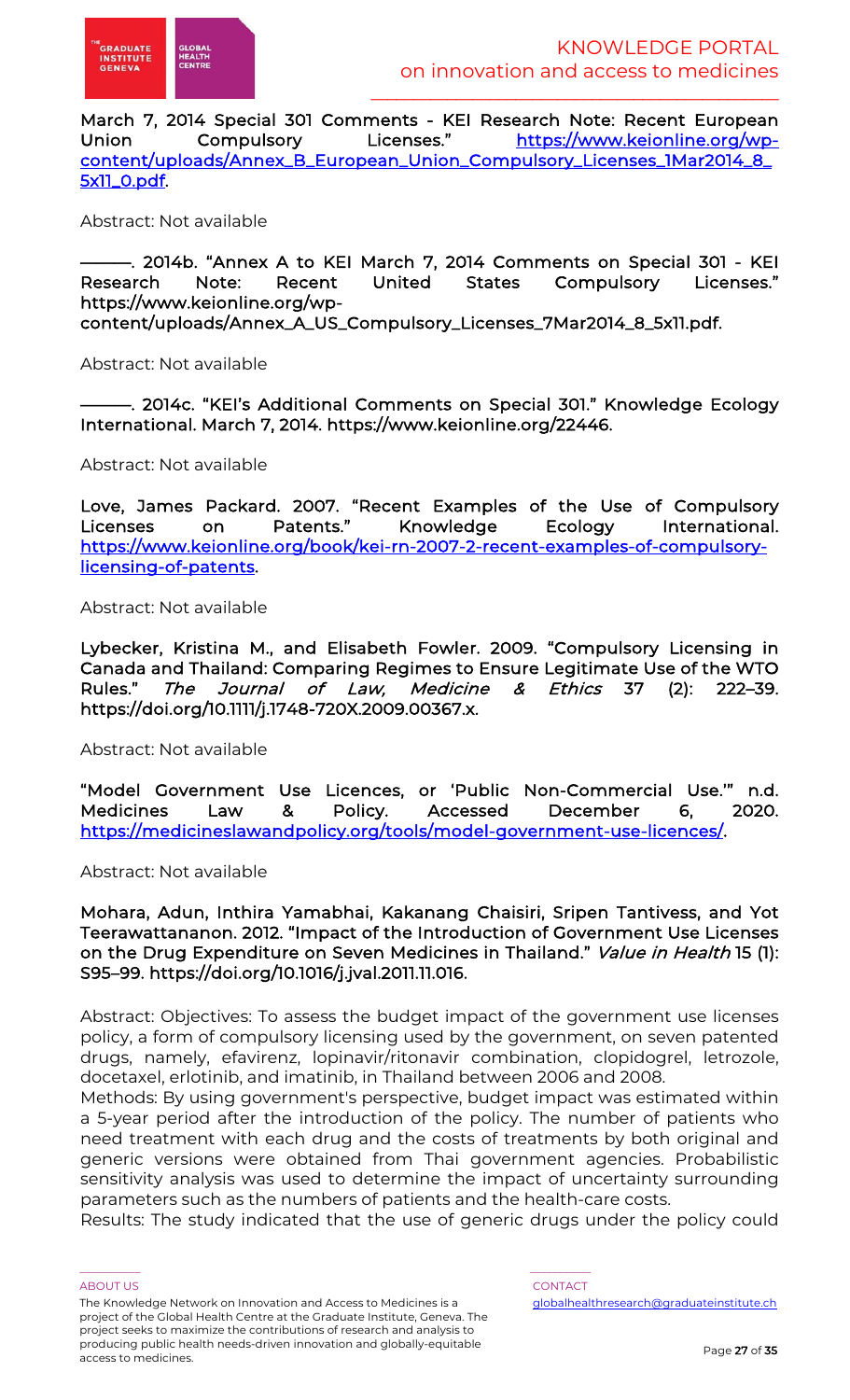

save the government budget approximately \$370 million over 5 years. It was also found that each drug had a different effect on budget saving depending on the number of patients treated, the difference in drug costs between original and generic drugs, and the lag time from the introduction of the policy to the availability of the generic drugs on the market.

Conclusion: The study showed that the introduction of the government use licenses policy in Thailand would provide significant benefits for the study timeframe; however, there are several issues that should be taken into account when the government use licenses policy is adopted.

Ooms, Gorik, and Johanna Hanefeld. 2019. "Analysis: Threat of Compulsory Licences Could Increase Access to Essential Medicines." BMJ, May, l2098. https://doi.org/10.1136/bmj.l2098.

Abstract: Not available

Rahman, Fifa. 2017. 'Malaysia Inclusion In Gilead Voluntary Licence – A Product Of Compulsory Licence Pressure'. Intellectual Property Watch, 24 August 2017. https://www.ip-watch.org/2017/08/24/malaysia-inclusion-gilead-voluntarylicence-product-compulsory-licence-pressure/.

#### Abstract: Not available

Rahman, Fifa, and Chee Yoke Ling. 2017. "Intellectual Property and HCV: Barriers & Solutions." In At the Edge of a Miracle: The Hepatitis C Virus (HCV) Epidemic in Malaysia - A Situational Report, edited by Fifa Rahman. Kuala Lumpur: Malaysian AIDS Council. https://www.mac.org.my/v3/wpcontent/uploads/2017/07/HCV\_Report\_A4\_FA\_23052017-web.pdf.

Abstract: Not available

Reichman, Jerome H. 2009. "Comment: Compulsory Licensing of Patented Pharmaceutical Inventions: Evaluating the Options." The Journal of Law, Medicine & Ethics 37 (2): 247–63. https://doi.org/10.1111/j.1748-720X.2009.00369.x.

Abstract: Not available

Reichman, Jerome H, and Catherine Hasenzahl. 2003. Non-Voluntary Licensing of Patented Inventions: Historical Perspective, Legal Framework under TRIPS, and an Overview of the Practice in Canada and the USA. Geneva: International Centre for Trade and Sustainable Development, United Nations Conference on Trade and Development. https://unctad.org/system/files/officialdocument/ictsd2003ipd5\_en.pdf.

#### Abstract: Not available

Scopel, Carolinne Thays, and Gabriela Costa Chaves. 2016. "Iniciativas de Enfrentamento Da Barreira Patentária e a Relação Com o Preço de Medicamentos Adquiridos Pelo Sistema Único de Saúde." Cadernos de Saúde Pública 32 (11). https://doi.org/10.1590/0102-311x00113815.

Abstract: Since 1996, when antiretroviral (ARV) treatments started being guaranteed to people living with HIV in Brazil, the government has faced the challenge of ensuring sustainability of this policy within a context of incorporating patented medicines. This article sought to analyze the historical series of the price of lopinavir/ritonavir (LPV/r) in Brazil and in the international market also

ABOUT US AND LOCAL CONTACT AND LOCAL CONTACT AND LOCAL CONTACT AND LOCAL CONTACT. The Knowledge Network on Innovation and Access to Medicines is a project of the Global Health Centre at the Graduate Institute, Geneva. The project seeks to maximize the contributions of research and analysis to producing public health needs-driven innovation and globally-equitable access to medicines.

\_\_\_\_\_\_\_\_\_\_\_ \_\_\_\_\_\_\_\_\_\_\_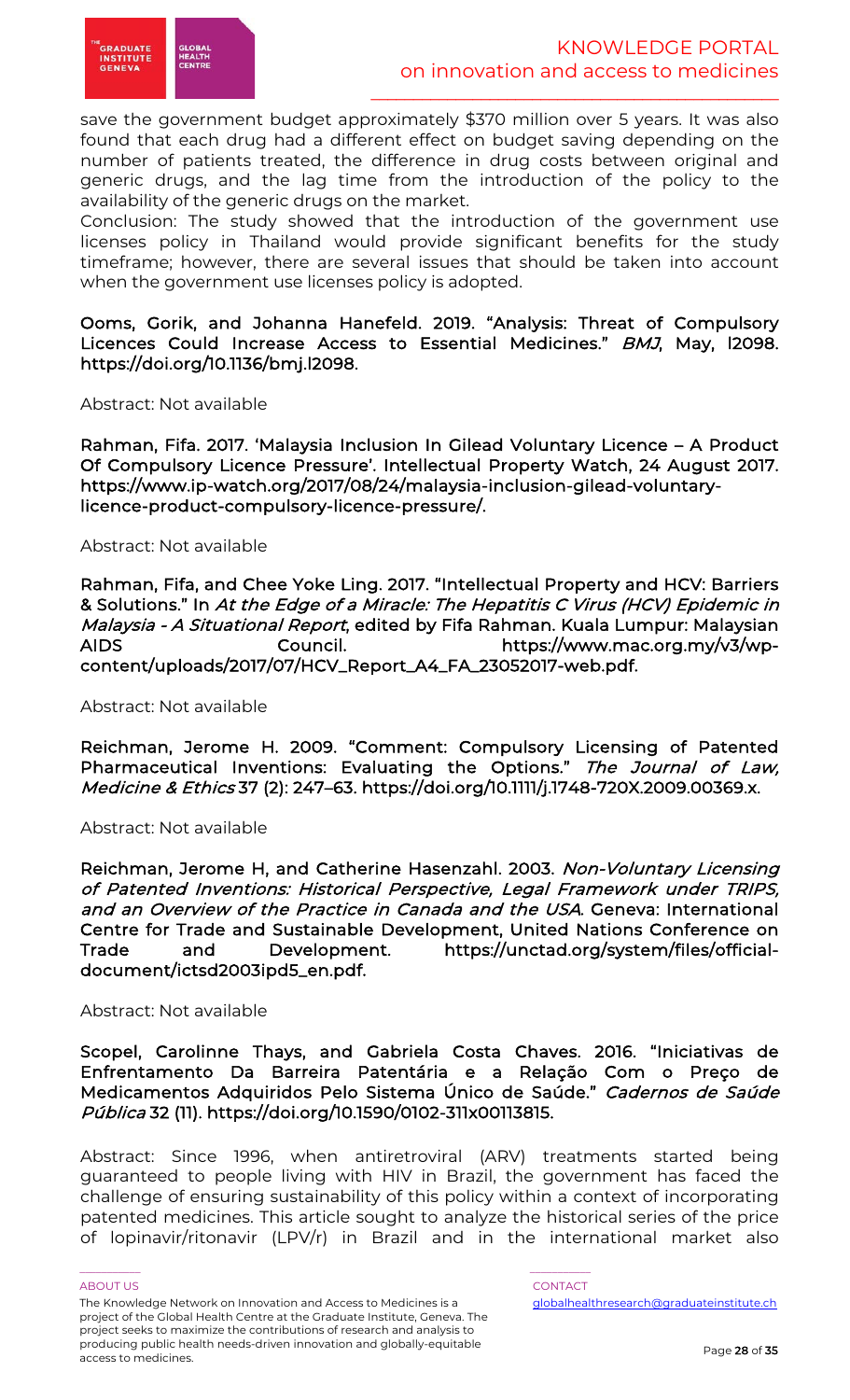

considering the initiatives to challenge patent barriers between 2001 and 2012. The methods used were mapping initiatives to challenge LPV/r patent barriers and the analysis of historical series of its price in Brazil and in the international market. Results show that, between 2001 and 2003, there were efforts to use compulsory licensing as a threat. From 2005 to 2007, initiatives by different stakeholders were identified: declaration of public interest, pre-grant opposition ("support to examination") and civil action. From 2006 to 2008, compulsory licensing initiatives in other countries resulted in a price reduction in Brazil. Between 2009 and 2012, there was a 30% reduction in the Brazilian purchasing price.

### Senra de Morais, Rafael Pinho. 2017. "Compulsory Licensing of Pharmaceuticals by the Developing South." Economics Letters 161 (December): 74–77. https://doi.org/10.1016/j.econlet.2017.09.011

Abstract: Compulsory licensing (CL) of medicines by a developing South unambiguously improves access to treatments by its population. Its impact on profits and thus innovation rates and welfare is a more controversial issue in the literature. This paper proposes a North–South model dealing with parallel trade, price controls and compulsory license (if the South is not served). Our results challenge the literature claiming that parallel trade leads to higher innovation and welfare. Moreover, conditions apply for CL to be used; in particular, it should never be used for neglected diseases, as malaria and tuberculosis. When the South issues CLs, it is compensated for the welfare losses caused by the North allowing parallel trade, and innovation and northern welfare do not decrease. The best outcome, however, is market segmentation, i.e. no parallel trade in the first place.

#### "Several March-In and Royalty Free Rights Cases, under the Bayh-Dole Act." n.d. Knowledge Ecology International. https://www.keionline.org/cl/march-inroyalty-free.

# Abstract: Not available

Silva, Francisco Viegas Neves da, Ronaldo Hallal, and André Guimarães. 2012. "Compulsory License and Access to Medicines: Economic Savings of Efavirenz in Brazil." Presented at the XIX - International AIDS Conference, Washington, July. https://www.youtube.com/watch?v=FlwhjANOuvo.

Abstract: Not available

### Son, Kyung-Bok, and Tae-Jin Lee. 2018. "Compulsory Licensing of Pharmaceuticals Reconsidered: Current Situation and Implications for Access to Medicines." Global Public Health 13 (10): 1430–40. https://doi.org/10.1080/17441692.2017.1407811.

Abstract: To examine patterns and trends in attempts, distinguished from issuance, to issue compulsory licensing of pharmaceuticals and to assess related implications in the era of high-cost medicines. Documents from various civil society organisations were primarily used to search attempts, as well as published literature. The identified attempts were analysed by pharmaceutical level, national level, claimers, and the outcomes of the attempts. There have been 108 attempts to issue compulsory licensing for 40 pharmaceuticals in 27 countries since 1995. Most of the attempts were in Asian, Latin American, and African countries and mainly for HIV/AIDS medicines. Moreover, when the claimer was the government, the likelihood of approval and positive outcomes increased. Compulsory licensing, which was devised to cope with the HIV/AIDS pandemic in low-income countries, became a practical measure in several Asian and Latin American countries, even for

#### ABOUT US AND LOCAL CONTACT AND LOCAL CONTACT AND LOCAL CONTACT AND LOCAL CONTACT.

The Knowledge Network on Innovation and Access to Medicines is a project of the Global Health Centre at the Graduate Institute, Geneva. The project seeks to maximize the contributions of research and analysis to producing public health needs-driven innovation and globally-equitable access to medicines.

\_\_\_\_\_\_\_\_\_\_\_ \_\_\_\_\_\_\_\_\_\_\_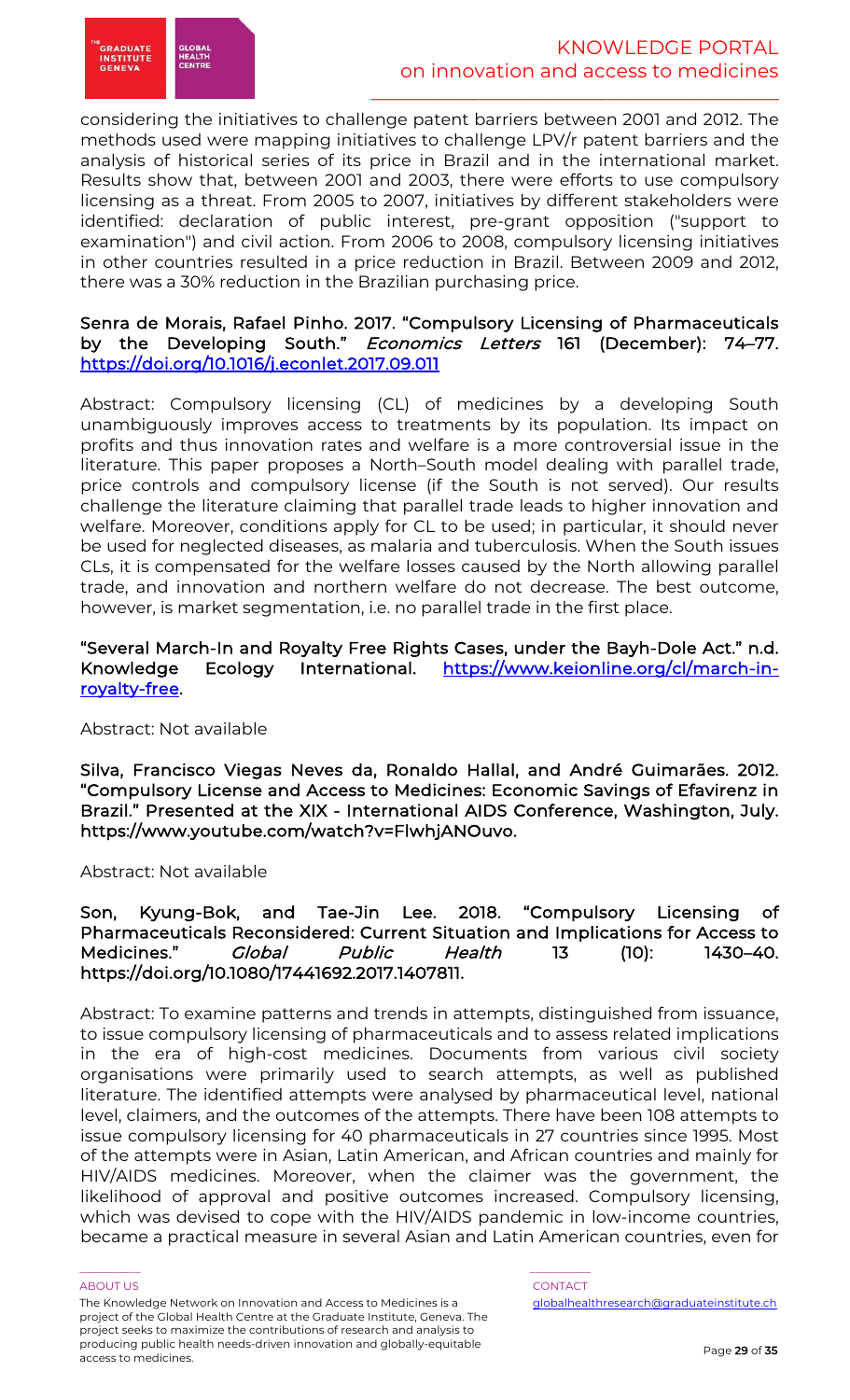

non-HIV/AIDS medicines. Resurgent compulsory licensing in 2012 and 2014, influenced by the global justice movement, might represent a policy window in the near future as the Doha Declaration did in the 2000s. In this context, various experiences should be circulated and analysed at the global level to better understand the circumstances under which successful issuance has been achieved at the country level.

South Centre. 2021. "Scope of Compulsory License and Government Use of Patented Medicines in the Context of the COVID-19 Pandemic." https://www.southcentre.int/wp-content/uploads/2021/03/Compulsory-licensestable-Covid-19-2-March.pdf.

Abstract: Not available.

# 't Hoen, Ellen FM, Jacquelyn Veraldi, Brigit Toebes, and Hans V Hogerzeil. 2018. "Medicine Procurement and the Use of Flexibilities in the Agreement on Trade-Related Aspects of Intellectual Property Rights, 2001–2016." Bulletin of the World Health Organization 96 (3): 185–93. https://doi.org/10.2471/BLT.17.199364.

Abstract: Millions of people, particularly in low- and middle-income countries, lack access to effective pharmaceuticals, often because they are unaffordable. The 2001 Ministerial Conference of the World Trade Organization (WTO) adopted the Doha Declaration on the TRIPS (Trade-Related Aspects of Intellectual Property Rights) Agreement and Public Health. The declaration recognized the implications of intellectual property rights for both new medicine development and the price of medicines. The declaration outlined measures, known as TRIPS flexibilities, that WTO Members can take to ensure access to medicines for all. These measures include compulsory licensing of medicines patents and the least-developed countries pharmaceutical transition measure. The aim of this study was to document the use of TRIPS flexibilities to access lower-priced generic medicines between 2001 and 2016. Overall, 176 instances of the possible use of TRIPS flexibilities by 89 countries were identified: 100 (56.8%) involved compulsory licences or public noncommercial use licences and 40 (22.7%) involved the least-developed countries pharmaceutical transition measure. The remainder were: 1 case of parallel importation; 3 research exceptions; and 32 non-patent-related measures. Of the 176 instances, 152 (86.4%) were implemented. They covered products for treating 14 different diseases. However, 137 (77.8%) concerned medicines for human immunodeficiency virus infection and acquired immune deficiency syndrome or related diseases. The use of TRIPS flexibilities was found to be more frequent than is commonly assumed. Given the problems faced by countries today in procuring high-priced, patented medicines, the practical, legal pathway provided by TRIPS flexibilities for accessing lower-cost generic equivalents is increasingly important.

# Tantivess, Sripen, Nusaraporn Kessomboon, and Chotiros Laongbua. 2008. "Introducing Government Use of Patents on Essential Medicines in Thailand, 2006-2007: Policy Analysis with Key Lessons Learned and Recommendations." International Health Policy Program, Ministry of Public Health, Thailand. http://164.115.27.97/digital/files/original/80f0bb35df6675f9fb5429194be268e3.pdf.

Abstract: In late 2006 and early 2007, Thailand's administration announced its intention to introduce the government use of patents for 3 pharmaceutical products, including 2 antiretrovirals (ARVs): efavirenz and lopinavir/ritonavir combination and drug for heart disease: clopidogrel. According to the Ministry of Public Health (MOPH), this action, with the aim to ensure access to affordable medicines in the public sector, complied with the flexibilities of the Agreement on Trade-related Aspects of Intellectual Property Rights (TRIPS). The Thai move

#### ABOUT US AND LOCAL CONTACT AND LOCAL CONTACT AND LOCAL CONTACT AND LOCAL CONTACT.

The Knowledge Network on Innovation and Access to Medicines is a project of the Global Health Centre at the Graduate Institute, Geneva. The project seeks to maximize the contributions of research and analysis to producing public health needs-driven innovation and globally-equitable access to medicines.

\_\_\_\_\_\_\_\_\_\_\_ \_\_\_\_\_\_\_\_\_\_\_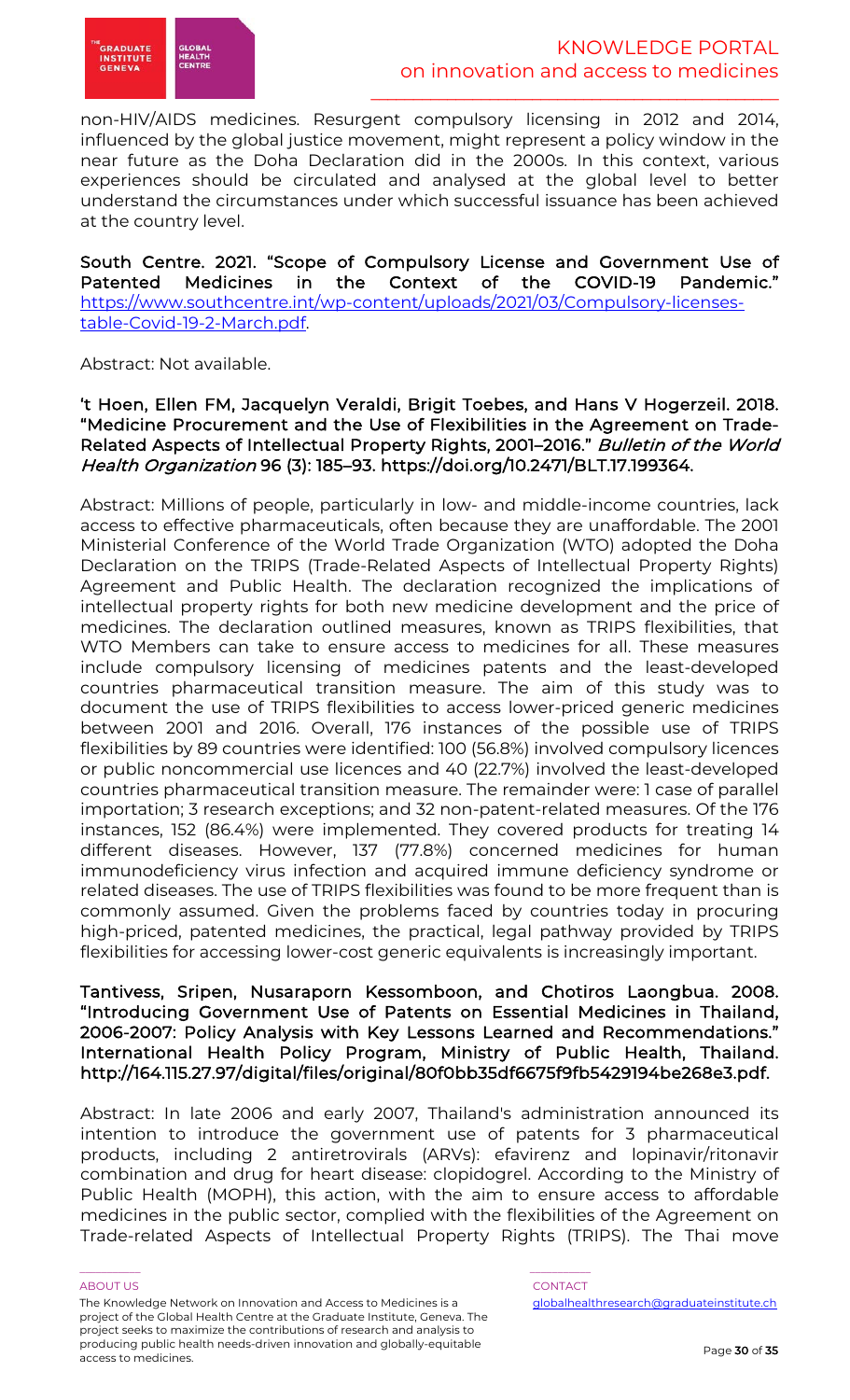

prompted rigorous protests and pressure from multinational drug companies and their national governments. At the same time, the use of public health safeguards was praised by international agencies and non-governmental organisations (NGOs). This study assesses the roles of key actors and contextual elements that shaped the processes of policy making and implementation.

This analysis suggests that despite continual advocacy by civil society organizations, the idea of enforcing TRIPS flexibilities for essential medicines in Thailand was heightened on the governmental agenda and adopted as a public policy when the new administration took office after a military coup in September 2006. To deal with the opposition from powerful parties, the Thai government sought collaboration with existing alliances of domestic and international NGOs, many of which had experienced campaigning for expansion of HIV/AIDS treatment, including those to encourage the use of TRIPS safeguards for public interests. Diverse strategies were employed by responsible government agencies and civic networks in order to alleviate political pressures and avoid trade retaliations. It could be observed that the government use policy often moved back and forth between the formulation and implementation stage, while limited groups of key stakeholders were involved. While international authorities, such as the World Health Organization (WHO), seemed to be reluctant to participate in the disputes between Thailand and the opponents to the government use policy, global concerns about the unaffordable costs of patented drugs that hampered access to essential health care in the South was beneficial to the Thai action. The potential diffusion of this policy from Thailand to other developing countries triggered substantial tensions between the supporters and opponents of the government use enforcement.

The introduction of TRIPS flexibility for medicines in Thailand offers several lessons which may be helpful for resource-poor settings and health advocates coalitions, for example, the roles of public civic networks, relentless advocacy and collective learning among partners, as key factors of success. Policy recommendations derived from this study emphasize the needs for the commitment and leadership of the WHO, in collaboration with other parties, to bridge

the gaps between the demands for and access to health products, by fostering intellectual property management frameworks which do not undermine health of the underprivileged.

"The TRIPS Flexibilities Database." n.d. Medicines Law & Policy. Accessed December 6, 2020. http://tripsflexibilities.medicineslawandpolicy.org/.

Abstract: Not available

Urias, Eduardo, and Shyama V. Ramani. 2020. "Access to Medicines after TRIPS: Is Compulsory Licensing an Effective Mechanism to Lower Drug Prices? A Review of the Existing Evidence." Journal of International Business Policy, September. https://doi.org/10.1057/s42214-020-00068-4.

Abstract: While Trade-Related Aspects of Intellectual Property Rights (TRIPS) was expected to hike up prices of patented medicines, there was no consensus on its likely final impact on access, because the agreement housed instruments to address this challenge. For instance, compulsory licensing, through the facilitation of price reductions, was considered to be an important countermeasure. However, little is known about the extent to which compulsory licensing has actually been effective in reducing prices of much- needed patented drugs. To fill this gap, this paper undertakes a systematic- review of the existing evidence on the impact of compulsory licensing on drug prices. Retrieval and analysis of 51 observations of pre- and post-compulsory licensing prices indicate that a compulsory licensing event is likely to reduce the price of a patented drug, albeit with some caveats.

#### ABOUT US AND LOCAL CONTACT AND LOCAL CONTACT AND LOCAL CONTACT AND LOCAL CONTACT.

The Knowledge Network on Innovation and Access to Medicines is a project of the Global Health Centre at the Graduate Institute, Geneva. The project seeks to maximize the contributions of research and analysis to producing public health needs-driven innovation and globally-equitable access to medicines.

\_\_\_\_\_\_\_\_\_\_\_ \_\_\_\_\_\_\_\_\_\_\_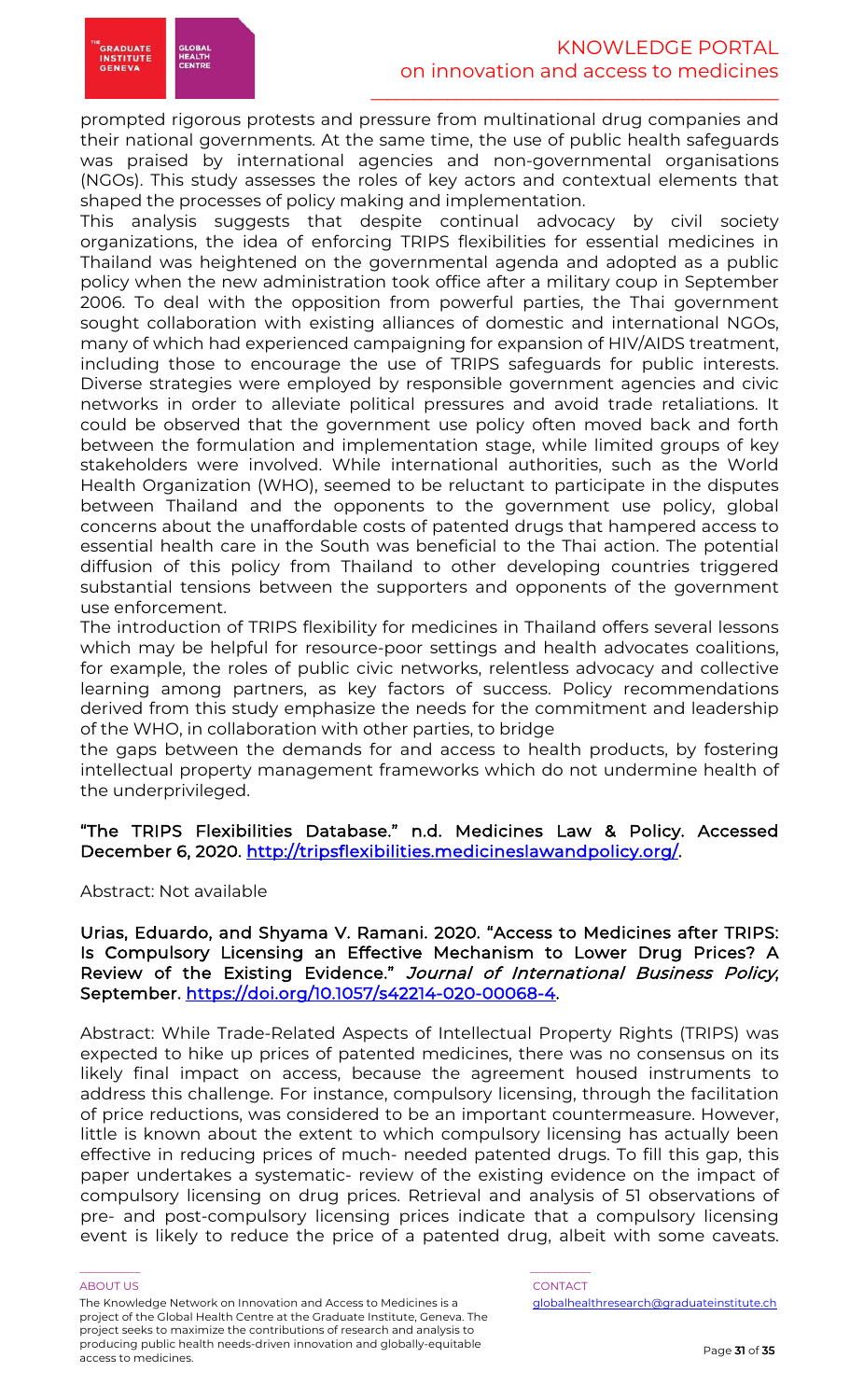

Moreover, compulsory licensing procurement from the international market is likely to be more effective in reducing drug prices than contracts to local companies. These findings are reconfirmed in the race to improve access to Remdesivir for hospitalized COVID-19 patients. Clearly, the future incidence and impact of compulsory licensing will depend on further possible procedural refinements to ease its implementation, the development of technological and manufacturing capabilities in developing countries, and the importance of biologics among life-saving drugs.

### Vawda, Yousuf A. 2018. "Compulsory Licensing Jurisprudence in South Africa: Do We Have Our Priorities Right? - Research Paper No. 90." South Centre. https://www.southcentre.int/wp-content/uploads/2018/12/RP90\_Compulsory-Licensing-Jurisprudence-in-South-Africa-Do-We-Have-Our-Priorities-Right\_EN-1.pdf.

Abstract: Compulsory licences are generally available on a variety of grounds, most notably on patents where the patentee is found to have abused its rights in one manner or another. This research paper attempts to review South African case law on applications for compulsory licences since the inception of the current legislation, analyse the interpretations placed on the relevant sections, and draw conclusions about judicial reasoning, impediments to the grant of such licences, and generally the courts' approach to disputes relating to patents.

## Vawda, Yousuf A, and Bonginkosi Shozi. 2020. "Eighteen Years After Doha: An Analysis of the Use of Public Health TRIPS Flexibilities in Africa (Research Paper 103)." South Centre. https://www.southcentre.int/research-paper-103-february-2020/.

Abstract: As we observe the 18<sup>th</sup> anniversary of the Doha Declaration on the TRIPS Agreement (Agreement on Trade-Related Aspects of Intellectual Property Rights) and Public Health, it is appropriate to take stock of intellectual property developments and endeavour to present a comprehensive account of the situation in the African continent in respect of the implementation of TRIPS flexibilities, specifically those regarding access to medicines. This research paper provides an overview of the extent to which selected African countries have adopted legal and policy frameworks with regard to TRIPS flexibilities, examines the actual use of these flexibilities in enabling access to medicines in those countries, and suggests some recommendations for optimising the use of the flexibilities in pursuing public health imperatives.

Velásquez, Germán, and Tido von Schoen-Angerer. 2015. "Response: Unfair Attack to Developing Countries' Efforts to Use Compulsory Licenses." IP-Health Listservs, Knowledge Ecology International. March 6, 2015. http://lists.keionline.org/pipermail/ip-health\_lists.keionline.org/2015- March/004915.html.

# Abstract: Not available

Vieira, Marcela, Felipe Fonseca, Pedro Villardi, and Clara Alves. 2017. "A Promoção Do Acesso a Medicamentos Por Meio Da Produção Local: Estudo de Caso Da Experiência Brasileira Sobre o Uso de Licença Compulsória e Licença Voluntária Do Ponto de Vista Da Sociedade Civil." In Políticas de Produção Local de Medicamentos No Brasil: Elementos Para o Debate, edited by Pedro Villardi, Felipe Fonseca, and Carolinne (Org.) Scopel, 85–127. Rio de Janeiro: ABIA - Associação Brasileira Interdisciplinar de AIDS. http://deolhonaspatentes.org/wp-

The Knowledge Network on Innovation and Access to Medicines is a project of the Global Health Centre at the Graduate Institute, Geneva. The project seeks to maximize the contributions of research and analysis to producing public health needs-driven innovation and globally-equitable access to medicines.

\_\_\_\_\_\_\_\_\_\_\_ \_\_\_\_\_\_\_\_\_\_\_

ABOUT US AND LOCAL CONTACT AND LOCAL CONTACT AND LOCAL CONTACT AND LOCAL CONTACT. globalhealthresearch@graduateinstitute.ch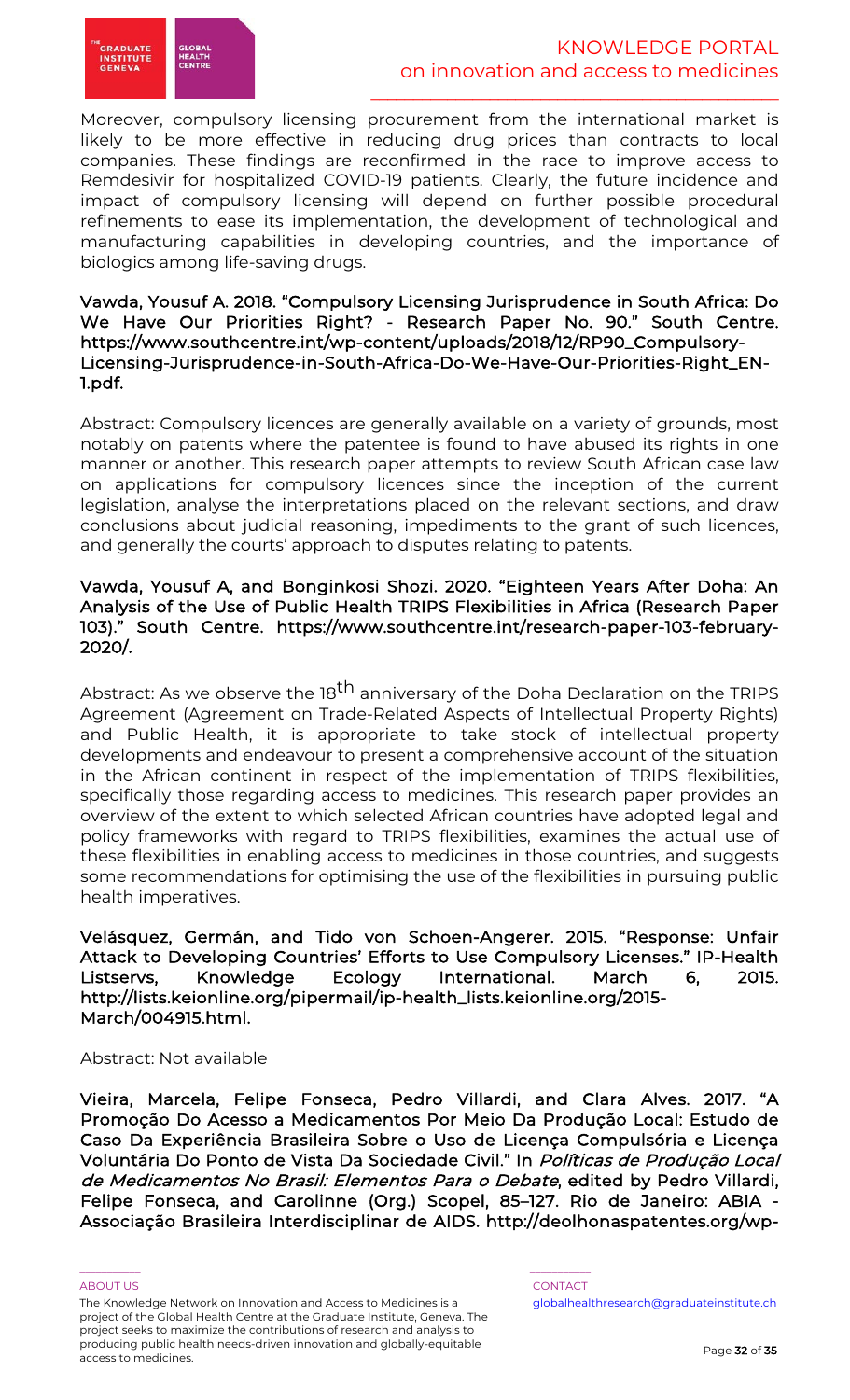

# content/uploads/2017/06/livro\_prod\_med\_web.pdf.

Abstract: Not available

World Health Organization. 2018. "Progress Report on Access to Hepatitis C Treatment: Focus on Overcoming Barriers in Low- and Middle-Income Switzerland: World Health Organization. https://apps.who.int/iris/handle/10665/260445

Abstract: Not available

World Health Organization Regional Office for South-East Asia. 2017. "Country Experiences in Using TRIPS Safeguards: Part I." World Health Organization Regional Office for South-East Asia. https://apps.who.int/iris/handle/10665/272977.

Abstract: Not available

World Health Organization, World Intellectual Property Organization, and World Trade Organization. 2020. Promoting Access to Medical Technologies and Innovation: Intersections between Public Health, Intellectual Property and Trade. Second Edition. Switzerland: World Health Organization, World Intellectual Property Organization and World Trade Organization. https://www.who.int/publications/i/item/9789240008267.

Abstract: Not available

World Intellectual Property Organization, Secretariat. 2010. "Patent Related Flexibilities in the Multilateral Legal Framework and Their Legislative Implementation at the National and Regional Levels." World Intellectual Property **Organization**.

https://www.wipo.int/meetings/en/doc\_details.jsp?doc\_id=131629.

Abstract: Not available

———. 2011. "Survey on Compulsory Licenses Granted by WIPO Member States to Address Anti-Competitive Uses of Intellectual Property Rights." World Intellectual **Property** Property **Construction** Property https://www.wipo.int/meetings/en/doc\_details.jsp?doc\_id=187423.

Abstract: Not available

2019. "Draft Reference Document on the Exception Regarding Compulsory Licensing SCP/30/3." https://www.wipo.int/meetings/en/doc\_details.jsp?doc\_id=437425.

Abstract: Not available

Yamabhai, Inthira, Adun Mohara, Sripen Tantivess, Kakanang Chaisiri, and Yot Teerawattananon. 2011. "Government Use Licenses in Thailand: An Assessment of the Health and Economic Impacts." *Globalization and Health* 7 (1): 28. https://doi.org/10.1186/1744-8603-7-28.

Abstract: BACKGROUND: Between 2006 and 2008, Thailand's Ministry of Public Health (MOPH) granted government use licenses for seven patented drugs in order to improve access to these essential treatments. The decision to grant the

\_\_\_\_\_\_\_\_\_\_\_ \_\_\_\_\_\_\_\_\_\_\_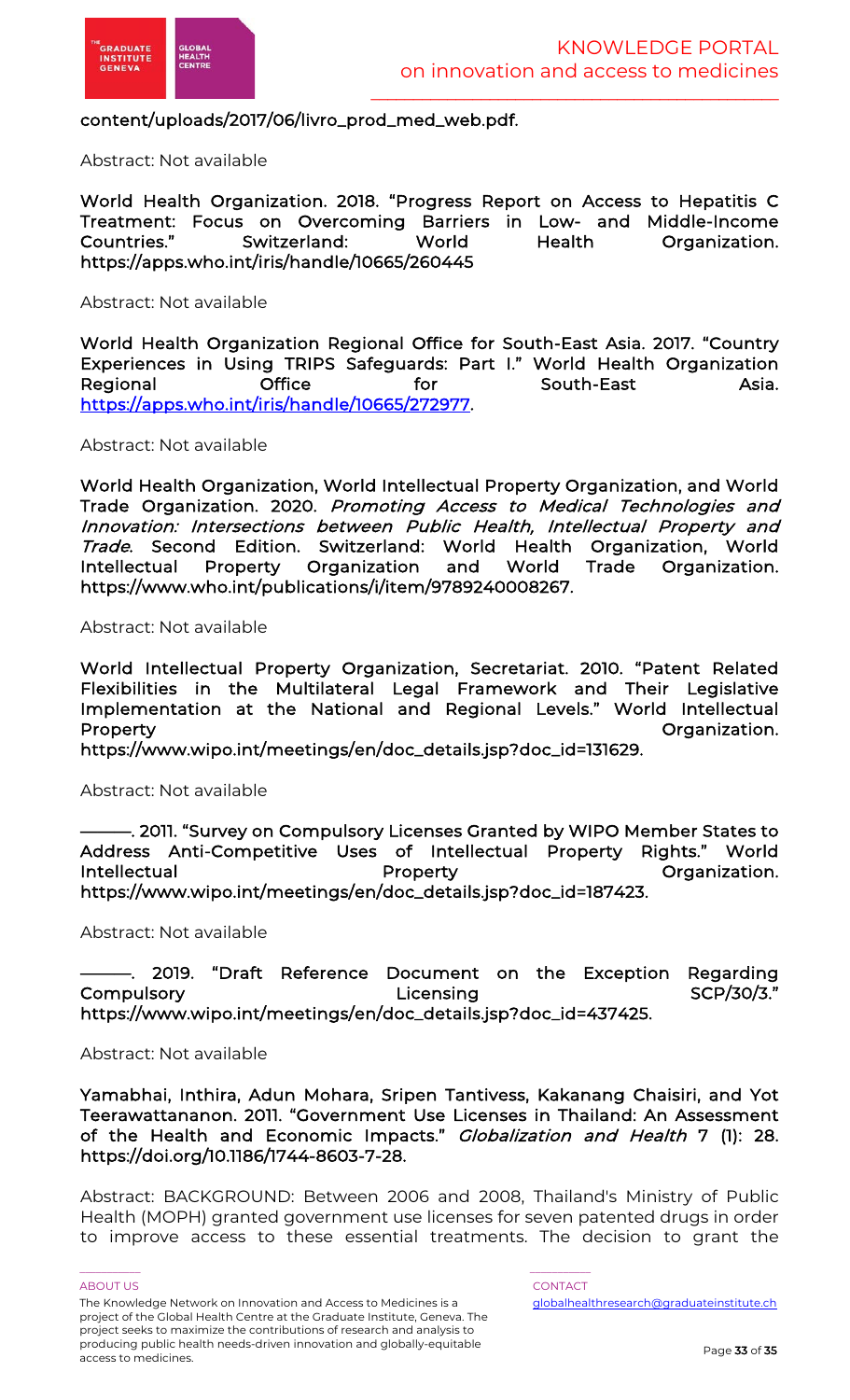

METHODS: The health and health-related economic impacts were quantified in terms of i) Quality Adjusted Life Years (QALYs) gained and ii) increased productivity in US dollars (USD) as a result of the increased access to drugs. The study adopted a five-year timeframe for the assessment, commencing from the time of the grant of the government use licenses. Empirical evidence gathered from national databases was used to assess the changes in volume of exports after US Generalized System of Preferences (GSP) withdrawal and level of foreign direct investment (FDI).

RESULTS: As a result of the granting of the government use licenses, an additional 84,158 patients were estimated to have received access to the seven drugs over five years. Health gains from the use of the seven drugs compared to their best alternative accounted for 12,493 QALYs gained, which translates into quantifiable incremental benefits to society of USD132.4 million. The government use license on efavirenz was found to have the greatest benefit. In respect of the country's economy, the study found that Thailand's overall exports increased overtime, although exports of the three US GSP withdrawal products to the US did decline. There was also found to be no relationship between the government use licenses and the level of foreign investment over the period 2002 to 2008.

CONCLUSIONS: The public health benefits of the government use licenses were generally positive. Specifically, the policy helped to increase access to patented drugs, while the impact of the US GSP withdrawal did not adversely affect the overall export status. Because the levels of benefit gained from the government use licenses varied widely between the seven drugs, depending on several factors, this study makes recommendations for the future implementation of the policy in order to maximise benefits.

Scope: While many of these issues can touch a variety of sectors, this review focuses on medicines. The term "medicines" is used to cover the category of health technologies, including drugs, biologics (including vaccines), and diagnostic devices.

Disclaimer: The research syntheses aim to provide a concise, comprehensive overview of the current state of research on a specific topic. They seek to cover the main studies in the academic and grey literature, but are not systematic reviews capturing all published studies on a topic. As with any research synthesis, they also reflect the judgments of the researchers. The length and detail vary by topic. Each synthesis will undergo open peer review and be updated periodically based on feedback received on important missing studies and/or new research. Selected topics focus on national and international-level policies, while recognizing that other determinants of access operate at sub-national level. Work is ongoing on additional topics. We welcome suggestions on the current syntheses and/or on new topics to cover.

#### ABOUT US AND LOCAL CONTACT AND LOCAL CONTACT AND LOCAL CONTACT AND LOCAL CONTACT.

\_\_\_\_\_\_\_\_\_\_\_\_\_\_\_\_\_\_\_\_\_\_\_\_\_

The Knowledge Network on Innovation and Access to Medicines is a project of the Global Health Centre at the Graduate Institute, Geneva. The project seeks to maximize the contributions of research and analysis to producing public health needs-driven innovation and globally-equitable access to medicines.

\_\_\_\_\_\_\_\_\_\_\_ \_\_\_\_\_\_\_\_\_\_\_

<sup>\*</sup> For the purposes of this review, we have established three categories to describe the state of the literature: thin, considerable, and rich.

Thin: There are relatively few papers and/or there are not many recent papers and/or there are clear gaps

Considerable: There are several papers and/or there are a handful of recent papers and/or there are some clear gaps

Rich: There is a wealth of papers on the topic and/or papers continue to be published that address this issue area and/or there are less obvious gaps